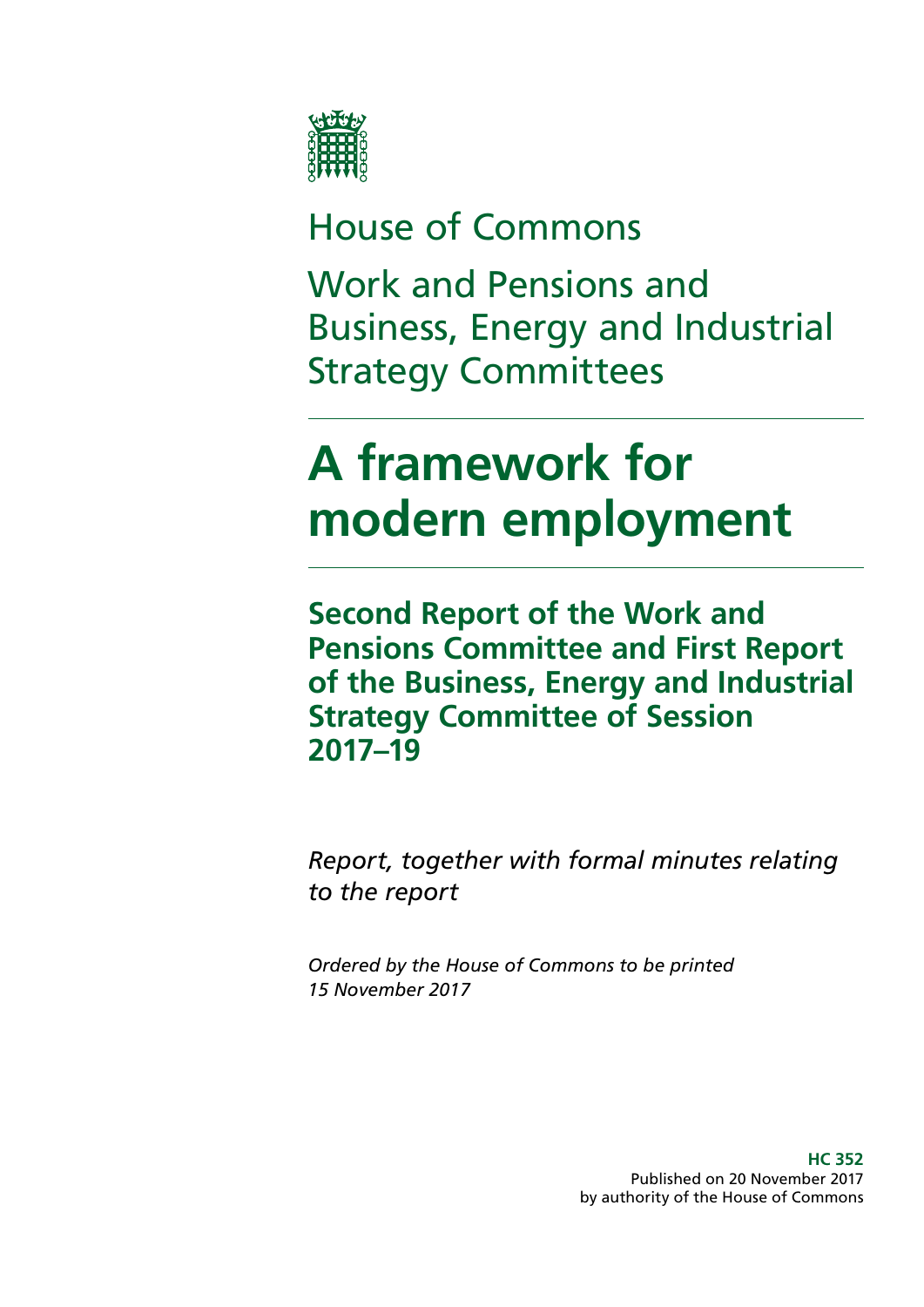#### **Work and Pensions Committee**

The Work and Pensions Committee is appointed by the House of Commons to examine the expenditure, administration, and policy of the Department for Work and Pensions and its associated public bodies.

#### **Current membership**

[Rt Hon Frank Field MP](https://www.parliament.uk/biographies/commons/frank-field/478) *(Labour, Birkenhead)* (Chair) [Heidi Allen MP](http://www.parliament.uk/biographies/commons/heidi-allen/4516) *(Conservative, South Cambridgeshire)* [Andrew Bowie MP](http://www.parliament.uk/biographies/commons/andrew-bowie/4601) *(Conservative, West Aberdeenshire and Kincardine)* [Jack Brereton MP](http://www.parliament.uk/biographies/commons/jack-brereton/4643) *(Conservative, Stoke-on-Trent South)* [Alex Burghart MP](http://www.parliament.uk/biographies/commons/alex-burghart/4613) *(Conservative, Brentwood and Ongar)*  [Neil Coyle MP](http://www.parliament.uk/biographies/commons/neil-coyle/4368) *(Labour, Bermondsey and Old Southwark)* [Emma Dent Coad MP](http://www.parliament.uk/biographies/commons/emma-dent-coad/4683) *(Labour, Kensington)* Ruth [George MP](http://www.parliament.uk/biographies/commons/ruth-george/4662) *(Labour, High Peak)* [Chris Green MP](http://www.parliament.uk/biographies/commons/chris-green/4398) *(Conservative, Bolton West)* Steve [McCabe MP](http://www.parliament.uk/biographies/commons/steve-mccabe/298) *(Labour, Birmingham, Selly Oak)* [Chris Stephens MP](http://www.parliament.uk/biographies/commons/chris-stephens/4463) *(Scottish National Party, Glasgow South West)*

#### **Business, Energy and Industrial Strategy Committee**

The Business, Energy and Industrial Strategy Committee is appointed by the House of Commons to examine the expenditure, administration, and policy of the Department for Business, Energy and Industrial Strategy.

#### **Current membership**

[Rachel Reeves MP](http://www.parliament.uk/biographies/commons/rachel-reeves/4031) *(Labour, Leeds West)* (Chair) [Vernon Coaker MP](http://www.parliament.uk/biographies/commons/vernon-coaker/360) *(Labour, Gedling)* [Drew Hendry MP](http://www.parliament.uk/biographies/commons/drew-hendry/4467) *(Scottish National Party, Inverness, Nairn, Badenoch and Strathspey)* [Stephen Kerr MP](http://www.parliament.uk/biographies/commons/stephen-kerr/4604) *(Conservative, Stirling)* [Peter Kyle MP](http://www.parliament.uk/biographies/commons/peter-kyle/4505) *(Labour, Hove)* [Mr Ian Liddell-Grainger MP](http://www.parliament.uk/biographies/commons/mr-ian-liddell-grainger/1396) *(Conservative, Bridgwater and West Somerset)* [Rachel Maclean MP](http://www.parliament.uk/biographies/commons/rachel-maclean/4668) *(Conservative, Redditch)* [Albert Owen MP](http://www.parliament.uk/biographies/commons/albert-owen/1474) *(Labour, Ynys Môn)* [Mark Pawsey MP](https://www.parliament.uk/biographies/commons/mark-pawsey/4052) *(Conservative, Rugby)* [Antoinette Sandbach MP](http://www.parliament.uk/biographies/commons/antoinette-sandbach/4506) *(Conservative, Eddisbury)* [Anna Turley MP](http://www.parliament.uk/biographies/commons/anna-turley/4449) *(Labour (Co-op), Redcar)*

#### **Powers**

The committee is one of the departmental select committees, the powers of which are set out in House of Commons Standing Orders, principally in SO No 152. These are available on the internet via [www.parliament.uk](http://www.parliament.uk/).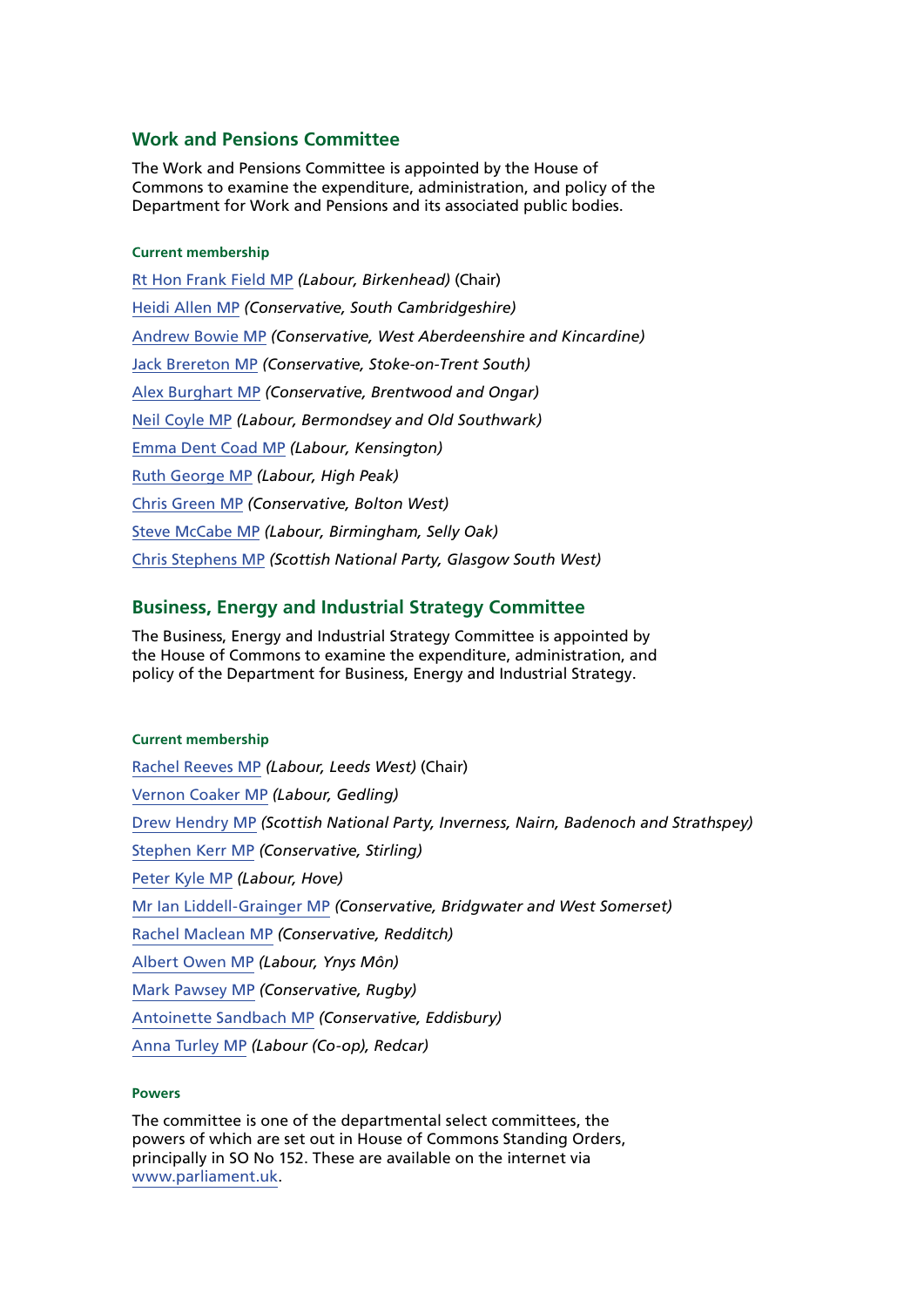#### **Publication**

Committee reports are published on the Committees' websites at [www.parliament.uk/beis](http://www.parliament.uk/beis) and [www.parliament.uk/workpencom](http://www.parliament.uk/workpencom) and in print by Order of the House.

Evidence relating to this report is published on the [inquiry publications](http://www.parliament.uk/business/committees/committees-a-z/commons-select/work-and-pensions-committee/inquiries/parliament-2017/inquiry1/publications/)  [page](http://www.parliament.uk/business/committees/committees-a-z/commons-select/work-and-pensions-committee/inquiries/parliament-2017/inquiry1/publications/) of the Parliament website.

#### **Work and Pensions Committee staff**

The current staff of the Committee are Adam Mellows-Facer (Clerk), Libby McEnhill (Committee Specialist), Rod McInnes (Committee Specialist), Tom Tyson (Committee Specialist), Jessica Bridges-Palmer (Senior Media and Policy Officer), Alison Pickard (Senior Committee Assistant), Michelle Garratty (Committee Assistant) and Ellen Watson (Assistant Policy Analyst).

#### **Business, Energy and Industrial Strategy Committee staff**

The current staff of the Committee are Chris Shaw (Clerk), Ben Sneddon (Second Clerk), Ian Cruse (Committee Specialist), Jeanne Delebarre (Committee Specialist), Becky Mawhood (Committee Specialist), Gary Calder (Media Officer), James McQuade (Senior Committee Assistant), and Jonathan Olivier Wright (Committee Assistant).

#### **Contacts**

All correspondence should be addressed to the Clerk of the Business, Energy and Industrial Strategy Committee/Clerk of the Work and Pensions Committee, House of Commons, London SW1A 0AA. The telephone number for general enquiries is 020 7219 5777 / 8967; the Committees' email address are [workpencom@parliament.uk](mailto:workpencom@parliament.uk) and [beiscom@parliament.uk](mailto:beiscom@parliament.uk).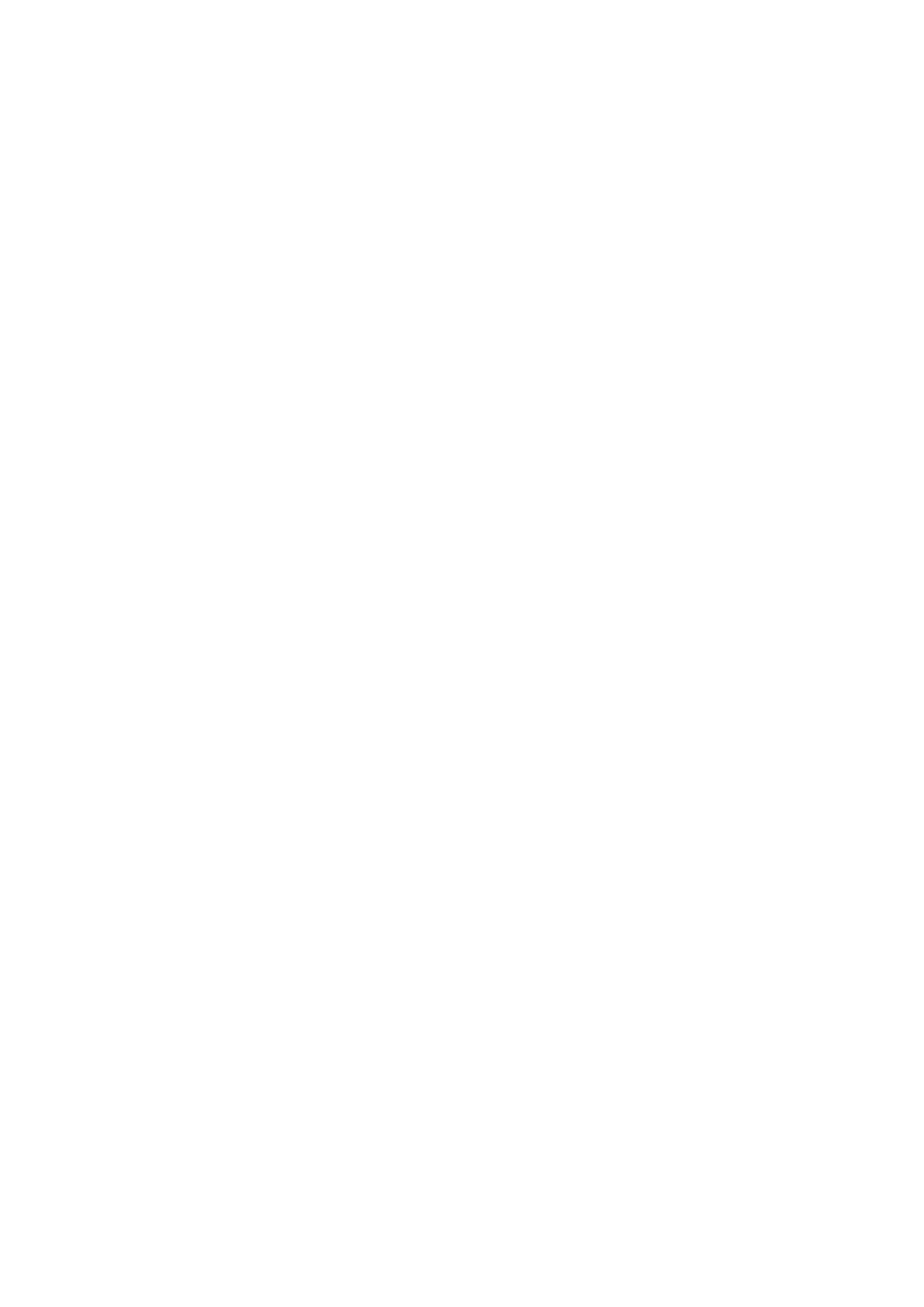## **Contents**

| <b>Summary</b> |                                                                                                                     | 3  |
|----------------|---------------------------------------------------------------------------------------------------------------------|----|
| 1              | The Taylor Review of Modern Working Practices                                                                       | 6  |
| 2              | <b>Clarity in primary legislation</b>                                                                               | 8  |
|                | Clearer statutory definitions of employment status                                                                  | 8  |
|                | Worker by default                                                                                                   | 10 |
|                | Non-guaranteed hours                                                                                                | 11 |
|                | Continuous service                                                                                                  | 12 |
|                | <b>Employment tribunals</b>                                                                                         | 13 |
|                | Flexibility and the National Minimum Wage                                                                           | 15 |
| 3              | <b>Improvements in secondary legislation</b>                                                                        | 18 |
|                | Entitlement to a written statement of employment particulars                                                        | 18 |
|                | Lowering the Information and Consultation of Employees (ICE) threshold                                              | 19 |
|                | <b>Ending the Swedish Derogation</b>                                                                                | 20 |
| 4              | <b>Effective enforcement</b>                                                                                        | 22 |
|                | Deterrence                                                                                                          | 22 |
|                | Proactive enforcement                                                                                               | 23 |
|                | <b>Conclusions and recommendations</b>                                                                              |    |
|                | <b>Committees' draft Bill</b>                                                                                       | 28 |
|                | <b>Work and Pensions Committee Formal Minutes</b>                                                                   | 33 |
|                | <b>Business, Energy and Industrial Strategy Committee Formal Minutes</b>                                            |    |
|                | <b>Witnesses</b>                                                                                                    | 35 |
|                | List of Reports from the Work and Pensions Committee during the<br>current Parliament                               | 36 |
|                | List of Reports from the Business, Energy and Industrial Strategy<br><b>Committee during the current Parliament</b> | 36 |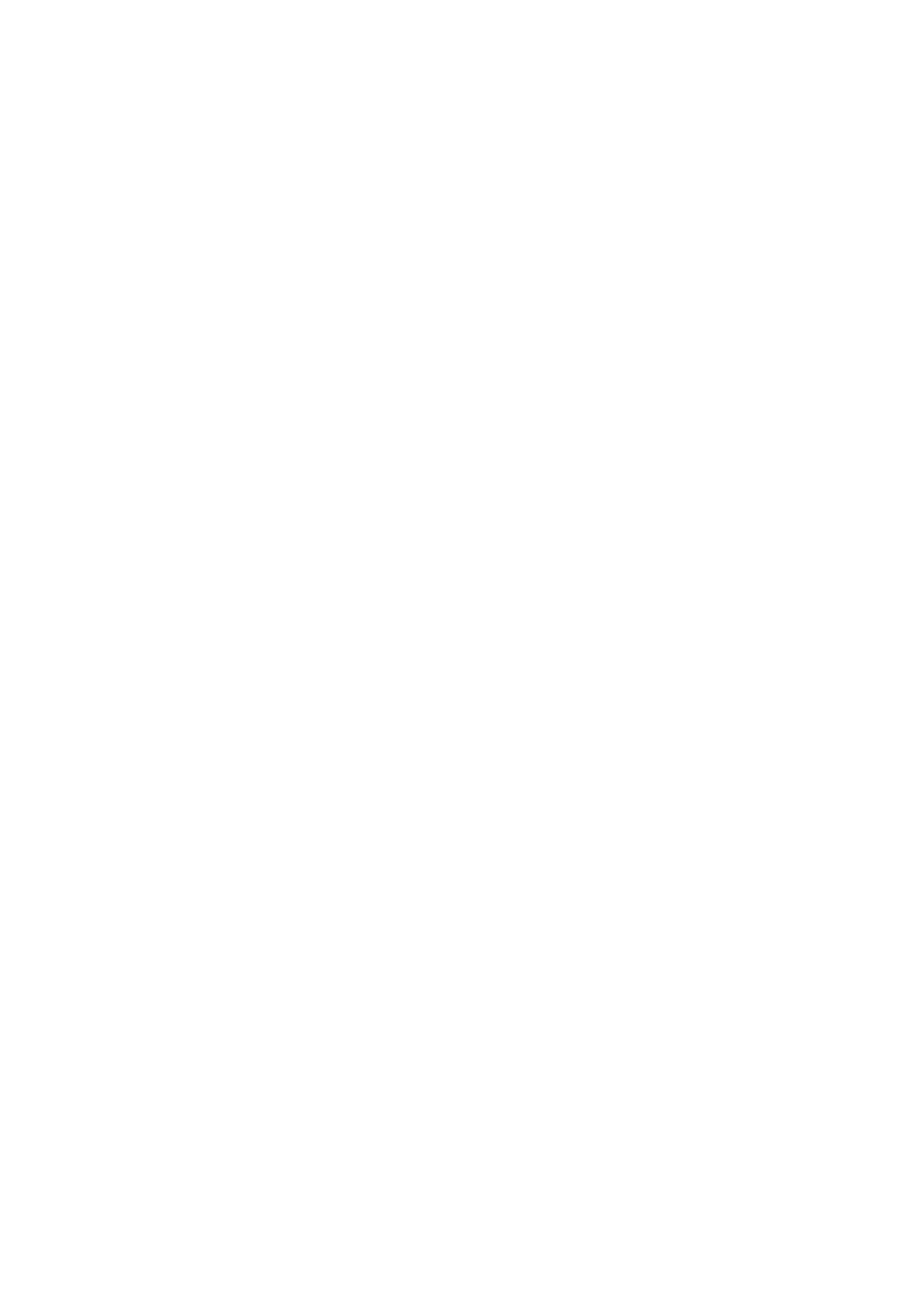## <span id="page-6-0"></span>Summary

The Prime Minister spotlighted the burning injustice a growing number of British citizens experience at work as she stood on the steps of Downing Street for the first time after her election:<sup>1</sup>

> If you are from an ordinary working-class family, life is much harder than many people in Westminster realise. You have a job but you don't always have job security.

> I know you're working around the clock, I know you are doing your best, and I know that sometimes life can be a struggle. The Government I lead will be driven not by the interests of a privileged few, but by yours.

> We will do everything we can to give you more control over your lives [...] When we pass new laws we'll listen not to the mighty but to you.

The Prime Minister's speech reflected concerns that changes in the world of work, while contributing to Britain's prosperity, have also driven the growth of a vulnerable workforce. The expansion of self-employment and business models built around flexible work on digital platforms promise positive opportunities for entrepreneurs, workers and consumers alike. But these changes also create confusion about the rights and entitlements of workers, and add to the potential for exploitation. Evidence tells us this exploitation is already occurring. This raises the important question of what changes to legal and regulatory frameworks are required to protect workers in the modern labour market. It is this question that the Government asked Matthew Taylor to address in his Review of Modern Employment Practices.

Some of Matthew Taylor's recommendations can be satisfied through changes to policy or secondary legislation, but the most transformative require primary legislation. Our two Committees have joined together to propose the legislation that will help deliver the Prime Minister's objectives. We have produced a draft Bill that would take forward the best of the Taylor Report recommendations. We hope the Government will engage with the spirit of our draft Bill, and will not hold against us any deficiencies in drafting. This is presented alongside the proposals on which we have collected evidence and which we believe should be part of a new protective legislative framework.

Responsible businesses have nothing to fear from our recommendations. Indeed, they stand to benefit from the level playing field we seek to create. A willingness to exploit workers should not be a competitive advantage. A race to the bottom risks undercutting the vast majority of businesses that do treat their workers well.

Employment rights and entitlements are linked to employment status. It is difficult for the average worker to understand what category of status they fall into unless they have an extensive knowledge of case law. We agree with the Taylor Review that there is an urgent and overwhelming case for increased clarity on employment status. This could be provided by primary legislation reflecting the case law that has already been built up. Receiving a statement of employment terms and rights on day one of a new job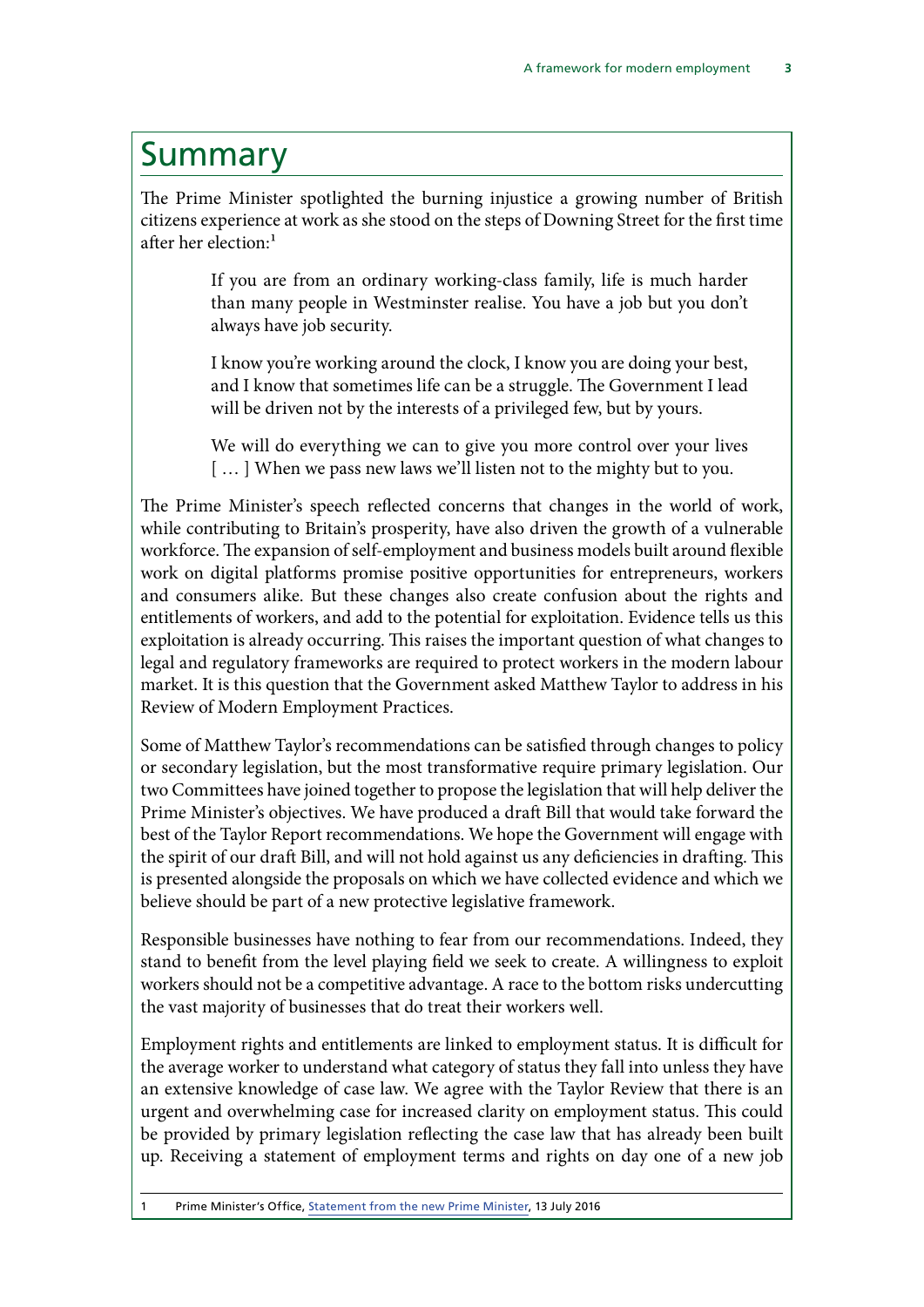would also help employees and workers better understand their rights and entitlements. Combining legislative clarity with this improved awareness should alleviate confusion amongst workers and employers alike, reducing both exploitation and the burden on the courts.

The Government must also close loopholes that enable dubious business practices. Recent court cases have exposed a pattern of companies using bogus self-employed status as a route to cheap labour. Implementing a model of worker status by default for companies with substantial dependent workforces currently labelled as self-employed would better protect such workers. The onus would be on the firm to prove self-employed status, when disputed, rather than on the worker to do so through the courts. This measure must not place unnecessary burdens on genuine self-employment, which is a positive choice for many individuals. Where tribunals remain necessary, they could be more effective. Implementing new, higher fines for companies that have previously lost similar tribunal cases would provide a powerful deterrent. Changes to legislation to enable class actions—claims brought on behalf of groups of workers—to establish employment status would also minimise the burden on individual workers.

Achieving "worker" status, however, is often not enough to alleviate insecurity at work. The volatile availability of paid work is a pressing concern for many workers. Some workers on low hour contracts welcome the flexibility they bring, but others are not well served by this model. The employer has no obligation to provide work and the risk of low demand is borne by the worker. A wage premium above the National Minimum Wage and National Living Wage on non-guaranteed hours could potentially help rebalance the benefits, and might prompt employers to consider offering more stable work: for example, by providing shift details and staff rotas in advance. We propose the Government work with the Low Pay Commission to pilot such an approach to tackle the abuses perpetrated by some companies. The Government should also make it easier for workers and employees to have a say on decisions that affect them at work, and should end practices that leave agency workers open to exploitation.

The Government should set out how it sees the power and resources of the Director of Labour Market Enforcement (LME) developing over the next five years. The strategy and powers of enforcement bodies and the Director of LME must produce a real deterrent against non-compliance with the law. Currently, employers can expect an inspection of their labour practices once every 500 years—and receive only paltry fines if they are found to be breaking the law.

The enforcement bodies and the Director of LME urgently need more resources, so that a more proactive approach to rooting out bad practice becomes a living reality for bad employers, and hence a deterrent. This expansion should be paid for by a significant increase in the fines made to offending employers. Other measures would tilt the balance in favour of compliance without the need for additional expenditure. Companies that flout the law, and those that tolerate exploitation in their supply chains, should be "named and shamed". Enabling enforcement bodies to issue punitive fines for noncompliance would also help ensure that the risks of being caught outweigh the gains companies stand to make from illegal practices. Concentrated "deep dives"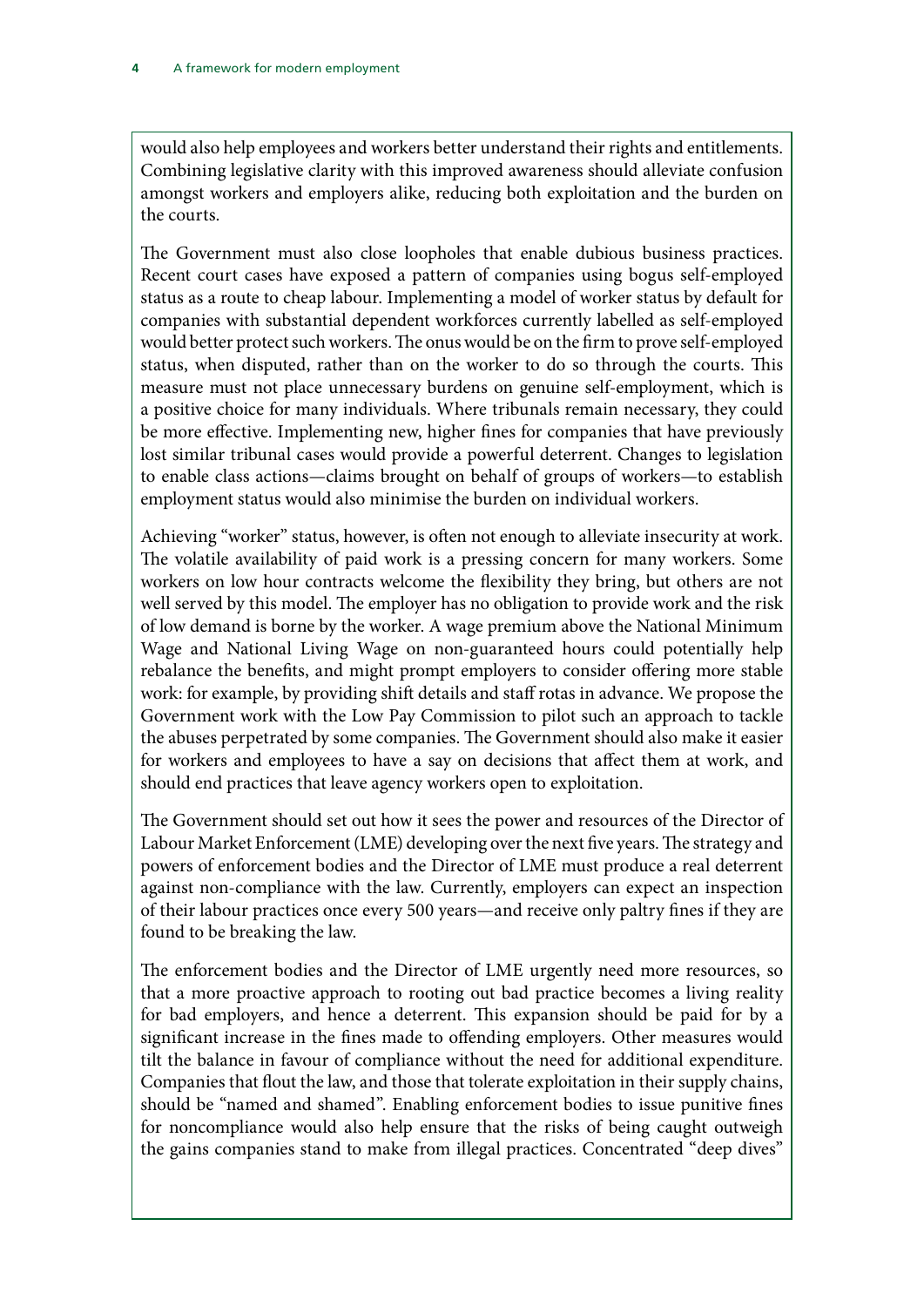in industry sectors and geographic areas, where there is evidence of abuse, by all the enforcing bodies should become a regular part of the armour to protect vulnerable low paid workers.

As it seeks to negotiate the best possible Brexit deal, the Government must not allow addressing urgent issues in Britain's labour market to fall by the wayside. In line with the Prime Minister's declaration as she entered Downing Street, we call on the Government to seize the impetus the Taylor Review has created to improve workers lives and prioritise legislating on the issues we have set out. We are mindful that Government resources are harnessed to Brexit legislation. Our Committees therefore stand ready to discuss with civil servants and Ministers what role we might play in this process. This includes the key question of whether our Committees might be given legislative time to take through a Bill, with Government support.

We support the Prime Minister's ambition of addressing issues of unfairness and injustice in Britain's labour market. Our joint report shows there is strong support for this ambition across all parties. We are confident the Prime Minister will be able to secure support from across the House in taking these reforms forward.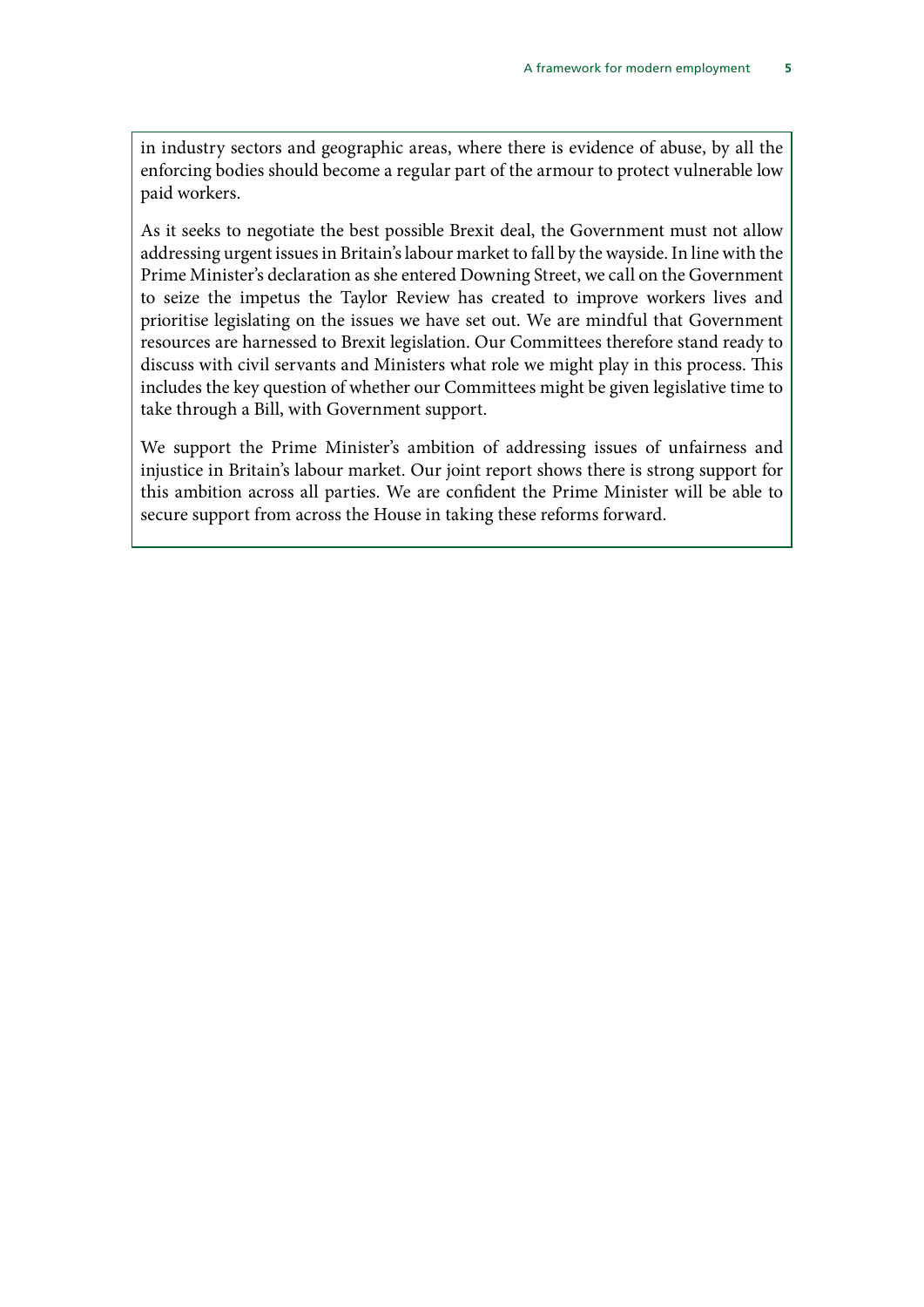## <span id="page-9-0"></span>**1** The Taylor Review of Modern Working Practices

1. In October 2016 the Government commissioned Matthew Taylor to lead an independent review examining "how employment practices need to change to keep pace with modern business models".<sup>2</sup> Matthew Taylor explained his review would consider three broad areas:<sup>3</sup>

- a) whether there is clarity in the rules and legislation pertaining to employment status, including whether legislative changes are necessary;
- b) how exploitation in atypical forms of work, including in the "gig economy" might be prevented, ensuring workers receive fair treatment and due rights and protections; and
- c) how incentives might be shifted to produce different, beneficial outcomes for workers, companies and the economy.

2. The announcement of the Taylor Review coincided with our predecessor Committees each carrying out inquiries on modern employment practices and their implications.<sup>4</sup> Both inquiries were cut short by the 2017 general election, though the Work and Pensions Committee published a short report in May 2017.<sup>5</sup> It was clear on reconvening that continuing that work should be a priority for both our Committees.

3. Employee jobs remain the most common form of work in Britain. Other forms of work are increasingly common, however. Five million people—15% of the workforce are now self-employed.<sup>6</sup> This self-employment takes many forms: from entrepreneurs and "one man band" business owners, to consultants and contractors across industries and pay scales. There are 900,000 people on zero-hours contracts, and 1.6 million temporary and agency workers.<sup>7</sup> The gig economy employs an estimated 1.3 million people.<sup>8</sup>

4. The Taylor Review was published in July 2017.<sup>9</sup> A Government response is expected in late 2017. In our joint inquiry, we sought to maintain the momentum created by the Taylor Review and to support Government in implementing its most transformative recommendations. In October 2017 the Committees jointly held evidence sessions with both Matthew Taylor,<sup>10</sup> and Professor Sir David Metcalf, the Government's Director of Labour Market Enforcement, to help us decide on next steps.<sup>11</sup> We also heard from workers

<sup>2</sup> BEIS, [Taylor Review on Modern Employment Practices launches](https://www.gov.uk/government/news/taylor-review-on-modern-employment-practices-launches), November 2016. Matthew Taylor is Chief Executive of the Royal Society of Arts.

<sup>3</sup> [Q354](http://data.parliament.uk/writtenevidence/committeeevidence.svc/evidencedocument/work-and-pensions-committee/selfemployment-and-the-gig-economy/oral/49709.pdf) [Matthew Taylor]

<sup>4</sup> Work and Pensions Committee, [Self-employment and the gig economy inquiry](https://www.parliament.uk/business/committees/committees-a-z/commons-select/work-and-pensions-committee/inquiries/parliament-2015/self-employment-gig-economy-16-17/), May 2017; Business, Energy and Industrial Strategy Committee, [The future world of work and workers rights,](https://www.parliament.uk/business/committees/committees-a-z/commons-select/business-energy-industrial-strategy/inquiries/parliament-2015/the-future-world-of-work-and-rights-of-workers-16-17/) May 2017

<sup>5</sup> Work and Pensions Committee, [Self-employment and the gig economy, Thirteenth Report of Session 2016–17,](https://publications.parliament.uk/pa/cm201617/cmselect/cmworpen/847/847.pdf) HC847, May 2017

<sup>6</sup> ONS, [Trends in self-employment in the UK](https://www.ons.gov.uk/employmentandlabourmarket/peopleinwork/employmentandemployeetypes/articles/trendsinselfemploymentintheuk/2001to2015), 2001–2015, July 2016

<sup>7</sup> ONS, [LFS data for quarter 4](https://www.ons.gov.uk/employmentandlabourmarket/peopleinwork/employmentandemployeetypes/articles/trendsinselfemploymentintheuk/2001to2015) (October to December) 2016

<sup>8</sup> CIPD, [To gig or not to gig? Stories from the modern economy,](https://www.cipd.co.uk/Images/to-gig-or-not-to-gig_2017-stories-from-the-modern-economy_tcm18-18955.pdf) March 2017

<sup>9</sup> [Good work: the Taylor review of modern working practices,](https://www.gov.uk/government/uploads/system/uploads/attachment_data/file/627671/good-work-taylor-review-modern-working-practices-rg.pdf) July 2017

<sup>10</sup> Business, Energy and Industrial Strategy and Work and Pensions Committee, [Evidence session with Matthew](http://data.parliament.uk/writtenevidence/committeeevidence.svc/evidencedocument/work-and-pensions-committee/taylor-review-of-modern-working-practices/oral/71338.pdf)  [Taylor](http://data.parliament.uk/writtenevidence/committeeevidence.svc/evidencedocument/work-and-pensions-committee/taylor-review-of-modern-working-practices/oral/71338.pdf), October 2017

<sup>11</sup> Business, Energy and Industrial Strategy and Work and Pensions Committee, [Evidence session with David](http://data.parliament.uk/writtenevidence/committeeevidence.svc/evidencedocument/work-and-pensions-committee/taylor-review-of-modern-working-practices/oral/72191.pdf)  [Metcalf,](http://data.parliament.uk/writtenevidence/committeeevidence.svc/evidencedocument/work-and-pensions-committee/taylor-review-of-modern-working-practices/oral/72191.pdf) October 2017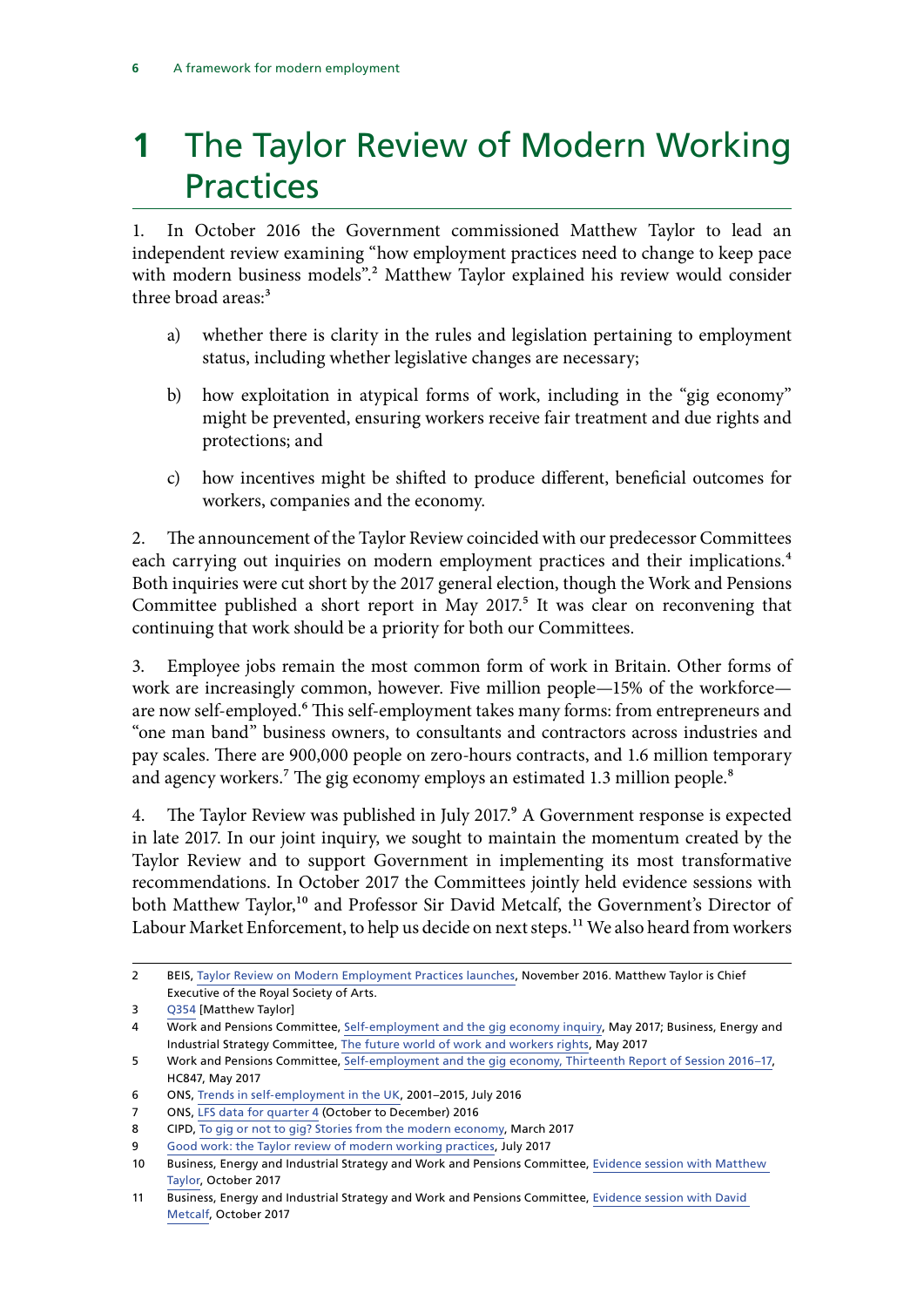and businesses in the gig economy to examine the challenges both are facing.<sup>12</sup> We were particularly keen to understand which changes could be achieved through policy shifts or secondary legislation, which would require primary legislation, and what support we might offer Government in legislating. To this end, we have produced a draft Bill, which contains some suggested legislative changes for the Government to consider.<sup>13</sup>

<sup>12</sup> Business, Energy and Industrial Strategy Committee, [Evidence session with companies and workers, October](http://data.parliament.uk/writtenevidence/committeeevidence.svc/evidencedocument/work-and-pensions-committee/taylor-review-of-modern-working-practices/oral/71335.pdf)  [2017;](http://data.parliament.uk/writtenevidence/committeeevidence.svc/evidencedocument/work-and-pensions-committee/taylor-review-of-modern-working-practices/oral/71335.pdf) Work and Pensions Committee, [Evidence session with companies and workers,](http://data.parliament.uk/writtenevidence/committeeevidence.svc/evidencedocument/work-and-pensions-committee/selfemployment-and-the-gig-economy/oral/46969.pdf) February 2017. In total we heard from nine workers over three oral evidence panels, and received independent written submissions from a further 25 workers.

<sup>13</sup> Michael Newman, Partner at Leigh Day, and Michael Ford QC, Professor of Law at the University of Bristol, acted as Specialist Advisers on our inquiry. We are very grateful for their support.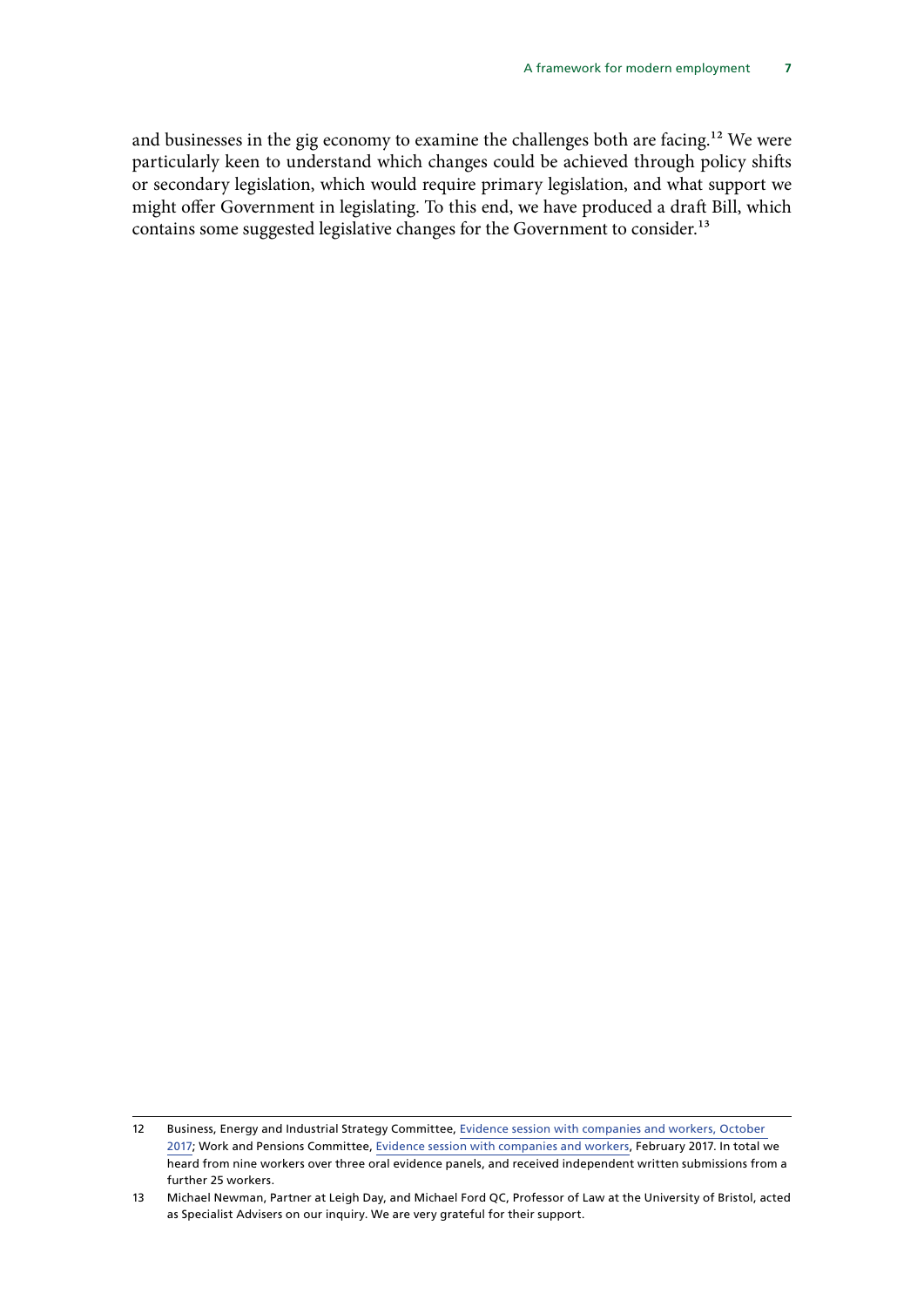## <span id="page-11-0"></span>**2** Clarity in primary legislation

## **Clearer statutory definitions of employment status**

5. Entitlement to employment rights and protections is determined by employment status. Employee, worker and self-employed are the three main categories used to determine access to most rights.<sup>14</sup> The different entitlements of each group are clear (see Box 1). What distinguishes one status from another is, however, often much less so.

#### **Box 1: Employment status and entitlements**

*Self-employed* people, those who run their own businesses, are not covered by employment law. They have very few rights at work, limited to protection for health and safety purposes, and some protection against discrimination.

*Workers* have some employment rights. These include the right to the National Living Wage (NLW) or National Minimum Wage (NMW), protection against unlawful deduction from wages, minimum levels of paid holiday and rest breaks, protection against discrimination, and the right not to be treated less favourably if they work part-time. They may be entitled to benefits such as Statutory Sick Pay and statutory parental pay in some circumstances.

*Employees* have the full complement of employment rights. This includes everything that workers have, plus Statutory Sick Pay, parental pay, minimum notice periods and pay if their employment is ending, protection against unfair dismissal, the right to request flexible working, time off for emergencies and statutory redundancy pay.

6. The existing statutory definitions of employment status are set out in s.230 of the Employment Rights Act 1996. The minimal detail in those definitions is supplemented by an extensive body of case law on which courts base their judgments. In seeking to determine whether someone is self-employed or a worker, employment tribunals take into account factors including:<sup>15</sup>

- a) whether there is a requirement for personal service, or whether the individual is able to appoint a substitute to carry out work on their behalf;
- b) the level of control by an employer over workers in determining matters such as how, when and where work is carried out;
- c) evidence or lack thereof of mutuality: an obligation for the employer to provide work (or pay if there is none), or for the worker to accept it if offered; and
- d) whether the individual's work is carried on as a business undertaking. This might include the extent to which the individual is responsible for their businesses' success or failure, or whether they have the power to negotiate and set rates of pay.

<sup>14</sup> "Workers" are more accurately described as "limb (b)" workers, distinguishing them from employees, who also have worker rights.

<sup>15</sup> Pyper, D. [Employment status](http://researchbriefings.parliament.uk/ResearchBriefing/Summary/CBP-8045), House of Commons Library briefing note no. CBP8045, July 2017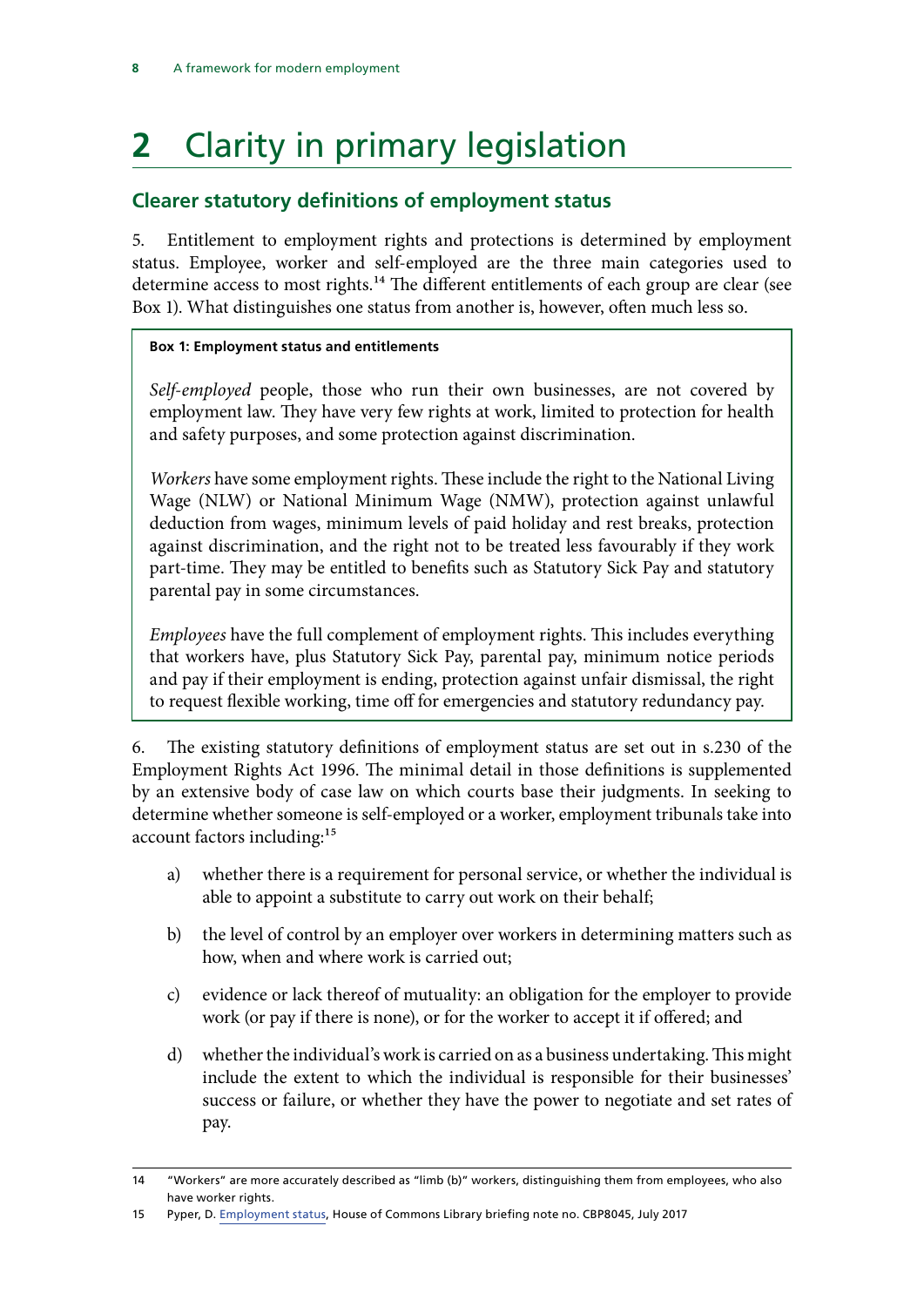7. The Taylor Review recommended that the tests used by courts to determine employment status be reflected in primary legislation.<sup>16</sup> We heard that employment lawyers are "divided" on whether clearer statutory definitions of employment status are needed.17 Matthew Taylor acknowledged that redefining employment status in legislation was a "complex question" and that no single set of definitions could guarantee that "the courts are taken out of the process".18

8. The Taylor Review found, however, that there was an "overwhelming case" for introducing greater legislative clarity on employment status "sooner rather than later".<sup>19</sup> When pressed on priorities for immediate change, Matthew Taylor suggested a greater emphasis in primary legislation on control and supervision by employers as determinants of employment status, and less emphasis on the requirement to perform work personally. He explained these factors were already used frequently by HMRC for such purposes. The issue of control, he felt, was a "good starting point to focus on" for any redefinition.<sup>20</sup> While Sir David Metcalf was personally "agnostic" about the question of redefinition, he felt that "the key thing is you should have clarity and right now we do not have clarity".<sup>21</sup>

9. The Taylor Review argued that clearer statutory definitions would help workers and companies alike understand the distinction between employment statuses. It would also assist workers in obtaining rights that they are due:<sup>22</sup>

> As a first principle, the Government must make legislation clearer. The employment statuses should also be distinct and not open to as much interpretation as currently, nor be so ambiguous that only a court can fully understand the basic principle [ … ] It should not be as difficult as it is now for ordinary people or responsible employers to seek clarity on employment status.

In the absence of an extensive knowledge of this case law it can be difficult for both individuals and companies to understand which category they and their workers fall into.<sup>23</sup> The Taylor Review argued that better statutory definitions would ensure that "legislation does more of the work and the courts less" in determining status.<sup>24</sup> The current lack of clarity also enables companies that want to take advantage of the lower costs associated with self-employment to easily evade the law,<sup>25</sup> enabling them to exploit workers and undercut their law-abiding competitors.<sup>26</sup>

10. **Questions of employment status are often not clear-cut, and legislative reform would not entirely eliminate the need for the courts. But it is evident that clearer legislation on employment status could be valuable in preventing confusion and promoting fair competition between businesses. This would lessen the need to go** 

21  $\overline{Q287}$  $\overline{Q287}$  $\overline{Q287}$  [David Metcalf]

<sup>16</sup> [Taylor Review,](https://www.gov.uk/government/uploads/system/uploads/attachment_data/file/627671/good-work-taylor-review-modern-working-practices-rg.pdf) p34

<sup>17</sup> [Q272](http://data.parliament.uk/writtenevidence/committeeevidence.svc/evidencedocument/work-and-pensions-committee/taylor-review-of-modern-working-practices/oral/72191.pdf) [David Metcalf], Q219 [Matthew Taylor]

<sup>18</sup> [Q219](http://data.parliament.uk/writtenevidence/committeeevidence.svc/evidencedocument/work-and-pensions-committee/taylor-review-of-modern-working-practices/oral/71338.pdf) [Matthew Taylor]

<sup>19</sup> [Taylor Review,](https://www.gov.uk/government/uploads/system/uploads/attachment_data/file/627671/good-work-taylor-review-modern-working-practices-rg.pdf) p35

<sup>20</sup> [Q219](http://data.parliament.uk/writtenevidence/committeeevidence.svc/evidencedocument/work-and-pensions-committee/taylor-review-of-modern-working-practices/oral/71338.pdf) [Matthew Taylor]

<sup>22</sup> [Taylor Review,](https://www.gov.uk/government/uploads/system/uploads/attachment_data/file/627671/good-work-taylor-review-modern-working-practices-rg.pdf) p34

<sup>23</sup> Law Society, Better employment law for better work: How to achieve the best working practices in the modern [labour market,](http://www.lawsociety.org.uk/policy-campaigns/consultation-responses/independent-review-of-employment-practices-in-the-modern-economy-response/) June 2017, p7

<sup>24</sup> [Taylor Review,](https://www.gov.uk/government/uploads/system/uploads/attachment_data/file/627671/good-work-taylor-review-modern-working-practices-rg.pdf) p32

<sup>25</sup> See, for example, [Aslam, Farrar and Others v. Uber](https://www.judiciary.gov.uk/wp-content/uploads/2016/10/aslam-and-farrar-v-uber-reasons-20161028.pdf); [Dewhurst v. CitySprint;](http://www.egos.co.uk/ir35_cases/Dewhurst_v_City_Sprint_2016.pdf) [Smith v. Pimlico Plumbers.](https://www.judiciary.gov.uk/wp-content/uploads/2017/02/pimlico-plumbers-v-smith.pdf)

<sup>26</sup> [Q259–260](http://data.parliament.uk/writtenevidence/committeeevidence.svc/evidencedocument/work-and-pensions-committee/taylor-review-of-modern-working-practices/oral/72191.pdf) [David Metcalf], [Q209](http://data.parliament.uk/writtenevidence/committeeevidence.svc/evidencedocument/work-and-pensions-committee/taylor-review-of-modern-working-practices/oral/71338.pdf) [Matthew Taylor]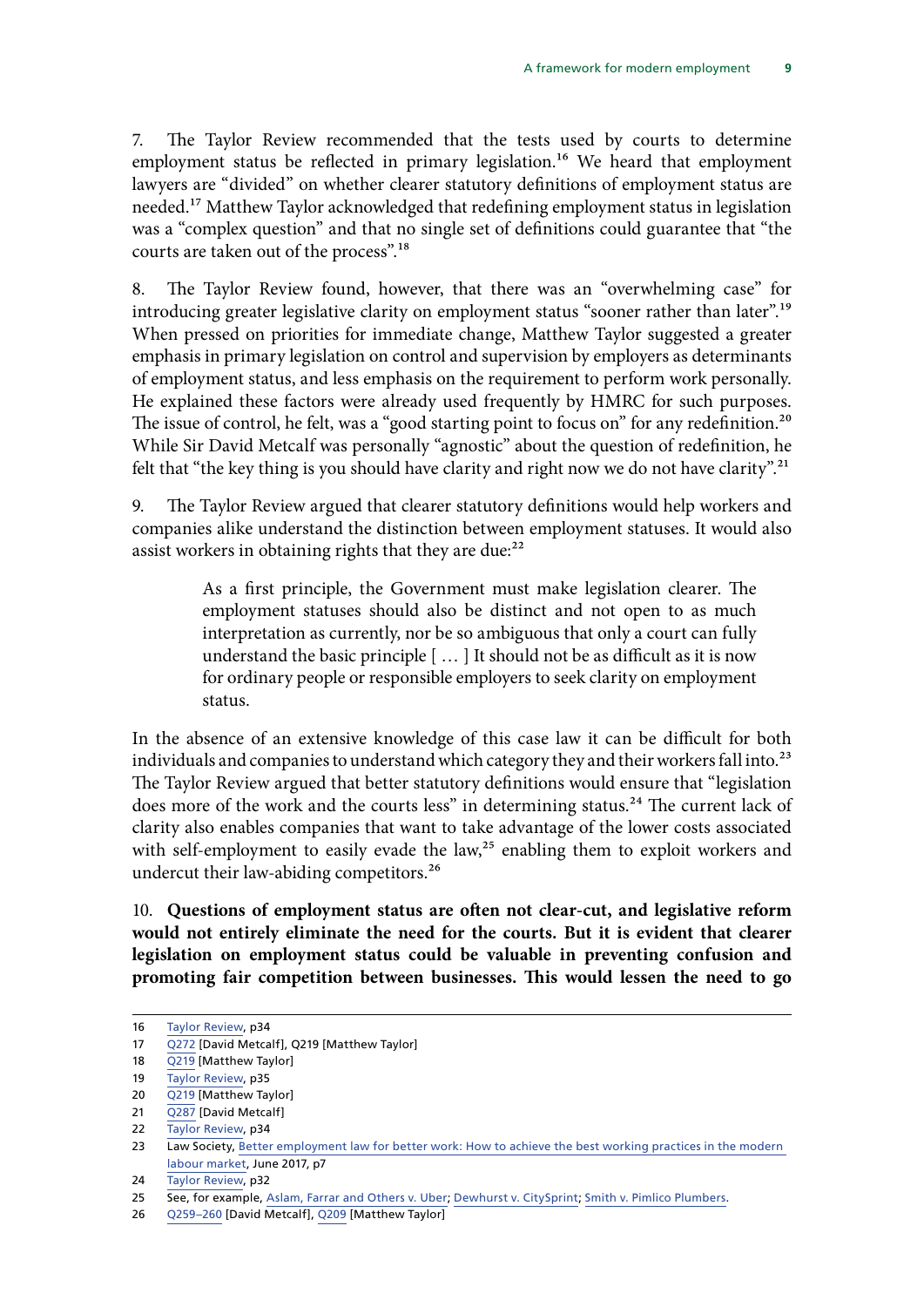<span id="page-13-0"></span>**to court, and most importantly, protects vulnerable workers.** *We recommend the Government legislates to introduce greater clarity on definitions of employment status. This legislation should emphasise the importance of control and supervision of workers by a company, rather than a narrow focus on substitution, in distinguishing between workers and the genuine self-employed. We have set out our proposals in Part 1 of our draft Bill.*

### **Worker by default**

11. In a number of recent tribunal cases, workers have successfully challenged companies that argued they were not workers or employees. This process has enabled the workers to gain important employment rights.<sup>27</sup> The judgments only apply, however, to the specific workers and organisations under consideration; there are no automatic consequences for other organisations with similar business models. This is a piecemeal approach—and one that places the burden of responsibility for preventing abuse of employment status on workers themselves. Conversely, where there are financial advantages to both individuals and companies in opting for bogus self-employment there is little to stop them from doing so.<sup>28</sup> This state of affairs therefore potentially places considerable costs on both individuals and the public purse.

12. The Work and Pensions Committee proposed moving to a model of "worker [status] by default" to address these problems. The Committee concluded it is too easy for companies to deny workers their rights by designating them self-employed: all they need to do is to devise contracts that offer none of the benefits of employment. The workers themselves are required to challenge legally a designation of self-employment that is not an accurate reflection of their work. Accordingly, the Committee recommended:<sup>29</sup>

> An assumption of the employment status of "worker" by default, rather than "self-employed" by default, would protect both those workers and the public purse and would put the onus on companies to provide basic safety net standards of rights and benefits to their workers [ … ] Companies wishing to deviate from this model would need to present the case for doing so, in effect placing the burden of proof of employment status on the company.

13. Matthew Taylor had some reservations about how worker by default might work in practice. He was concerned that sole traders and those who use their services might "find themselves liable to the full panoply of employment law".<sup>30</sup> He felt the model could work, however, if targeted at companies that employ substantial proportions of self-employed labour, rather than at sole traders. He explained:<sup>31</sup>

> I think the way to address this potentially is through some kind of threshold for a company when it employs a certain number of self-employed people beyond a certain level who have the same basic contracts. At that point you may say, "Look, let's adopt a default position and work up."

<sup>27</sup> See, for example, [Aslam, Farrar and Others v. Uber](https://www.judiciary.gov.uk/wp-content/uploads/2016/10/aslam-and-farrar-v-uber-reasons-20161028.pdf); [Dewhurst v. CitySprint;](http://www.egos.co.uk/ir35_cases/Dewhurst_v_City_Sprint_2016.pdf) [Smith v. Pimlico Plumbers.](https://www.judiciary.gov.uk/wp-content/uploads/2017/02/pimlico-plumbers-v-smith.pdf) In some cases, companies have moved to reclassify their workforces before being taken to tribunal. For example, The Gym Group PLC recently wrote to all self-employed personal trainers offering the option of applying for employee roles, rather than self-employment. See [Letter from Gym Group to Frank Field MP.](http://www.parliament.uk/documents/commons-committees/work-and-pensions/Correspondence/Letter-from-John-Treharne-CEO-of-the-Gym-Group-to-the-Chair-relating-to-personal-trainers-10-November-2017.pdf)

<sup>28</sup> [Self-employment and the gig economy](https://publications.parliament.uk/pa/cm201617/cmselect/cmworpen/847/847.pdf), para.15

<sup>29</sup> [Self-employment and the gig economy](https://publications.parliament.uk/pa/cm201617/cmselect/cmworpen/847/847.pdf), para.20–21

<sup>30</sup> [Q230](http://data.parliament.uk/writtenevidence/committeeevidence.svc/evidencedocument/work-and-pensions-committee/taylor-review-of-modern-working-practices/oral/71338.pdf) [Matthew Taylor]

<sup>31</sup> [Q230](http://data.parliament.uk/writtenevidence/committeeevidence.svc/evidencedocument/work-and-pensions-committee/taylor-review-of-modern-working-practices/oral/71338.pdf) [Matthew Taylor]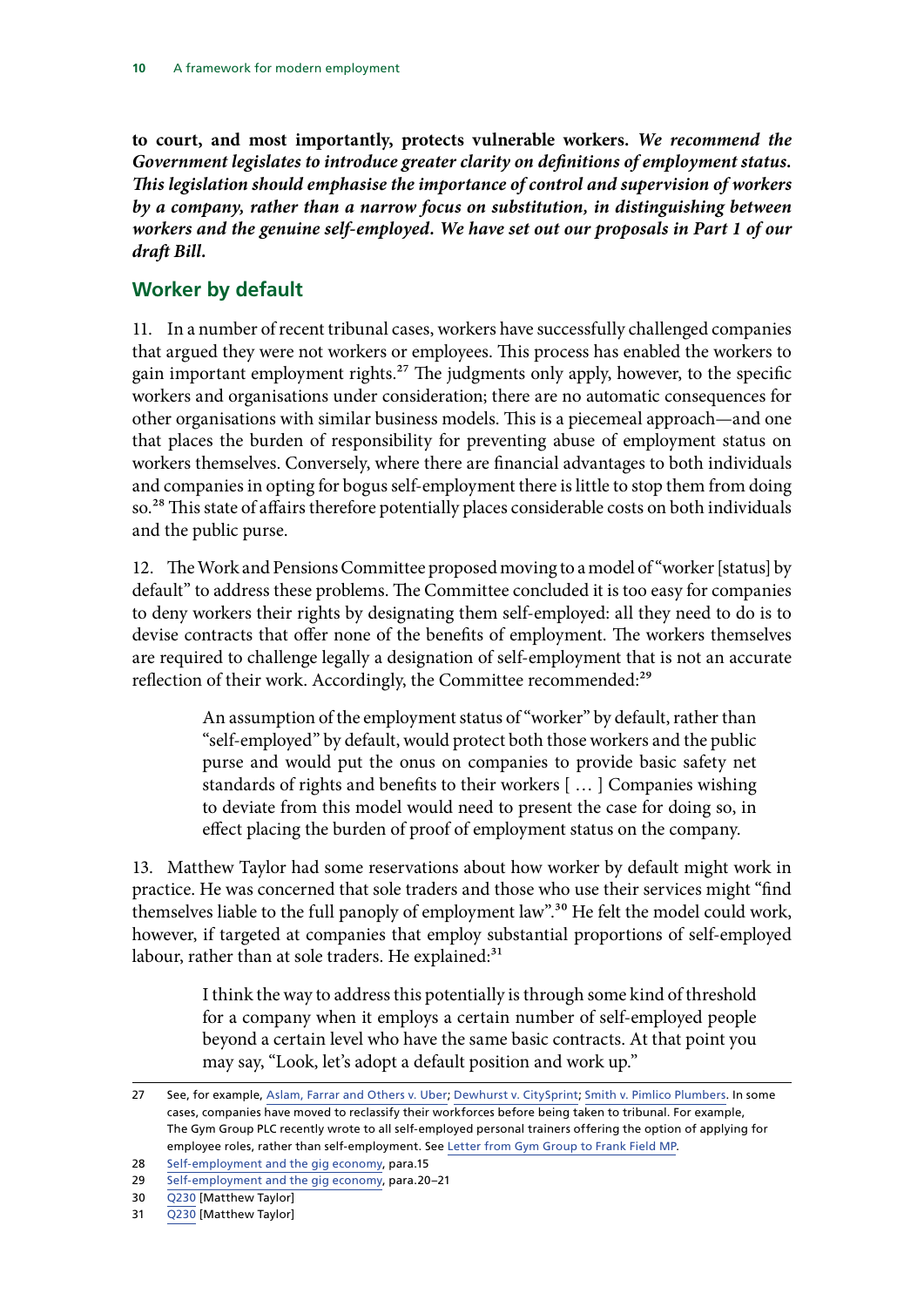<span id="page-14-0"></span>14. Implementing worker by default would require a clear statutory definition of selfemployment, to protect individuals who are legitimately self-employed and running their own business, and ensure they can continue to do so. Such a definition would also provide greater clarity to organisations on the conditions that must be met for a worker to be designated self-employed.

15. **Relying on individual tribunals as a corrective to companies' systematic use of questionable self-employment models places an unacceptable burden on workers to address poor practice, while the companies themselves operate with relative impunity.**  *We recommend the Government legislate to implement a worker by default model, as set out in Part 2 of our draft Bill. This would apply to companies who have a self-employed workforce above a certain size defined in secondary legislation.*

### **Non-guaranteed hours**

16. A flexible workforce should enable businesses to be responsive to demand and workers to undertake periods of work suitable for them. Office for National Statistics data shows 3.3 million people in the UK are underemployed and want to work more hours,<sup>32</sup> while a very similar number are overemployed and want to work fewer hours with consequential lower pay. Almost 900,000 people are on zero-hour contracts,<sup>33</sup> though in the survey week fewer than one in five worked no hours and, on average, 21 hours were worked.<sup>34</sup> In a survey by CIPD, 65% of those on zero-hour contracts reported being satisfied with their job, slightly higher than employees as a whole, provided they are able to work a suitable number of hours.<sup>35</sup>

17. The Taylor Review described a problem of the flexibility expected of workers not being reciprocated by the businesses they work for. Workers have been required to be available at short notice, without knowing if work will actually be available.<sup>36</sup> We heard from three anonymous workers in the gig economy, put forward and supported by GMB union, on their experiences. This included evidence of Amazon warehouse workers sent home after two hours (earning less than their travel costs) and of contracted workers having an extra 10-hour shift imposed on top of a 40 hour working week.<sup>37</sup> We also heard evidence from workers, put forward by the companies they worked for, who welcomed the flexibility their work provided.<sup>38</sup>

18. The Taylor Review recognised this was not an easy problem to solve, noting "potential adverse consequences to most interventions".<sup>39</sup> The Review argued that simplistic solutions, such as banning zero hour contracts, could harm workers who rely on flexibility without benefiting workers employed for a small number of guaranteed hours. The Review recommended the Government should "ask the Low Pay Commission to consider the design and impacts of the introduction of a higher NMW/NLW rate for hours that

39 [Taylor Review,](https://www.gov.uk/government/uploads/system/uploads/attachment_data/file/627671/good-work-taylor-review-modern-working-practices-rg.pdf) p44

<sup>32</sup> Office for National Statistics, [EMP16: Underemployment and overemployment](https://www.ons.gov.uk/employmentandlabourmarket/peopleinwork/employmentandemployeetypes/datasets/underemploymentandoveremploymentemp16), 16 August 2017

<sup>33</sup> Office for National Statistics, [EMP17: People in employment on zero hours contracts](https://www.ons.gov.uk/employmentandlabourmarket/peopleinwork/employmentandemployeetypes/datasets/emp17peopleinemploymentonzerohourscontracts), 16 August 2017

<sup>34</sup> Office for National Statistics, [EMP17: People in employment on zero hours contracts](https://www.ons.gov.uk/employmentandlabourmarket/peopleinwork/employmentandemployeetypes/datasets/emp17peopleinemploymentonzerohourscontracts), 16 August 2017

<sup>35</sup> CIPD Policy Report, [Zero-hours and short-hours contracts in the UK: Employer and employee perspectives](https://www.cipd.co.uk/Images/zero-hours-and-short-hours-contracts-in-the-uk_2015-employer-employee-perspectives_tcm18-10713.pdf), December 2015, p6

<sup>36</sup> [Taylor Review,](https://www.gov.uk/government/uploads/system/uploads/attachment_data/file/627671/good-work-taylor-review-modern-working-practices-rg.pdf) p43

<sup>37</sup> [Q71](http://data.parliament.uk/writtenevidence/committeeevidence.svc/evidencedocument/work-and-pensions-committee/taylor-review-of-modern-working-practices/oral/71335.pdf) [Amazon Worker, Mick Rix]

<sup>38</sup> Work and Pensions Committee, [Evidence session with companies and workers](http://data.parliament.uk/writtenevidence/committeeevidence.svc/evidencedocument/work-and-pensions-committee/selfemployment-and-the-gig-economy/oral/46969.pdf)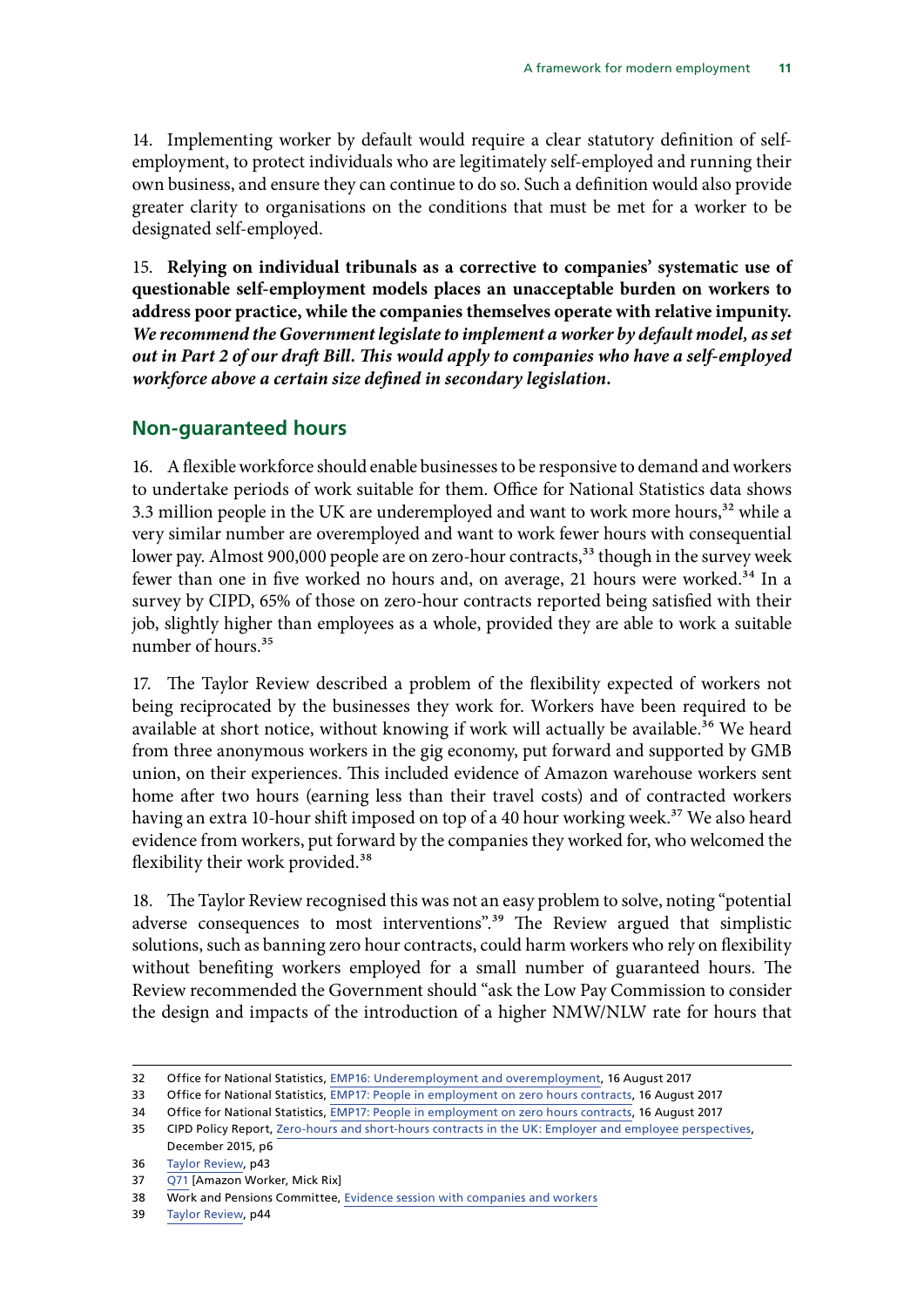<span id="page-15-0"></span>are not guaranteed as part of the contract".<sup>40</sup> Matthew Taylor told us this approach was "more nudge than shove".<sup>41</sup> The Review has been criticised for not being bolder,<sup>42</sup> but this recommendation has the potential for a significant impact. As the Resolution Foundation set out in their response to the Review, a premium would nudge employers to either rebalance away from non-guaranteed hours or pay for the privilege. It would benefit the lowest paid, who are most likely to be working overtime, and trigger a debate on overtime as a wider public policy tool.<sup>43</sup>

19. Sir David Metcalf, Director of Labour Market Enforcement and a former member of the Low Pay Commission, expressed concern that the proposal could further fragment the NMW/NLW, which already have several rates.<sup>44</sup> He agreed, however, that it could be implemented by "making it equivalent to an overtime rate".<sup>45</sup>

20. When we took evidence from Matthew Taylor, his thinking had developed, based on international examples,<sup>46</sup> to a proposal of a pilot with the Low Pay Commission to test the impact on employment*.*47 A successful pilot could deal with some of the existing abuses seen, such as that "large companies in this country now put people on four or five-houra-week contracts when they customarily expect them to work 30 or 35 hours a week".<sup>48</sup> It might also nudge other businesses into scheduling work to the benefit of their workforces. The Low Pay Commission can also draw on international examples such as legislation passed in New York and Oregon that penalise "surprise scheduling".49

21. **Companies benefiting from a flexible workforce must ensure that this flexibility is not one-sided, either by guaranteeing hours that reflect the periods worked each week, or by compensating workers for uncertainty.** *We recommend that the Government work with the Low Pay Commission to pilot, for workers who work non-contracted hours, a pay premium on the National Minimum Wage and National Living Wage. The Low Pay Commission should be responsible for identifying suitable companies to be included in this pilot, based on workforce size and turnover. Proposed legislation to enable this is set out in Part 3 of our draft Bill.*

### **Continuous service**

22. Clarity on employment status will make it easier for individuals to know the rights to which they are entitled. A range of rights are only open to those who are employees and who have completed a minimum level of continuous service. These include entitlement to one week's notice of dismissal (at one month) or the right to claim for unfair dismissal (at two years). Under the Employment Rights Act 1996, continuous service is broken by

<sup>40</sup> [Taylor Review,](https://www.gov.uk/government/uploads/system/uploads/attachment_data/file/627671/good-work-taylor-review-modern-working-practices-rg.pdf) p44. Only workers aged 25+ are eligible for the NLW, so for the premium to cover all workers, it would need to apply to the NMW as well.

<sup>41</sup> [Q208](http://data.parliament.uk/writtenevidence/committeeevidence.svc/evidencedocument/work-and-pensions-committee/taylor-review-of-modern-working-practices/oral/71338.pdf) [Matthew Taylor]

<sup>42</sup> [TUC comment on Taylor Review](https://www.tuc.org.uk/news/tuc-comment-taylor-review), TUC Press Notice, 11 July 2017

<sup>43</sup> [It's good to focus on overtime, not just Uber](http://www.resolutionfoundation.org/media/press-releases/its-good-to-focus-on-overtime-not-just-uber/), Resolution Foundation Press Release, 11 July 2017

<sup>44</sup> [Q292–294](http://data.parliament.uk/writtenevidence/committeeevidence.svc/evidencedocument/work-and-pensions-committee/taylor-review-of-modern-working-practices/oral/72191.pdf) [David Metcalf]. Currently the NLW is £7.50 for the 25 and over. NMW wage rates are £7.05 for 21–24 year olds, £5.60 for 18–20 year olds, £4.05 for under 18s and £3.50 for apprentices.

<sup>45</sup> [Q295](http://data.parliament.uk/writtenevidence/committeeevidence.svc/evidencedocument/work-and-pensions-committee/taylor-review-of-modern-working-practices/oral/72191.pdf) [David Metcalf]

<sup>46</sup> [Q207](http://data.parliament.uk/writtenevidence/committeeevidence.svc/evidencedocument/work-and-pensions-committee/taylor-review-of-modern-working-practices/oral/71338.pdf) [Matthew Taylor]

<sup>47</sup> [Q207](http://data.parliament.uk/writtenevidence/committeeevidence.svc/evidencedocument/work-and-pensions-committee/taylor-review-of-modern-working-practices/oral/71338.pdf) [Matthew Taylor]

<sup>48</sup> [Q207](http://data.parliament.uk/writtenevidence/committeeevidence.svc/evidencedocument/work-and-pensions-committee/taylor-review-of-modern-working-practices/oral/71338.pdf) [Matthew Taylor]

<sup>49</sup> Sheffield Political Economy Research Institute, [Tackling insecure work: Political actions from around the world,](http://speri.dept.shef.ac.uk/wp-content/uploads/2017/09/Tackling-insecure-work-political-actions-from-around-the-world-SPERI-report-for-GMB.pdf) September 2017, p5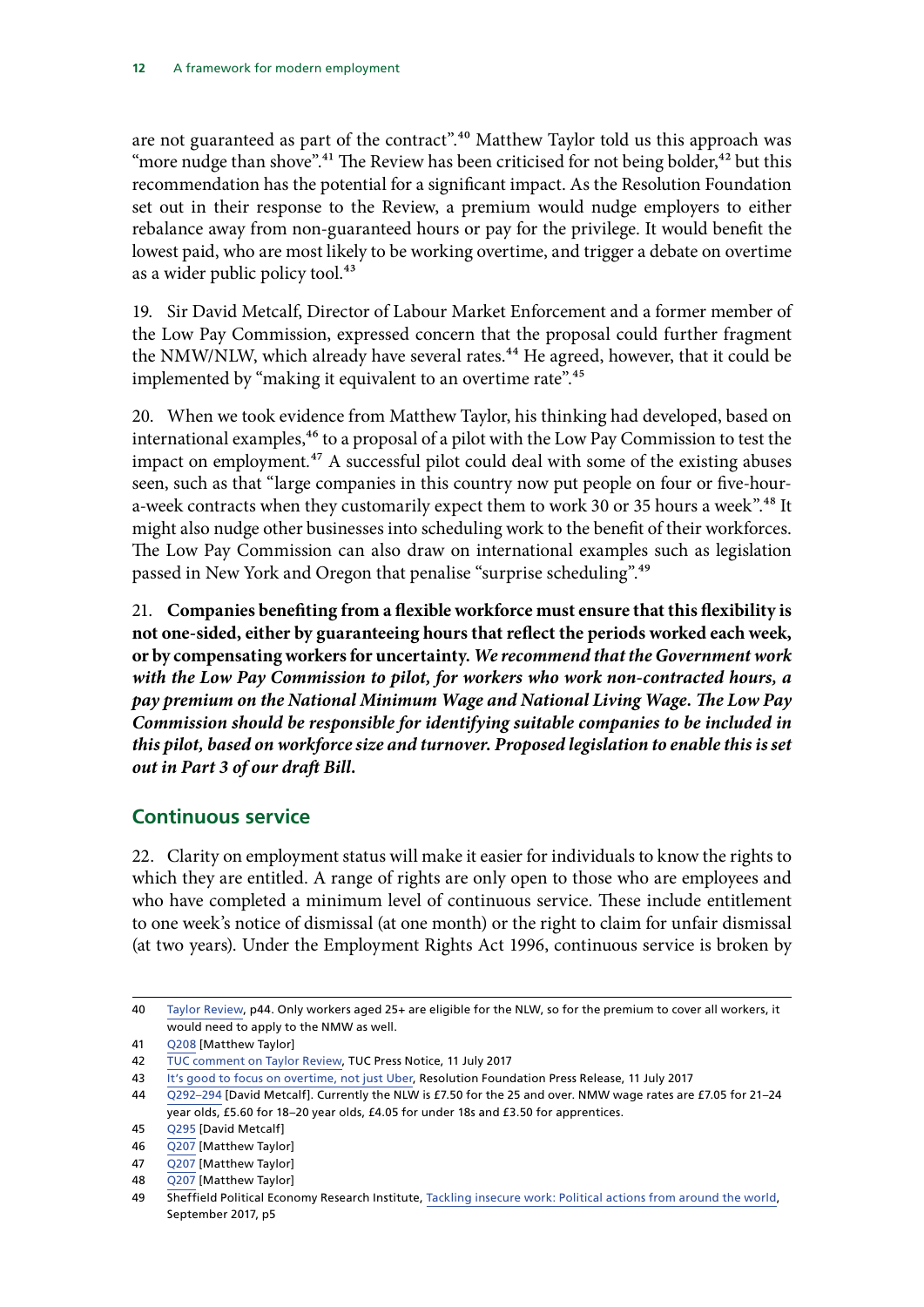<span id="page-16-0"></span>any one week in which a worker is not governed by a contract of employment.<sup>50</sup> Workers who work infrequently or casually may never manage to attain rights despite working for companies for long periods of time, because any week where they do not have a contract results in the counter returning to zero.

23. The Taylor Review considered this as part of its investigation into one-sided flexibility. It recognised that the law does not discriminate between those workers who choose not to work and those who simply are not offered work by their employer in a specific period. The Review considered creating new measures of employment, through accrued hours and the setting of thresholds for rights.<sup>51</sup> It concluded, however, that these would impose an additional burden on business and could make it more difficult for workers to know when they have attained rights. Instead, Taylor recommended the extension of the time before service is broken from one week to one month.<sup>52</sup>

24. Extending the time limit would ensure workers who undertake irregular but frequent work for a company do not face an impossible task to secure rights. A worker would only reach the qualifying period once they had accrued the appropriate time actually worked; rather than having the clock reset at the end of each week it should merely be paused.

25. **Companies who benefit from a flexible but committed workforce should still guarantee rights when workers reach the necessary qualifying period, even when there has been a gap in service.** *We recommend that the Government extend the time allowance for a break in service while still accruing employment rights for continuous service from one week to one month. We have set out proposals in Part 5 in our draft Bill.*

### **Employment tribunals**

26. As we noted earlier in this chapter, employment rights are often enforced through workers taking their employer to a tribunal following unsuccessful attempts at conciliation, rather than by state agencies.<sup>53</sup> Recent high profile tribunals have assigned worker status to people in the gig economy who worked for companies that maintained they were not workers but self-employed. Tribunals are also used to enforce most other legislation, such as the National Minimum Wage Act 1998 and the Working Time Regulations 1998.

27. Hugo Martin, Director of Legal and Public Affairs at Hermes Parcelnet, told us that the low take-up of employment tribunals suggested that couriers were "in the vast majority of cases [ … ] very happy being self-employed"*.*54 By contrast*,* the Taylor Review noted that, while tribunals are intended to be less legalistic than traditional courts and enable self-representation,<sup>55</sup> the reality is that "the odds are often stacked against the worker".<sup>56</sup> We do not accept that workers not bringing cases means that they are satisfied with their status or treatment in the workplace. This is evidenced by the significant drop in the number of cases brought before tribunals following the imposition of fees, before

<sup>50</sup> Employment Rights Act 1996, [S. 212](https://www.legislation.gov.uk/ukpga/1996/18/section/212)

<sup>51</sup> [Taylor Review,](https://www.gov.uk/government/uploads/system/uploads/attachment_data/file/627671/good-work-taylor-review-modern-working-practices-rg.pdf) p45

<sup>52</sup> [Taylor Review,](https://www.gov.uk/government/uploads/system/uploads/attachment_data/file/627671/good-work-taylor-review-modern-working-practices-rg.pdf) p45

<sup>53</sup> For example, [Aslam, Farrar and Others v. Uber;](https://www.judiciary.gov.uk/wp-content/uploads/2016/10/aslam-and-farrar-v-uber-reasons-20161028.pdf) [Dewhurst v. CitySprint;](http://www.egos.co.uk/ir35_cases/Dewhurst_v_City_Sprint_2016.pdf) [Smith v. Pimlico Plumbers](https://www.judiciary.gov.uk/wp-content/uploads/2017/02/pimlico-plumbers-v-smith.pdf)

<sup>54</sup> [Q98](http://data.parliament.uk/writtenevidence/committeeevidence.svc/evidencedocument/work-and-pensions-committee/taylor-review-of-modern-working-practices/oral/71335.pdf) [Hugo Martin]

<sup>55</sup> [Taylor Review,](https://www.gov.uk/government/uploads/system/uploads/attachment_data/file/627671/good-work-taylor-review-modern-working-practices-rg.pdf) p60

<sup>56</sup> [Taylor Review,](https://www.gov.uk/government/uploads/system/uploads/attachment_data/file/627671/good-work-taylor-review-modern-working-practices-rg.pdf) p57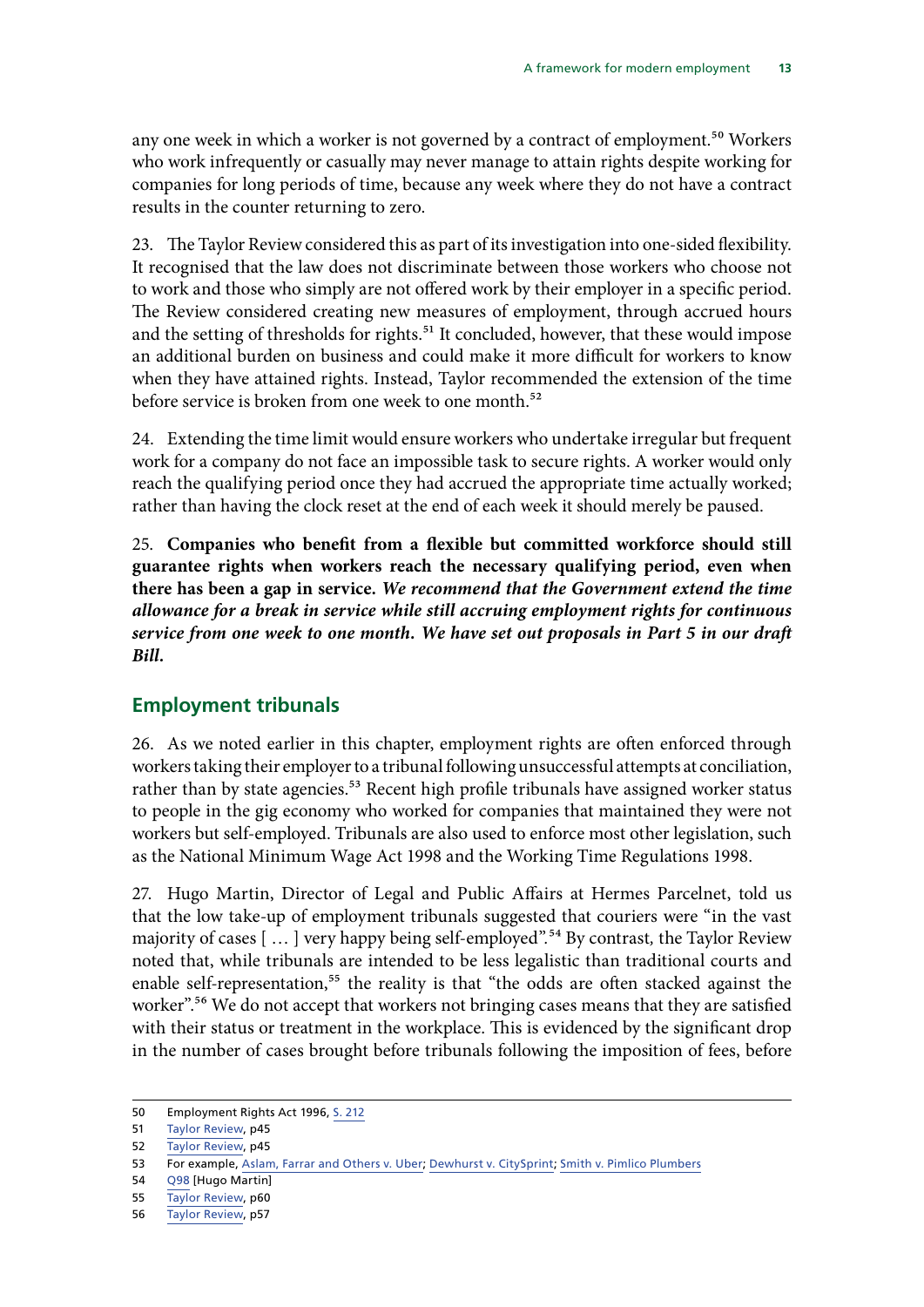the Supreme Court judgment on 26 July 2017 saw them removed again.<sup>57</sup> The legal costs, complexity and risks of appeal act as disincentives to bringing a tribunal case. Workers may also fear victimisation, including the risk of their work being withdrawn, if they bring a case. Even if they win their case, there is no guarantee that workers will receive any payment that they are due. Just half of all successful claimants received full or part payment without taking further legal action in 2013.<sup>58</sup>

28. Relying on tribunals to enforce rights for entire workforces places a burden on both the judicial system and those seeking access to justice. Partial compliance by poor employers denies good employers a "level playing field" and risks them either failing or adopting models that do not provide 'good work'.59 Matthew Taylor described businesses taking the unhealthy attitude that:<sup>60</sup>

> As long as there are ways to get around it, we will get around it and wait until we are taken to the courts.

We heard this position first hand from Hermes Parcelnet, who said:<sup>61</sup>

It will be for the individual courier to assert their right through the tribunal. We would wait to see the take-up of that.

29. The Employment Tribunal Procedure Rules enable multiple individuals to bring a claim when their cases are based on the same set of facts, providing for a form of group action (see Box 2).<sup>62</sup> The Taylor Review considered and ruled out applying single tribunal judgments to entire workforces or all those on similar contracts. The Review noted, however, that it is "neither just nor efficient for the system to operate so that every single person in an organisation has to bring a case to be recognised as a worker".<sup>63</sup> Instead of this approach, the Review proposed to increase penalties for companies who repeatedly lose employment status cases.<sup>64</sup> We would welcome increased penalties as a means of deterrence, and consider this in detail in Chapter 4 of this report.

#### **Box 2: Class actions**

In legal terms, "class action" means that if one person brings a claim successfully, the result is applied to everyone in the class. Class actions are only permitted in consumer protection cases in England and Wales.

A system of bringing group claims has developed in other areas, such as equal pay. The difference in these cases is that each individual has to bring a claim. The tribunal or court then selects lead claimants and decides their cases. To get the benefit of the court judgment, each individual must follow the full legal process, including paying fees and providing individual documents.

<sup>57</sup> Ministry of Justice, [Tribunals and gender recognitions certificates statistics quarterly: January to March 2017,](https://www.gov.uk/government/statistics/tribunals-and-gender-recognitions-certificates-statistics-quarterly-january-to-march-2017-and-2016-to-2017) 20 June 2017

<sup>58</sup> [Letter from David Lidington](http://www.parliament.uk/documents/commons-committees/work-and-pensions/Correspondence/Letter-from-David-Lidington-MP-to-the-Chair-relating-to-non-payment-of-tribunal-awards-13-November-2017.pdf)

<sup>59</sup> [Q215](http://data.parliament.uk/writtenevidence/committeeevidence.svc/evidencedocument/work-and-pensions-committee/taylor-review-of-modern-working-practices/oral/71338.pdf) [Matthew Taylor]

<sup>60</sup> [Q215](http://data.parliament.uk/writtenevidence/committeeevidence.svc/evidencedocument/work-and-pensions-committee/taylor-review-of-modern-working-practices/oral/71338.pdf) [Matthew Taylor]

<sup>61</sup> [Q98](http://data.parliament.uk/writtenevidence/committeeevidence.svc/evidencedocument/work-and-pensions-committee/taylor-review-of-modern-working-practices/oral/71335.pdf) [Hugo Martin]

<sup>62</sup> Ministry of Justice, [The Employment Tribunals Rules of Procedure 2013](https://www.gov.uk/government/uploads/system/uploads/attachment_data/file/429633/employment-tribunal-procedure-rules.pdf), February 2015, p9

<sup>63</sup> [Taylor Review,](https://www.gov.uk/government/uploads/system/uploads/attachment_data/file/627671/good-work-taylor-review-modern-working-practices-rg.pdf) p63

<sup>64</sup> [Taylor Review,](https://www.gov.uk/government/uploads/system/uploads/attachment_data/file/627671/good-work-taylor-review-modern-working-practices-rg.pdf) p63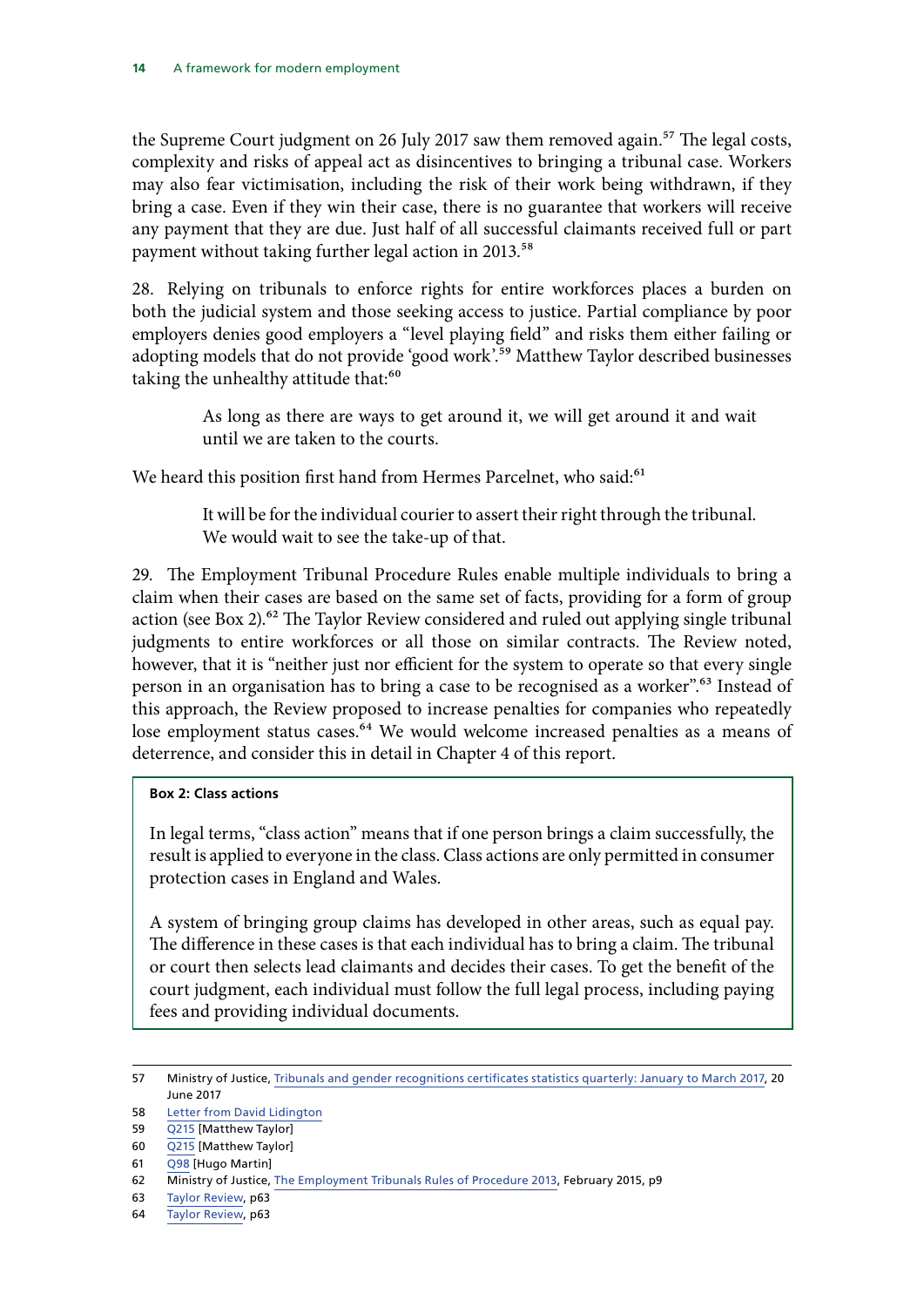<span id="page-18-0"></span>For example, in the [Uber v Mr Y Aslam, Mr J. Farrar & others](https://www.judiciary.gov.uk/wp-content/uploads/2016/10/aslam-and-farrar-v-uber-reasons-20161028.pdf) case, thirteen drivers brought claims, and the tribunal judges select two test claimants. The final outcome of the process will only apply to the thirteen drivers who brought claims. Although the same result might well be reached by any other driver who brought a case, there is no obligation for Uber to apply automatically the result to all drivers. Under a class action, all Uber drivers would automatically become workers, regardless of whether they had brought a claim or not.

30. We asked Matthew Taylor whether greater use of class action claims might enable more comprehensive enforcement of rights. He told us this was "an important idea", although it would not work in all cases. This might apply not just to employment status disputes, but to other issues such as underpayment of the NLW/NMW. We are, however, concerned that this approach still relies on individual workers bearing the risk of litigation, in a tribunal system that is not currently providing effective access to justice for all. Sir David Metcalf told us fear of victimisation prevents individuals pursuing their rights via the tribunal system. He explained there are "many vulnerable workers" who are either unaware of their rights or who are "rather frightened of complaining".<sup>65</sup>

31. **Workers frequently rely on the employment tribunal system to establish their rights. But restrictions on class actions and the absence of penalties for widespread abuses may incentivise employers to "wait and see" whether individuals are willing to risk pursuing their rights.** *We recommend that the Government creates an obligation on employment tribunals to consider the increased use of higher, punitive fines and costs orders if an employer has already lost a similar case. We further recommend that the Government takes steps to enable greater use of class actions in disputes over wages, status and working time. Our proposals are set out in Part 4 of our draft Bill.*

#### **Flexibility and the National Minimum Wage**

32. The growth of the gig economy and increased use of intermediary digital platforms to connect workers and consumers has changed the way people work. Matthew Taylor told us these changes had enabled greater flexibility for both consumers and workers.<sup>66</sup> These business models can also be very lucrative for the companies involved. Uber's Head of Public Policy, Andrew Byrne, said that his company faced the challenge of "having enough drivers to service the level of demand" from consumers who valued its accessible and flexible service.<sup>67</sup> For some workers, such as an Uber driver who spoke to us, the flexibility to choose when to work was very important.<sup>68</sup> Deliveroo's Managing Director, Dan Warne, said their platform allowed riders to "build their work around their life, rather than vice versa".<sup>69</sup> The Taylor Review sought to retain the benefits of flexibility in the labour market, but in the form of "genuine two-sided flexibility", where workers as well as companies benefit.<sup>70</sup> The Review promoted the need for portable benefit platforms

<sup>65</sup> [Q269](http://data.parliament.uk/writtenevidence/committeeevidence.svc/evidencedocument/work-and-pensions-committee/taylor-review-of-modern-working-practices/oral/72191.pdf) [David Metcalf]

<sup>66</sup> [Q220](http://data.parliament.uk/writtenevidence/committeeevidence.svc/evidencedocument/work-and-pensions-committee/taylor-review-of-modern-working-practices/oral/71338.pdf) [Matthew Taylor]

<sup>67</sup> [Q175](http://data.parliament.uk/writtenevidence/committeeevidence.svc/evidencedocument/work-and-pensions-committee/taylor-review-of-modern-working-practices/oral/71335.pdf) [Andrew Byrne]

<sup>68</sup> For example, [Q12](http://data.parliament.uk/writtenevidence/committeeevidence.svc/evidencedocument/work-and-pensions-committee/taylor-review-of-modern-working-practices/oral/71335.pdf) [Uber Worker]

<sup>69</sup> [Q96](http://data.parliament.uk/writtenevidence/committeeevidence.svc/evidencedocument/work-and-pensions-committee/taylor-review-of-modern-working-practices/oral/71335.pdf) [Dan Warne]

<sup>70</sup> [Taylor Review,](https://www.gov.uk/government/uploads/system/uploads/attachment_data/file/627671/good-work-taylor-review-modern-working-practices-rg.pdf) p36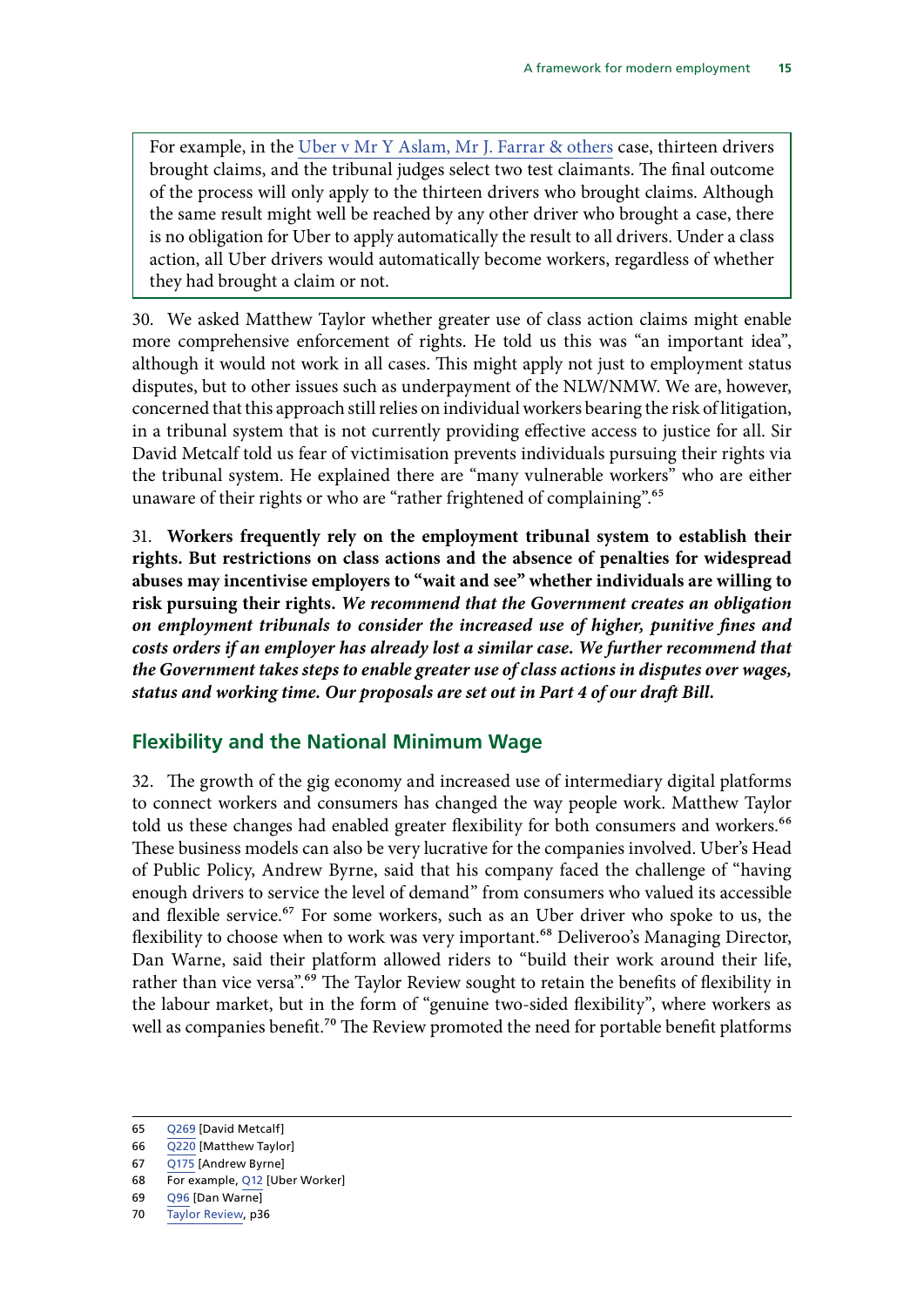and transferrable ratings, which could support workers to have genuine flexibility within the gig economy.71 It argued that "employers must not use flexible working models simply to reduce costs"<sup>72</sup>

33. The Review encountered problems, however, with the interaction of minimum wage legislation and gig economy workers on digital platforms. It found that such workers have "greater freedom over when to work, and what jobs to accept or decline, than [in] most other business models".73 They can log on to an app at any time. Matthew Taylor explained to us how this might lead to unintended consequences:<sup>74</sup>

> A situation where people are guaranteed the Minimum Wage but they can work whenever they want to could lead to a situation in which thousands of people log on in the middle of the night when there isn't much work but are guaranteed the Minimum Wage.

Matthew Taylor acknowledged that he thinks businesses "slightly exaggerate" the extent of this potential problem. However, he nevertheless argued that enforcing the NMW/NLW for platform workers could result in companies choosing to adopt a shift system which would deprive workers of flexibility.<sup>75</sup> A platform worker could log onto an app during a period of low demand, not be able to find any work, and still be entitled to the NMW/ NLW. Instead, the Taylor Review recommended that existing piece rates legislation be adapted to calculate pay for platform workers (Box 3).<sup>76</sup> It claimed that this would "avoid undermining the National Minimum Wage".77

#### **Box 3: Piece rates**

Piece rates legislation aims to ensure that workers whose working time is not tracked, and are therefore paid based on output (such as envelope stuffers), can earn a fair rate of pay.78 A sample of workers is surveyed to establish the average output of an individual in an hour. Each worker is then paid for their output at a rate that would reflect an hourly rate of at least 120% of the NMW/NLW, based on the output of that average worker. In cases of workers who work significantly more slowly than the average, they may receive pay at a rate below the NMW/NLW.

34. In evidence to us, Matthew Taylor said that, under his proposal, the employer would need to meet three conditions for a platform worker to earn less than the NMW/NLW and not be entitled to bring a minimum wage claim against them. First, the employer would need to prove that the average worker working averagely hard could earn 120% of the NMW/NLW. Second, they would need to prove that the worker could genuinely choose when to work and when not to. Finally, they would need to provide accurate, up-to-date information to workers on how much they could expect to earn at a given time.<sup>79</sup>

79 [Q211](http://data.parliament.uk/writtenevidence/committeeevidence.svc/evidencedocument/work-and-pensions-committee/taylor-review-of-modern-working-practices/oral/71338.pdf) [Matthew Taylor]

<sup>71</sup> [Taylor Review,](https://www.gov.uk/government/uploads/system/uploads/attachment_data/file/627671/good-work-taylor-review-modern-working-practices-rg.pdf) p37

<sup>72</sup> [Taylor Review,](https://www.gov.uk/government/uploads/system/uploads/attachment_data/file/627671/good-work-taylor-review-modern-working-practices-rg.pdf) p48

<sup>73</sup> [Taylor Review,](https://www.gov.uk/government/uploads/system/uploads/attachment_data/file/627671/good-work-taylor-review-modern-working-practices-rg.pdf) p37

<sup>74</sup> [Q211](http://data.parliament.uk/writtenevidence/committeeevidence.svc/evidencedocument/work-and-pensions-committee/taylor-review-of-modern-working-practices/oral/71338.pdf) [Matthew Taylor[

<sup>75</sup> [Q211](http://data.parliament.uk/writtenevidence/committeeevidence.svc/evidencedocument/work-and-pensions-committee/taylor-review-of-modern-working-practices/oral/71338.pdf) [Matthew Taylor]

<sup>76</sup> [Taylor Review,](https://www.gov.uk/government/uploads/system/uploads/attachment_data/file/627671/good-work-taylor-review-modern-working-practices-rg.pdf) p37

<sup>77</sup> [Taylor Review,](https://www.gov.uk/government/uploads/system/uploads/attachment_data/file/627671/good-work-taylor-review-modern-working-practices-rg.pdf) p37

<sup>78</sup> The National Minimum Wage Regulations 2015 [\(SI 2015/621](https://www.legislation.gov.uk/uksi/2015/621/contents/made))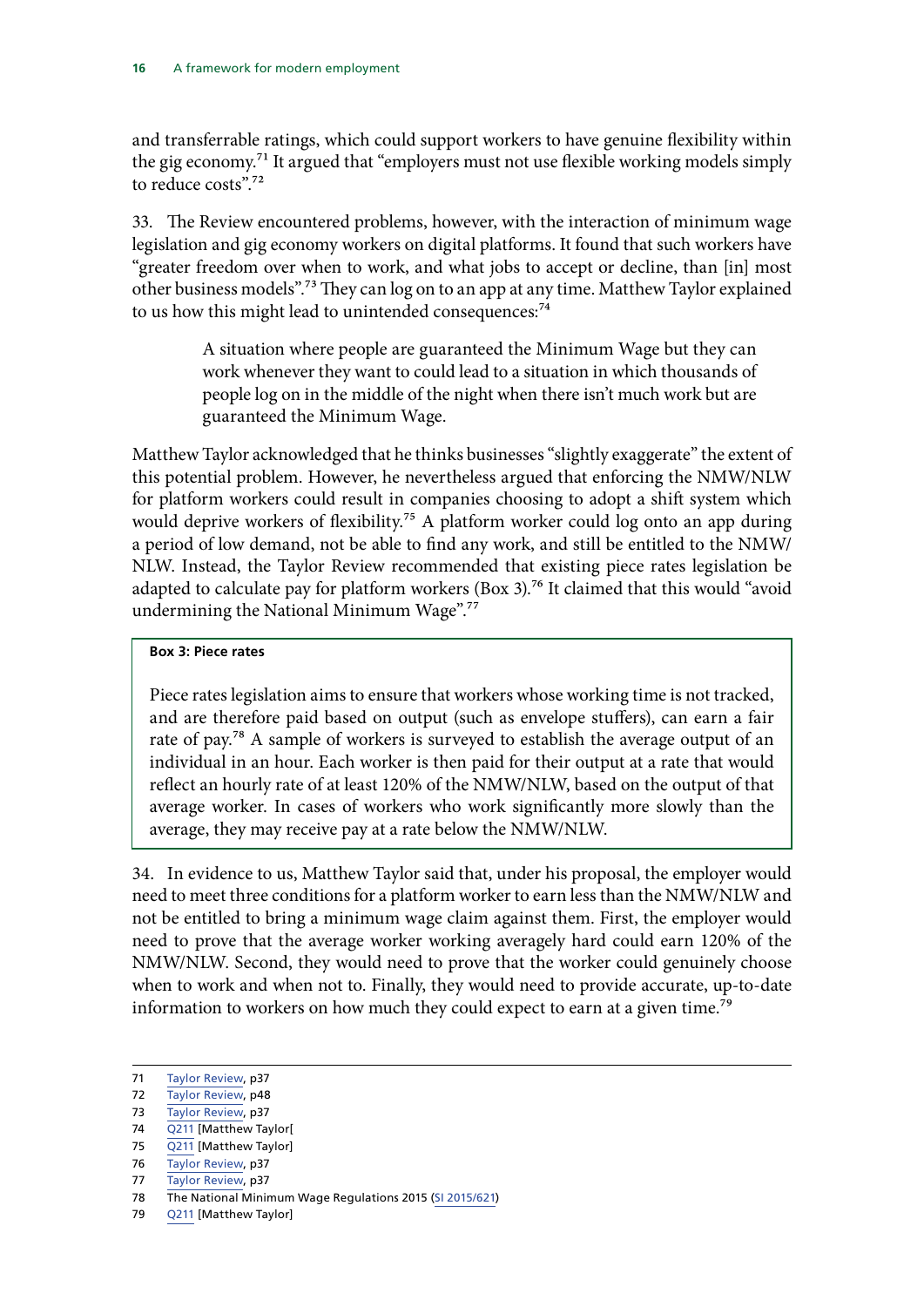35. Matthew Taylor acknowledged that this recommendation is "in danger of being too clever by half" and that it is "not one that is easy for people to fully get their head around".80 We are concerned that the proposal is overly complex and risks undermining the NMW/ NLW by inviting workers to choose to work for a lower rate of pay. Workers should receive at least the minimum for which Parliament has legislated.

36. **A flexible labour force can provide benefits to workers, consumers and businesses. What we do not accept is that the gig economy should burden workers with all the risks of this flexibility. They should not be faced with a choice between not working and working for below the minimum wage.** *We recommend the Government rules out introducing any legislation that would undermine the National Minimum Wage/ National Living Wage.*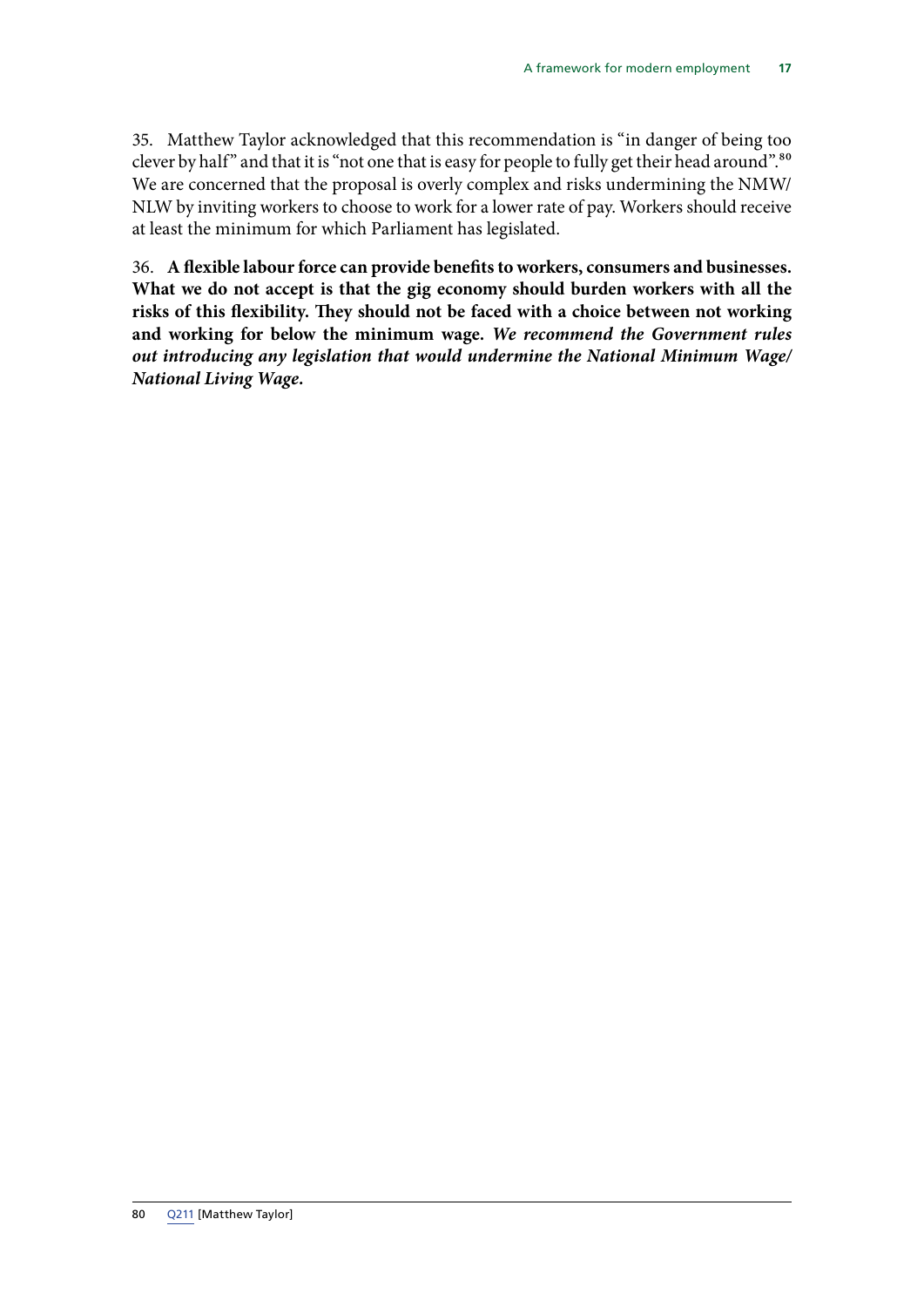## <span id="page-21-0"></span>**3** Improvements in secondary legislation

## **Entitlement to a written statement of employment particulars**

37. Awareness of employment statuses and associated rights, among both workers and employers, is an integral part of ensuring compliance with the law. Sir David Metcalf told us that, in his role as Director of Labour Market Enforcement, he had found a lack of awareness is a "major issue": both firms and workers were "very patchily aware of what their rights are".<sup>81</sup> This state of affairs can help unscrupulous organisations exploit their employees, as many workers do not realise they are being exploited. It can also lead to unintentional noncompliance due to a lack of understanding.<sup>82</sup>

38. Currently, employees are entitled to a written statement of terms and conditions within two months of starting a new job—although this is poorly enforced—but workers are not.<sup>83</sup> The Taylor Review suggested that one way of improving awareness would be for both employees and workers to receive a written statement of status and entitlements on day one of a new job.<sup>84</sup> This would be provided in plain English (perhaps based on a standard format), and would list, at minimum, the employer's name, the place of work, hours of work, and arrangements for pay including holiday pay, sick pay and pension.<sup>85</sup> Matthew Taylor suggested this would help to expose from the beginning companies who are "playing fast and loose" with employment law.86 More broadly, it would provide workers with clear information about the type of contract they are on and their entitlements. This could also help prompt employers to consider whether they are categorising their workers appropriately.87

39. Both Matthew Taylor and Sir David Metcalf told us that introducing the right to a statement of written particulars on day one of a new job, for both employees and workers, should be an immediate priority for Government. Matthew Taylor felt this measure could be "easily" enacted and would "make a material difference" to workers.<sup>88</sup> It could potentially allow discussions over rights and entitlements to take place much earlier, with less eventual reliance on the courts.<sup>89</sup> Sir David emphasised that although such a measure "sounds quite modest", it would "have a very important effect"—so important he identified it as the single step that could "make the most difference" in protecting workers' rights.<sup>90</sup>

40. **Workers should be better equipped with the knowledge to identify if they are being treated unfairly at work, and to challenge poor practice with confidence. A requirement to set out rights and entitlements will be beneficial to good businesses, helping to root out noncompliant organisations and create a more level playing field.**  *We recommend that the Government extends the duty of employers to provide a clearly written statement of employment conditions to cover workers, as well as employees. We* 

<sup>81</sup> [Q269](http://data.parliament.uk/writtenevidence/committeeevidence.svc/evidencedocument/work-and-pensions-committee/taylor-review-of-modern-working-practices/oral/72191.pdf) [David Metcalf]

<sup>82</sup> Director of Labour Market Enforcement, [Labour market enforcement strategy: introductory report](https://www.gov.uk/government/uploads/system/uploads/attachment_data/file/629872/labour-market-enforcement-strategy-introductory-report.pdf), July 2017, p11; p49

<sup>83</sup> Gov.uk, [Employment contracts](https://www.gov.uk/employment-contracts-and-conditions/written-statement-of-employment-particulars)

<sup>84</sup> [Taylor Review,](https://www.gov.uk/government/uploads/system/uploads/attachment_data/file/627671/good-work-taylor-review-modern-working-practices-rg.pdf) p39

<sup>85</sup> [Taylor Review,](https://www.gov.uk/government/uploads/system/uploads/attachment_data/file/627671/good-work-taylor-review-modern-working-practices-rg.pdf) p39

<sup>86</sup> [Q217](http://data.parliament.uk/writtenevidence/committeeevidence.svc/evidencedocument/work-and-pensions-committee/taylor-review-of-modern-working-practices/oral/71338.pdf) [Matthew Taylor]

<sup>87</sup> [Taylor Review,](https://www.gov.uk/government/uploads/system/uploads/attachment_data/file/627671/good-work-taylor-review-modern-working-practices-rg.pdf) p38

<sup>88</sup> [Q217](http://data.parliament.uk/writtenevidence/committeeevidence.svc/evidencedocument/work-and-pensions-committee/taylor-review-of-modern-working-practices/oral/71338.pdf) [Matthew Taylor]

<sup>89</sup> [Q221](http://data.parliament.uk/writtenevidence/committeeevidence.svc/evidencedocument/work-and-pensions-committee/taylor-review-of-modern-working-practices/oral/71338.pdf) [Matthew Taylor]

<sup>90</sup> [Q264, Q273](http://data.parliament.uk/writtenevidence/committeeevidence.svc/evidencedocument/work-and-pensions-committee/taylor-review-of-modern-working-practices/oral/72191.pdf) [David Metcalf]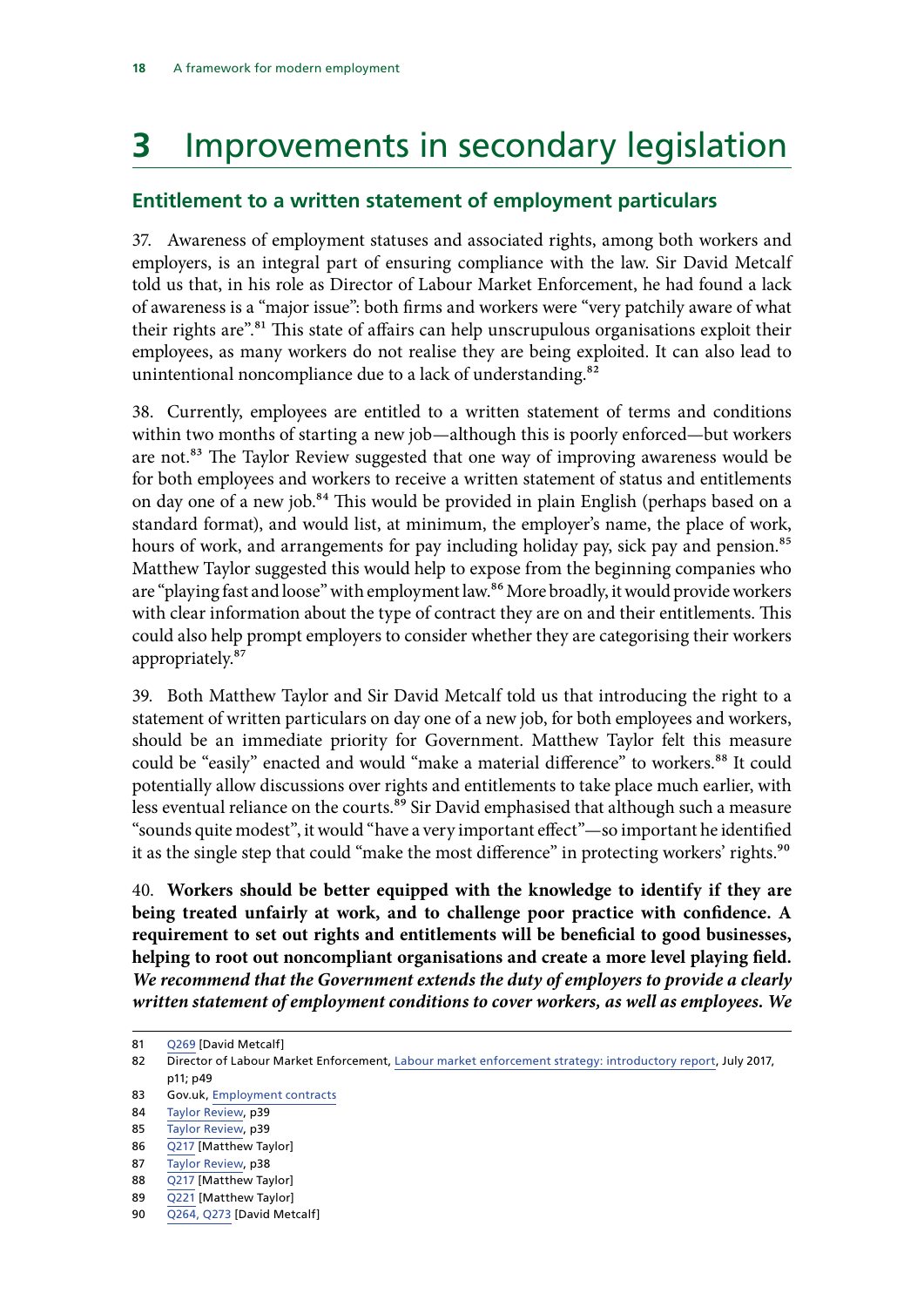<span id="page-22-0"></span>*further recommend that this right apply from day one of a new job, with the statement to be provided within seven days. This change should be made by secondary legislation under s23 (4)-(5) of the Employment Relations Act 1999.*

### **Lowering the Information and Consultation of Employees (ICE) threshold**

41. The Taylor Review found that an employee voice in corporate decision-making is important to good workforce relations. This view was reflected in the package of corporate governance reforms announced by the Government in August 2017.<sup>91</sup> Well-run companies take the views of their workers into account.

42. The Information and Consultation of Employees (ICE) Regulations 2004 offer, in workplaces without trade union representation, a framework for consultation with employees on business decisions that affect them. The regulations are subject to a number of conditions. Eligible organisations must have 50 or more employees—those on worker contracts do not count—and at least 10% of those employees, and a minimum of 15 people, must support the implementation. Largely due to these restrictions, only 14% of eligible organisations had established consultative arrangements in 2011.<sup>92</sup>

43. The Taylor Review argued that while the ICE regulations are helpful in supporting consultation between companies and workers, the restrictive eligibility conditions are hampering their widespread application. Accordingly, it recommended that alongside examining the effectiveness of the regulations more widely, Government should commit to reducing the threshold for implementation from 10% to 2% of the workforce.<sup>93</sup>

44. When asked what measures from his Review he would prioritise for implementation, Matthew Taylor told us that the "single recommendation, more than any other, that I think is most important" would be lowering the ICE threshold, and extending it to include workers as well as employees. He explained:<sup>94</sup>

> It was very clear to us as we went around the country that one of the biggest problems for casual workers is the sense that were they ever to stand up to management, were they ever to raise concerns, legitimate concerns, concerns that actually might improve the productivity of the company if only they were heard, their feeling is, "If I say anything, I will lose my hours", and those people should have somewhere they can legitimately take concerns to and they can be raised.

Matthew Taylor argued this easily enacted measure would "provide a better framework of rights and opportunities for people to be heard at work", *improving "the quality of employment relations and ultimately productivity".*95

<sup>91</sup> Department for Business, Energy and Industrial Strategy, World-leading package of corporate governance [reforms announced to increase boardroom accountability and enhance trust in business,](https://www.gov.uk/government/news/world-leading-package-of-corporate-governance-reforms-announced-to-increase-boardroom-accountability-and-enhance-trust-in-business) August 2017

<sup>92</sup> [Taylor Review,](https://www.gov.uk/government/uploads/system/uploads/attachment_data/file/627671/good-work-taylor-review-modern-working-practices-rg.pdf) p52

<sup>93</sup> [Taylor Review,](https://www.gov.uk/government/uploads/system/uploads/attachment_data/file/627671/good-work-taylor-review-modern-working-practices-rg.pdf) pp52–53

<sup>94</sup> [Q229](http://data.parliament.uk/writtenevidence/committeeevidence.svc/evidencedocument/work-and-pensions-committee/taylor-review-of-modern-working-practices/oral/71338.pdf) [Matthew Taylor]

<sup>95</sup> [Q229](http://data.parliament.uk/writtenevidence/committeeevidence.svc/evidencedocument/work-and-pensions-committee/taylor-review-of-modern-working-practices/oral/71338.pdf) [Matthew Taylor]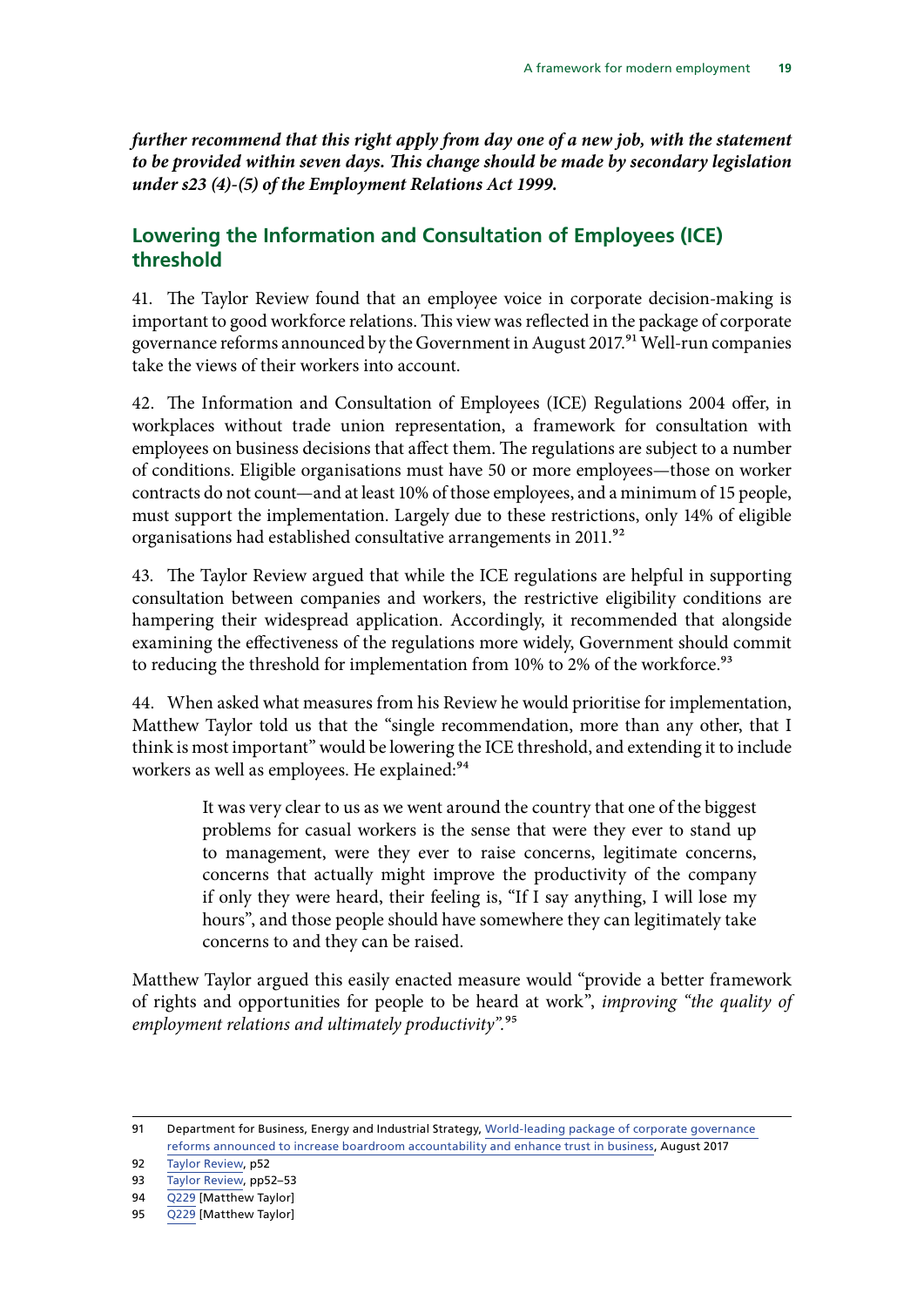<span id="page-23-0"></span>45. **Making it easier for employees and workers to have their voices heard at work would send an important message about the significance the Government ascribes to good corporate governance. Currently, some workers most at risk of exploitation those on worker contracts—are not covered by regulations intended to promote an employee voice. Even employees in organisations that are eligible may be prevented from exercising this right by the prohibitively high threshold for application of the regulations.** *We recommend that people on worker contracts, as well as employees, be counted towards the 50 workers needed before a company is covered by the ICE regulations. We also recommend the threshold for implementation of the regulations be reduced from 10% to 2% of the workforce. This would require amending secondary legislation under s42 of the Employment Relations Act 2004.*

### **Ending the Swedish Derogation**

46. The Agency Worker Regulations 2010,<sup>96</sup> which came into force on 1 October 2011, implemented EU Directive 2008/104/EC on temporary agency work.<sup>97</sup> The regulations are intended to ensure temporary agency workers receive equal treatment to permanent employees of the same organisation, subject to a qualification period of 12 weeks' work. Temporary agency workers should, after that qualification period and for the duration of their assignment at a hirer, receive pay and other basic working and employment conditions (duration of working time, overtime, breaks, rest periods, night work, holidays, and public holidays) at least as good as those that would apply if they had been recruited directly to occupy the same job.<sup>98</sup>

47. The Directive provided an opt-out from this equal treatment in relation to pay, known as the "Swedish Derogation". This covered workers permanently contracted as an employee of an agency and in receipt of pay from that agency between assignments. In the UK, agencies must be actively seeking and offering legitimate work to that employee and pay them at least 50% of the hourly rate received in their last assignment (subject to the NMW/NLW) for a period of no less than four weeks.

48. The Taylor Review drew attention to the Swedish Derogation as a means by which companies avoid paying agency workers what they are entitled. In his evidence to us, Matthew Taylor explained how the "quite widespread abuse" of the system could work:<sup>99</sup>

> Somebody could basically be working for 11 weeks, be pulled back into the agency for a couple of hours where they just sit and have a sandwich, they get paid for those two hours, that is paid between assignments, and then the clock starts again.

Many reputable agencies do not abuse this opt out. Others, Matthew Taylor told us, are reluctantly "complicit due to pressure from companies they supply" and had urged him to recommend its abolition.<sup>100</sup>

<sup>96</sup> The Agency Workers Regulations 2010 ([SI 2010/93](http://www.legislation.gov.uk/uksi/2010/93/introduction/made))

<sup>97</sup> Council Directive [2008/104/EC](http://eur-lex.europa.eu/LexUriServ/LexUriServ.do?uri=OJ:L:2008:327:0009:0014:EN:PDF)

<sup>98</sup> [Explanatory Memorandum to the Agency Worker Regulations 2010](http://www.legislation.gov.uk/uksi/2010/93/pdfs/uksiem_20100093_en.pdf) (SI 2010/93)

<sup>99</sup> [Q243](http://data.parliament.uk/writtenevidence/committeeevidence.svc/evidencedocument/work-and-pensions-committee/taylor-review-of-modern-working-practices/oral/72191.pdf) [David Metcalf]

<sup>100</sup> [Q243](http://data.parliament.uk/writtenevidence/committeeevidence.svc/evidencedocument/work-and-pensions-committee/taylor-review-of-modern-working-practices/oral/72191.pdf) [David Metcalf]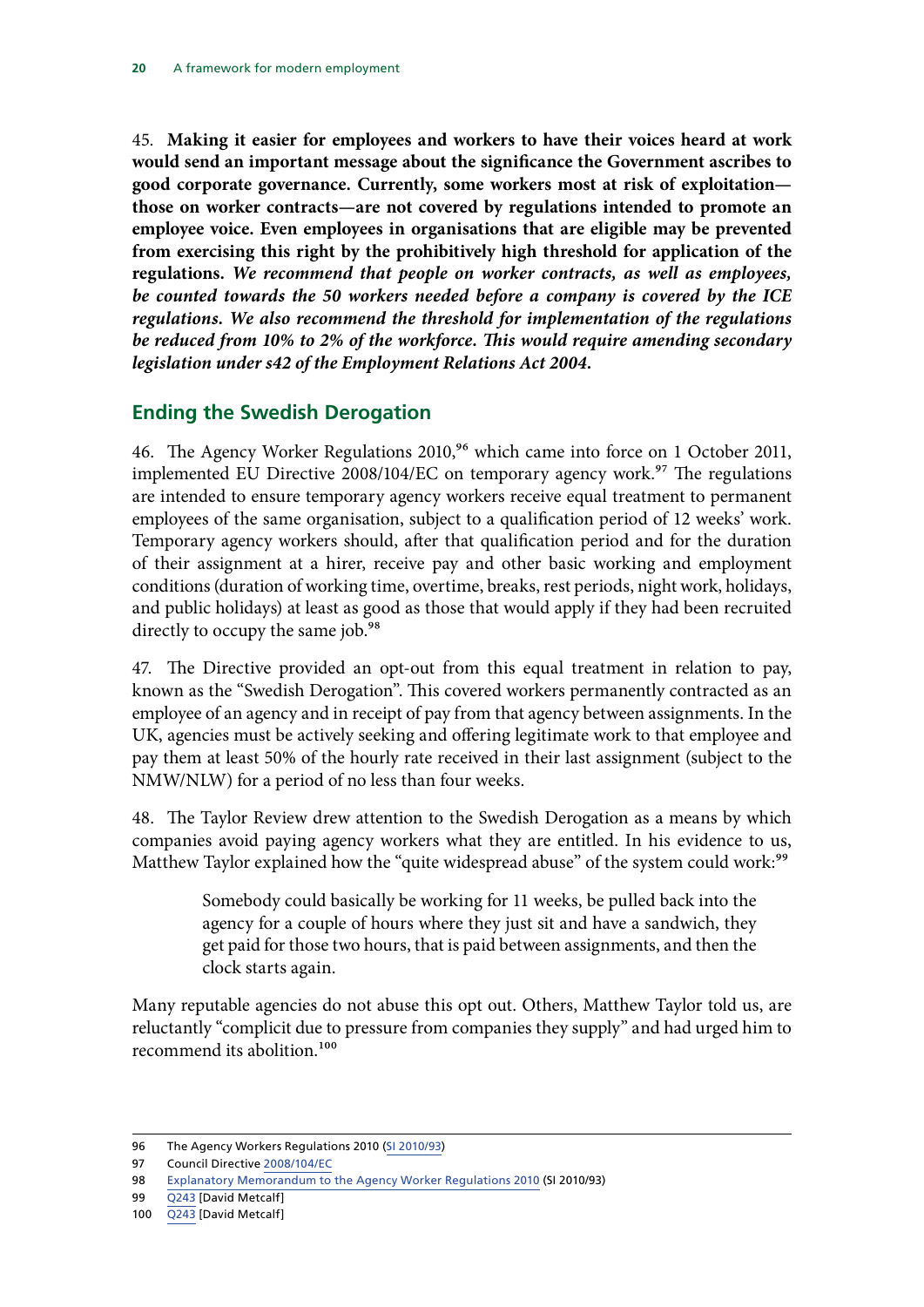49. Structuring contracts to avoid equal pay is an explicit breach of the regulations. However, as Sir David Metcalf explained, the regulations cannot currently be enforced by the Employment Agency Standards (EAS) Inspectorate.101 Instead, agency workers rely on the employment tribunal system. This is clearly unsatisfactory. Sir David said the choice for Government on the Swedish Derogation was stark: "either we enforce it or we abolish it".<sup>102</sup>

50. Sir David told us that the EAS Inspectorate was not currently resourced to carry out such enforcement.<sup>103</sup> The Taylor Review found that legitimate uses of the Swedish Derogation were not beneficial enough to justify the continued use of contracts which rely on it. It dismissed arguments that its removal would limit the options for agency workers, or add administrative costs for law-abiding businesses.<sup>104</sup> The Taylor Review therefore recommended the Government should repeal the legislation enabling opt-out from equal pay entitlements, and extend the responsibilities of the EAS Inspectorate to monitoring the remainder of the Agency Worker Regulations.<sup>105</sup>

51. **All agency workers should be entitled, without exception, to the same treatment as permanent employees once they have completed 12 weeks' service. The Swedish Derogation loophole is subject to widespread illegal abuse to the detriment of both agency workers and legitimate agency employers. The Taylor Review was right to call for its abolition.** *We recommend the Government amends the Agency Worker Regulations 2010 to remove the opt-out for equal pay. We further recommend that the Employment Agency Standards Inspectorate be given the powers and resources it needs to enforce the remainder of those regulations.*

- 101 [Q288](http://data.parliament.uk/writtenevidence/committeeevidence.svc/evidencedocument/work-and-pensions-committee/taylor-review-of-modern-working-practices/oral/72191.pdf) [David Metcalf]
- 102 [Q288](http://data.parliament.uk/writtenevidence/committeeevidence.svc/evidencedocument/work-and-pensions-committee/taylor-review-of-modern-working-practices/oral/72191.pdf) [David Metcalf]
- 103 [Q288](http://data.parliament.uk/writtenevidence/committeeevidence.svc/evidencedocument/work-and-pensions-committee/taylor-review-of-modern-working-practices/oral/72191.pdf) [David Metcalf]
- 104 [Taylor Review,](https://www.gov.uk/government/uploads/system/uploads/attachment_data/file/627671/good-work-taylor-review-modern-working-practices-rg.pdf) p59
- 105 [Taylor Review,](https://www.gov.uk/government/uploads/system/uploads/attachment_data/file/627671/good-work-taylor-review-modern-working-practices-rg.pdf) p59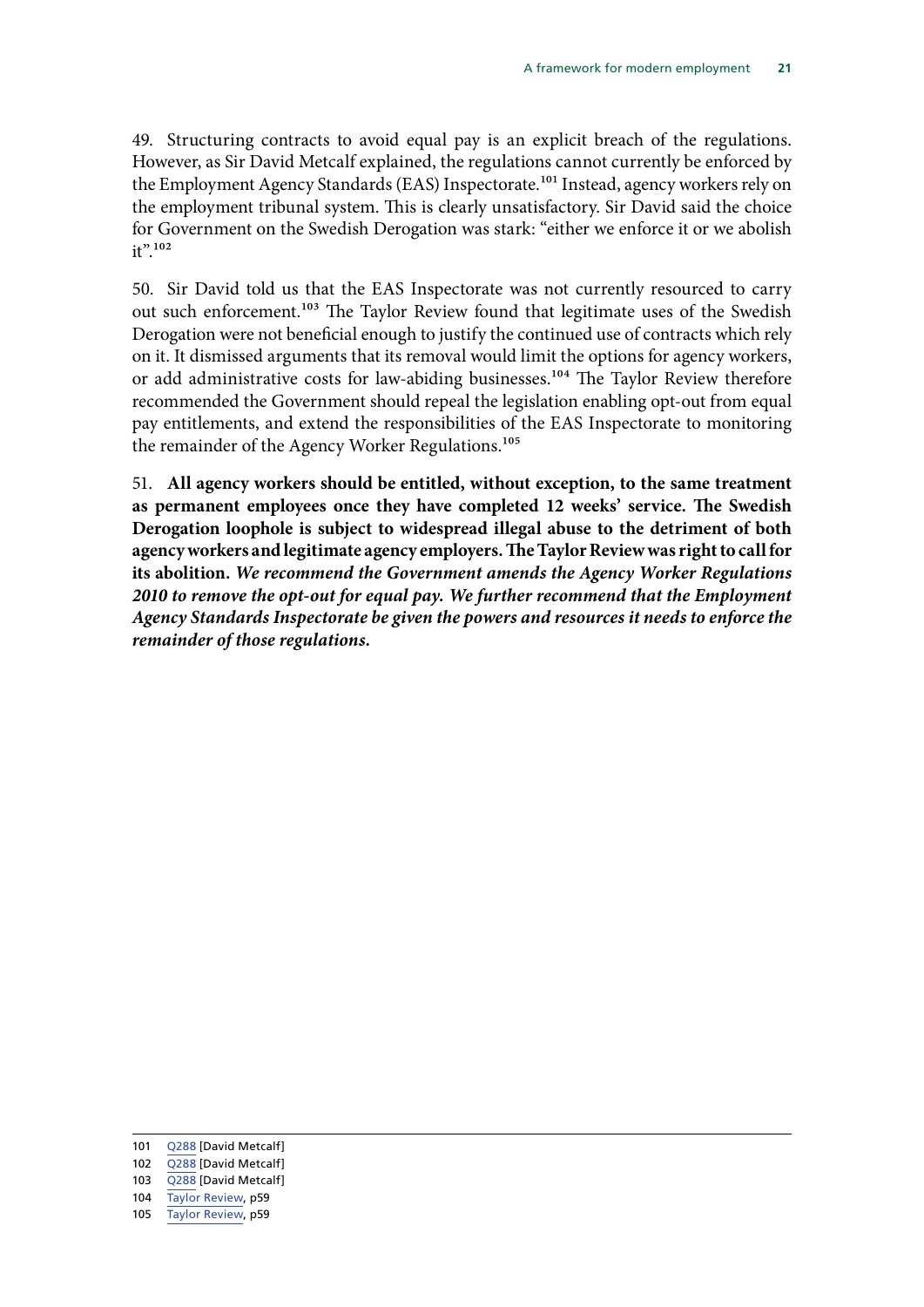## <span id="page-25-0"></span>**4** Effective enforcement

52. The Immigration Act 2016 introduced the role of Director of Labour Market Enforcement, to "improve the effectiveness of the enforcement of certain employment rights to prevent non-compliance and the exploitation of vulnerable workers, via an intelligence-led, targeted approach".106 The Director sets the strategy of the three major enforcement bodies: the Employment Agency Standards Inspectorate, the Gangmasters and Labour Abuse Authority and the HM Revenue and Customs National Minimum Wage enforcement team. He also reports on their effectiveness. Combined, the three bodies examined nearly 4,000 potential cases of abuse in the labour market in 2015–16.<sup>107</sup>

53. The Taylor Review made a number of recommendations for improving the enforcement of employment rights. The majority of these fall within the scope of the employment tribunal system, some of which have been superseded by the July 2017 Supreme Court judgment ending the current tribunal fees regime.<sup>108</sup> The enforcement of other rights falls within the remit of the Director. We have focused our attention on areas where immediate action by the Government can have the greatest impact.

### **Deterrence**

54. The Director of Labour Market Enforcement's first strategy set out the principles of effective enforcement, including the importance of the deterrence effect.<sup>109</sup> For penalties against non-compliance to be effective, the expected level of penalty must be set at a point which genuinely deters companies from non-compliance.

55. Where penalties are available for breaches of employment rights, they vary, based on the offence committed, from small civil penalties to imprisonment. For the NMW/NLW, non-payment incurs a maximum fine of only twice the wage arrears owed, an average maximum fine of just £220.110 Sir David explained that such small fines were ineffective given the very limited enforcement resources:<sup>111</sup>

> If you take HMRC and the minimum wage, there are 1.3 million firms with employees. They took 2,600 cases last year. That means the average firm can expect an investigation once every 500 years.

Without larger fines, or a vast increase in enforcement action, unscrupulous employers minded to abuse minimum wage laws have a low risk of being caught and face inconsequential punishments if they are. Sir David was clear on the choice: "if you don't have enough enforcement resources, then the punishments should be larger".<sup>112</sup>

56. Employers caught not paying the minimum wage and owing over  $\epsilon$ 100 are eligible to be "named and shamed" by HMRC. This recognises that some employers are more likely

<sup>106</sup> Home Office, [Immigration Act 2016 Factsheet – Labour market enforcement,](https://www.gov.uk/government/uploads/system/uploads/attachment_data/file/537203/Immigration_Act-_Part_1_-_Labour_Market_Enforcement.pdf) September 2015

<sup>107</sup> Director of Labour Market Enforcement, [Informing Labour Market Enforcement Strategy 2016 to 2017:](https://www.gov.uk/government/uploads/system/uploads/attachment_data/file/629872/labour-market-enforcement-strategy-introductory-report.pdf)  [Introductory Report](https://www.gov.uk/government/uploads/system/uploads/attachment_data/file/629872/labour-market-enforcement-strategy-introductory-report.pdf), July 2017, p18

<sup>108</sup> [R \(on the application of UNISON\) v Lord Chancellor](https://www.supremecourt.uk/cases/uksc-2015-0233.html), [2017] UKSC 51

<sup>109</sup> Director of Labour Market Enforcement, [Informing labour market enforcement strategy 2018/19: Summary of](https://www.gov.uk/government/uploads/system/uploads/attachment_data/file/632074/labour-market-enforcement-strategy-2018-19-summary-of-issues.pdf)  [Issues](https://www.gov.uk/government/uploads/system/uploads/attachment_data/file/632074/labour-market-enforcement-strategy-2018-19-summary-of-issues.pdf), July 2017, p4

<sup>110</sup> [Q258](http://data.parliament.uk/writtenevidence/committeeevidence.svc/evidencedocument/work-and-pensions-committee/taylor-review-of-modern-working-practices/oral/72191.pdf) [David Metcalf]

<sup>111</sup> [Q258](http://data.parliament.uk/writtenevidence/committeeevidence.svc/evidencedocument/work-and-pensions-committee/taylor-review-of-modern-working-practices/oral/72191.pdf) [David Metcalf]

<sup>112</sup> [Q258](http://data.parliament.uk/writtenevidence/committeeevidence.svc/evidencedocument/work-and-pensions-committee/taylor-review-of-modern-working-practices/oral/72191.pdf) [David Metcalf]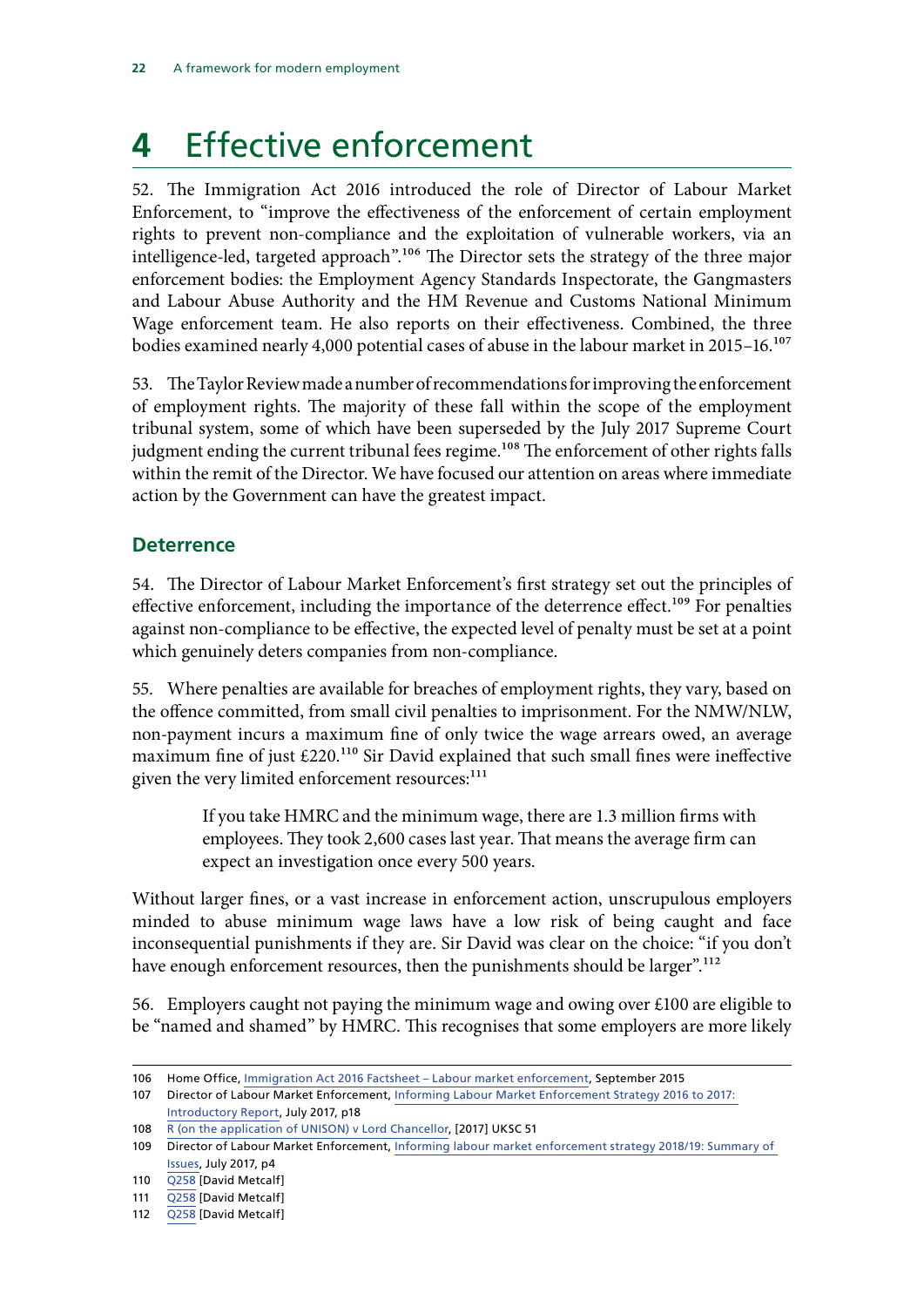<span id="page-26-0"></span>to respond to potential negative reputational impact than simple financial deterrents.<sup>113</sup> Sir David told us there was of a lack of evidence on the financial impact of naming. He argued, however, that given some major firms and representative bodies are "very apprehensive about naming and shaming [ … ] it does work because these firms are jealous of their reputation".114

57. The Taylor Review considered fines and naming as tools to improve compliance with employment rights. It recommended penalties where companies have failed to follow rulings, and a naming and shaming scheme for employers who do not pay tribunal awards within a reasonable time".<sup>115</sup>

58. Sir David told us that the Department for Business, Energy and Industrial Strategy was "reasonably hostile to extra regulation" in the form of higher fines and penalties.<sup>116</sup> Sir David argued, however, that his views were compatible for support for business, in that they would promote "a level playing field".<sup>117</sup> We agree. Higher penalties for noncompliance should not be seen as a burden for business, but as a means to support the majority of businesses who are compliant. Punitive fines could also provide valuable additional resources to support enforcement agencies and employment tribunals.

59. **Compliance with the law is a minimum standard that any employee or consumer should expect from a business. We agree with the Taylor Review that businesses who choose not to comply should face significant penalties to their finances and reputation, as punishment to them and a deterrent to others. Punitive fines and a robust enforcement regime that is fair, and perceived to be fair by the public, the vast majority of businesses and their workers, would increase the public's confidence in the role of business in society.** *We recommend that the Government brings forward stronger and more deterrent penalties, including punitive fines, for repeat or serious breaches of employment legislation, and expand "naming and shaming" to all nonaccidental breaches of employment rights by businesses and supply chains.*

#### **Proactive enforcement**

60. The Taylor Review recommended that company owners take greater responsibility for people who work in their supply chains.<sup>118</sup> Sir David told us that "non-compliance is absolutely rife in the garment trade in Leicester" and that closer working between the enforcement agencies and other bodies could have an impact there.<sup>119</sup> Both Matthew Taylor and Sir David said that transparency in supply chains would put increased pressure on companies at the head of the chain to ensure their reputations are not damaged.

61. In his evidence to the Committees, Sir David said that while major firms themselves are generally operating legally, they have a tendency to "wash their hands of what goes on" in their supply chains. He told us that he is considering how the head of a supply chain or brand might be considered "jointly liable" for abuses further down the chain, as occurs

<sup>113</sup> Department for Business, Energy & Industrial Strategy and HM Revenue & Customs, [National Minimum Wage](https://www.gov.uk/government/uploads/system/uploads/attachment_data/file/656568/nmw-enforcement-beis_-_policy_doc_-_full_vFINAL__3_.pdf)  [Enforcement Law: Enforcement,](https://www.gov.uk/government/uploads/system/uploads/attachment_data/file/656568/nmw-enforcement-beis_-_policy_doc_-_full_vFINAL__3_.pdf) July 2017, p16

<sup>114</sup> [Q285](http://data.parliament.uk/writtenevidence/committeeevidence.svc/evidencedocument/work-and-pensions-committee/taylor-review-of-modern-working-practices/oral/72191.pdf) [David Metcalf]

<sup>115</sup> [Taylor Review,](https://www.gov.uk/government/uploads/system/uploads/attachment_data/file/627671/good-work-taylor-review-modern-working-practices-rg.pdf) p63

<sup>116</sup> [Q259](http://data.parliament.uk/writtenevidence/committeeevidence.svc/evidencedocument/work-and-pensions-committee/taylor-review-of-modern-working-practices/oral/72191.pdf) [David Metcalf]

<sup>117</sup> [Q259](http://data.parliament.uk/writtenevidence/committeeevidence.svc/evidencedocument/work-and-pensions-committee/taylor-review-of-modern-working-practices/oral/72191.pdf) [David Metcalf]

<sup>118</sup> [Taylor Review,](https://www.gov.uk/government/uploads/system/uploads/attachment_data/file/627671/good-work-taylor-review-modern-working-practices-rg.pdf) p52

<sup>119</sup> [Q254](http://data.parliament.uk/writtenevidence/committeeevidence.svc/evidencedocument/work-and-pensions-committee/taylor-review-of-modern-working-practices/oral/72191.pdf) [David Metcalf]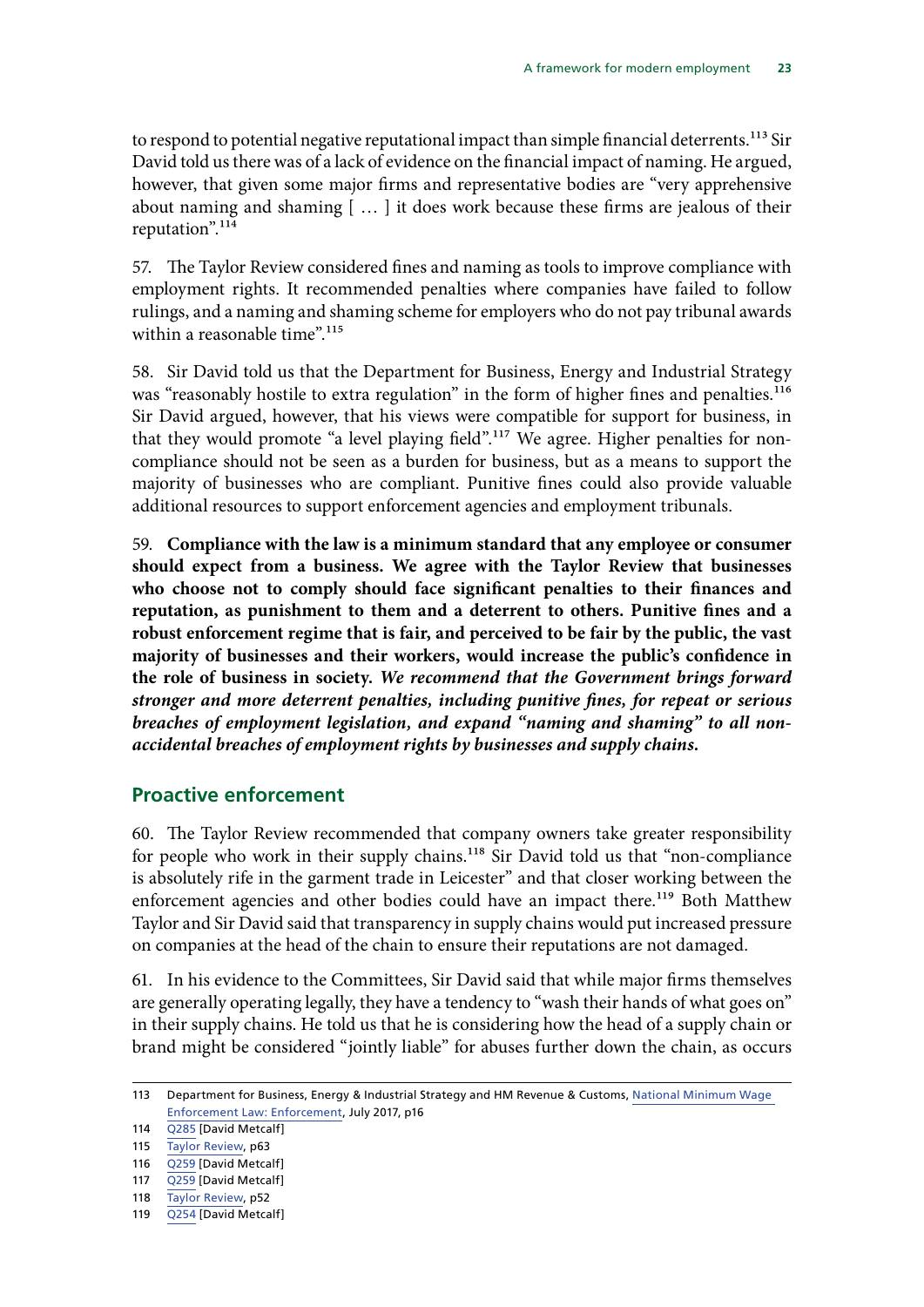in Australia, Canada and parts of Europe.<sup>120</sup> He argued that the threat of reputational damage to major firms, through "naming and shaming", could provide incentives for them to better police their own supply chains. Sir David also drew our attention to the embargoing of goods from non-compliant businesses by HMRC as a potential "very strong incentive"<sup>121</sup> for retailers to promote compliance in their chains.<sup>122</sup>

62. Sir David explained that there was a trade-off between enforcement resources and powers. Existing limited resources allocated to enforcement bodies for policing minimum wage compliance, for example, were adequate provided they were combined with stronger enforcement powers.<sup>123</sup> He used the further example of the EAS inspectorate:<sup>124</sup>

> They only have a £0.5 million budget. They have 11 staff, only nine inspectors, and there are 18,000 employment agencies. I am not going to come in calling for more resources just like that, but there is a trade-off. If you don't have enough enforcement resources, then the punishments should be larger.

63. Expanding enforcement activity, without diverting resources from existing activity, will however require more resources. Sir David explained that his office, to date, "just have not had the time or the resources" to carry out intensive "deep dive" sectoral enforcement. Similarly, increased action in supply chains and adaptation to ongoing innovation in the gig economy will inevitably be resource-intensive. Recent answers to Parliamentary Questions also raise concerns that enforcement agencies are being resourced well below their intended staff complement. In April 2017 HMRC had 83 vacancies in a NMW staff team that had 399 staff in post.<sup>125</sup>

64. We welcome the creation of the Director of Labour Market Enforcement role and of Sir David's work setting a strategy for better enforcement. Sir David highlighted the challenge of getting the necessary approval for his strategy from both the Home Secretary and the Secretary of State for Business, Energy and Industrial Strategy, departments that "do not always see eye-to-eye".126 Ensuring that companies operate within the law should be welcomed across Government, as indeed it will be welcomed by reputable, law-abiding businesses who seek to compete on a level playing field.

65. **We welcome the Government's establishment of a Director of Labour Market Enforcement. The enforcement agencies he oversees must have adequate resources to take a more proactive approach to identifying and deterring abuses.** *We recommend that the Government provides the Director of Labour Market Enforcement and the main enforcement agencies with the resources necessary to undertake both reactive and proactive roles, including deep-dives into industrial sectors and geographic areas, and supply-chain wide enforcement actions. Where extra resources are needed, they should be funded through higher fines on noncompliant organisations. We also recommend that the Government sets out, in response to this report, how it intends the powers and*  resources of the Director of Labour Market Enforcement will develop over the next five *years.*

126 [Q245](http://data.parliament.uk/writtenevidence/committeeevidence.svc/evidencedocument/work-and-pensions-committee/taylor-review-of-modern-working-practices/oral/72191.pdf) [David Metcalf]

<sup>120</sup> [Q268](http://data.parliament.uk/writtenevidence/committeeevidence.svc/evidencedocument/work-and-pensions-committee/taylor-review-of-modern-working-practices/oral/72191.pdf) [David Metcalf]

<sup>121</sup> [Q268](http://data.parliament.uk/writtenevidence/committeeevidence.svc/evidencedocument/work-and-pensions-committee/taylor-review-of-modern-working-practices/oral/72191.pdf) [David Metcalf]

<sup>122</sup> [Q268](http://data.parliament.uk/writtenevidence/committeeevidence.svc/evidencedocument/work-and-pensions-committee/taylor-review-of-modern-working-practices/oral/72191.pdf) [David Metcalf]

<sup>123</sup> [Q258](http://data.parliament.uk/writtenevidence/committeeevidence.svc/evidencedocument/work-and-pensions-committee/taylor-review-of-modern-working-practices/oral/72191.pdf) [David Metcalf]

<sup>124</sup> [Q258](http://data.parliament.uk/writtenevidence/committeeevidence.svc/evidencedocument/work-and-pensions-committee/taylor-review-of-modern-working-practices/oral/72191.pdf) [David Metcalf]

<sup>125</sup> PQ [70785](http://www.parliament.uk/business/publications/written-questions-answers-statements/written-question/Commons/2017-04-13/70785/) (13 April 2017) and [PQ88](http://www.parliament.uk/business/publications/written-questions-answers-statements/written-question/Commons/2017-06-21/88/) (21 June 2017), tabled by Chris Stephens MP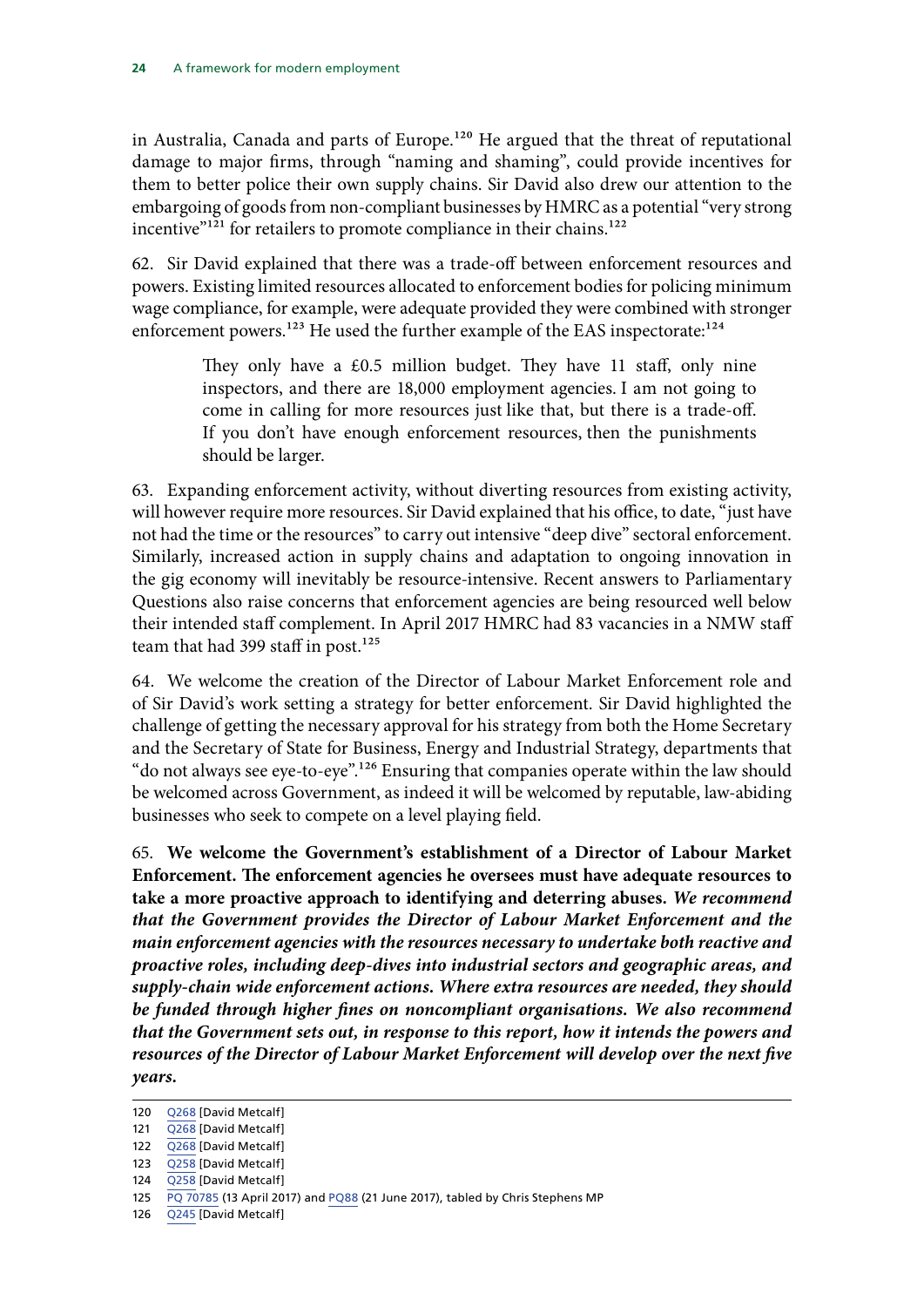## <span id="page-28-0"></span>Conclusions and recommendations

### Clearer statutory definitions of employments status

1. Questions of employment status are often not clear-cut, and legislative reform would not entirely eliminate the need for the courts. But it is evident that clearer legislation on employment status could be valuable in preventing confusion and promoting fair competition between businesses. This would lessen the need to go to court, and most importantly, protects vulnerable workers. *We recommend the*  Government legislates to introduce greater clarity on definitions of employment *status. This legislation should emphasise the importance of control and supervision of workers by a company, rather than a narrow focus on substitution, in distinguishing between workers and the genuine self-employed. We have set out our proposals in Part 1 of our draft Bill.* (Paragraph 10)

#### Worker by default

2. Relying on individual tribunals as a corrective to companies' systematic use of questionable self-employment models places an unacceptable burden on workers to address poor practice, while the companies themselves operate with relative impunity. *We recommend the Government legislate to implement a worker by default model, as set out in Part 2 of our draft Bill. This would apply to companies who have a self-employed workforce above a certain size defined in secondary legislation.* (Paragraph 15)

#### Non-guaranteed hours

3. Companies benefiting from a flexible workforce must ensure that this flexibility is not one-sided, either by guaranteeing hours that reflect the periods worked each week, or by compensating workers for uncertainty. *We recommend that the Government work with the Low Pay Commission to pilot, for workers who work non-contracted hours, a pay premium on the National Minimum Wage and National Living Wage. The Low Pay Commission should be responsible for identifying suitable companies to be included in this pilot, based on workforce size and turnover. Proposed legislation to enable this is set out in Part 3 of our draft Bill.* (Paragraph 21)

### Continuous service

4. Companies who benefit from a flexible but committed workforce should still guarantee rights when workers reach the necessary qualifying period, even when there has been a gap in service. *We recommend that the Government extend the time allowance for a break in service while still accruing employment rights for continuous service from one week to one month. We have set out proposals in Part 5 in our draft Bill.* (Paragraph 25)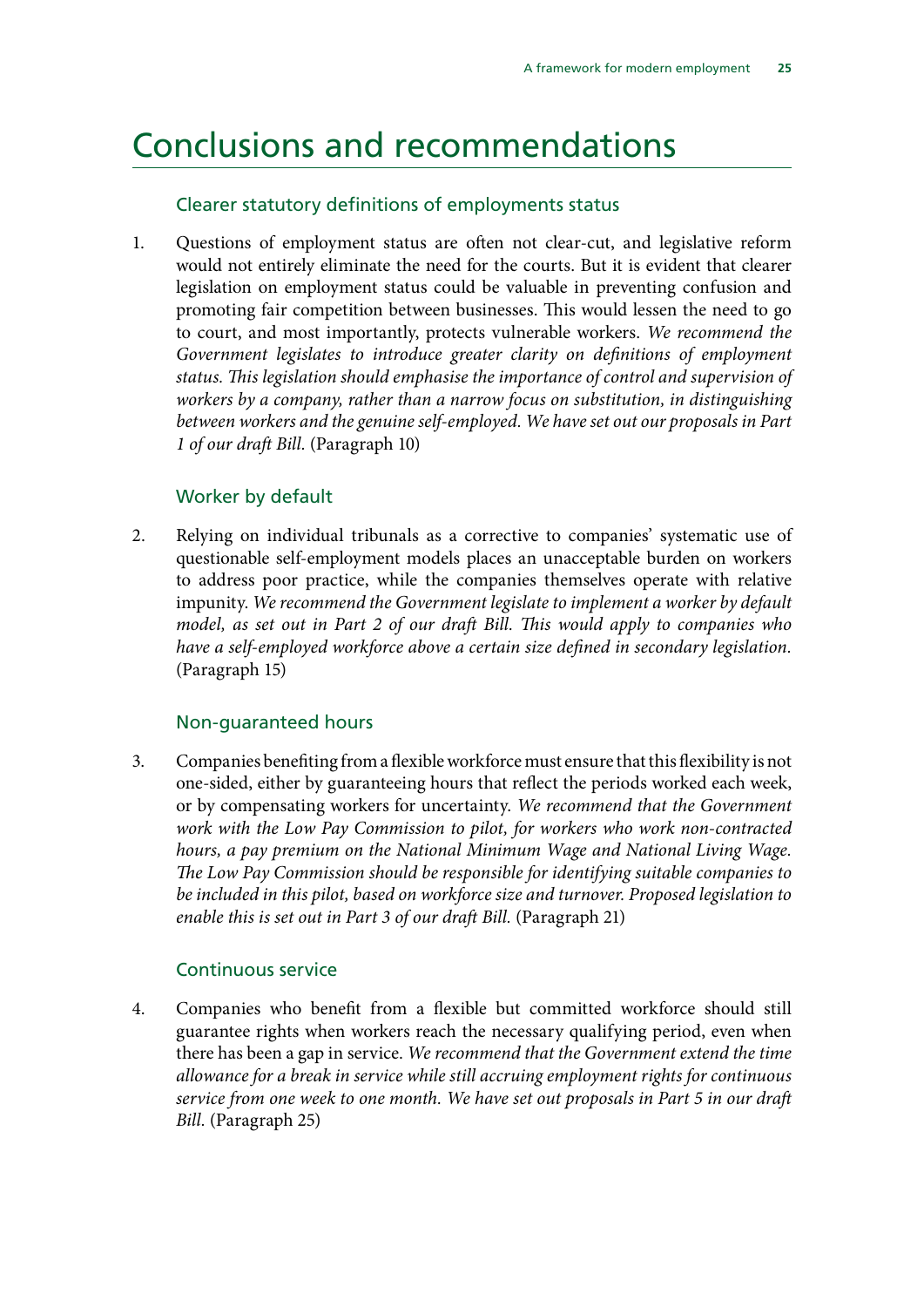### Employment tribunals

5. Workers frequently rely on the employment tribunal system to establish their rights. But restrictions on class actions and the absence of penalties for widespread abuses may incentivise employers to "wait and see" whether individuals are willing to risk pursuing their rights. *We recommend that the Government creates an obligation on employment tribunals to consider the increased use of higher, punitive fines and costs orders if an employer has already lost a similar case. We further recommend that the Government takes steps to enable greater use of class actions in disputes over wages, status and working time. Our proposals are set out in Part 4 of our draft Bill.* (Paragraph 31)

### Flexibility and the National Minimum Wage

6. A flexible labour force can provide benefits to workers, consumers and businesses. What we do not accept is that the gig economy should burden workers with all the risks of this flexibility. They should not be faced with a choice between not working and working for below the minimum wage. *We recommend the Government rules out introducing any legislation that would undermine the National Minimum Wage/ National Living Wage*. (Paragraph 36)

#### Entitlement to a written statement of employment particulars

7. Workers should be better equipped with the knowledge to identify if they are being treated unfairly at work, and to challenge poor practice with confidence. A requirement to set out rights and entitlements will be beneficial to good businesses, helping to root out noncompliant organisations and create a more level playing field. *We recommend that the Government extends the duty of employers to provide a clearly written statement of employment conditions to cover workers, as well as employees. We further recommend that this right apply from day one of a new job, with the statement to be provided within seven days. This change should be made by secondary legislation under s23 (4)-(5) of the Employment Relations Act 1999.* (Paragraph 40)

### Lowering the Information and Consultation of Employees (ICE) threshold

8. Making it easier for employees and workers to have their voices heard at work would send an important message about the significance the Government ascribes to good corporate governance. Currently, some workers most at risk of exploitation those on worker contracts—are not covered by regulations intended to promote an employee voice. Even employees in organisations that are eligible may be prevented from exercising this right by the prohibitively high threshold for application of the regulations. *We recommend that people on worker contracts, as well as employees, be counted towards the 50 workers needed before a company is covered by the ICE regulations. We also recommend the threshold for implementation of the regulations be reduced from 10% to 2% of the workforce. This would require amending secondary legislation under s42 of the Employment Relations Act 2004.* (Paragraph 45)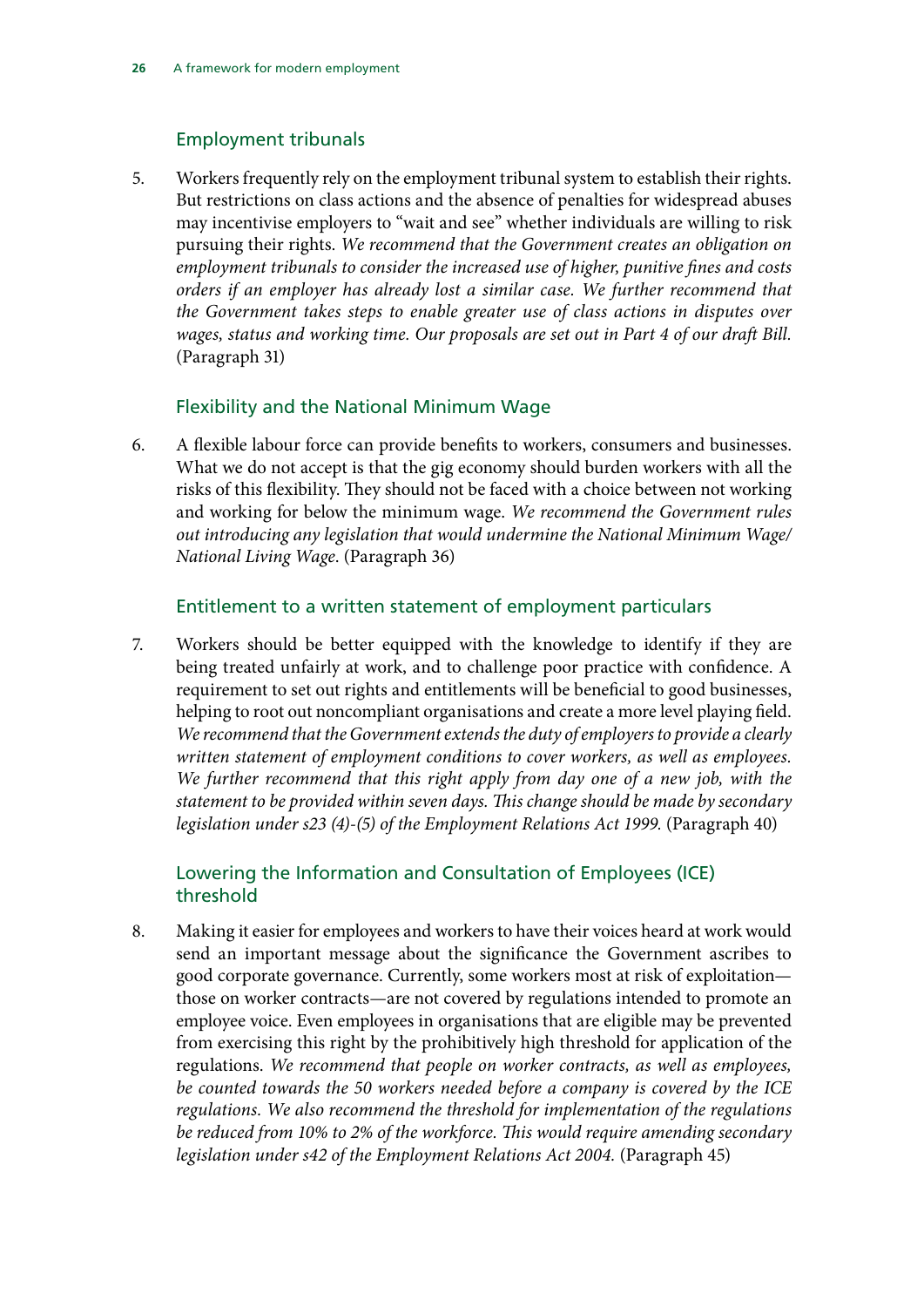#### Ending the Swedish Derogation

9. All agency workers should be entitled, without exception, to the same treatment as permanent employees once they have completed 12 weeks' service. The Swedish Derogation loophole is subject to widespread illegal abuse to the detriment of both agency workers and legitimate agency employers. The Taylor Review was right to call for its abolition. *We recommend the Government amends the Agency Worker Regulations 2010 to remove the opt-out for equal pay. We further recommend that the Employment Agency Standards Inspectorate be given the powers and resources it needs to enforce the remainder of those regulations.* (Paragraph 51)

#### **Deterrence**

10. Compliance with the law is a minimum standard that any employee or consumer should expect from a business. We agree with the Taylor Review that businesses who choose not to comply should face significant penalties to their finances and reputation, as punishment to them and a deterrent to others. Punitive fines and a robust enforcement regime that is fair, and perceived to be fair by the public, the vast majority of businesses and their workers, would increase the public's confidence in the role of business in society. *We recommend that the Government brings forward stronger and more deterrent penalties, including punitive fines, for repeat or serious breaches of employment legislation, and expand "naming and shaming" to all non-accidental breaches of employment rights by businesses and supply chains.* (Paragraph 59)

#### Proactive enforcement

11. We welcome the Government's establishment of a Director of Labour Market Enforcement. The enforcement agencies he oversees must have adequate resources to take a more proactive approach to identifying and deterring abuses. *We recommend that the Government provides the Director of Labour Market Enforcement and the main enforcement agencies with the resources necessary to undertake both reactive and proactive roles, including deep-dives into industrial sectors and geographic areas, and supply-chain wide enforcement actions. Where extra resources are needed, they should be funded through higher fines on noncompliant organisations. We also recommend that the Government sets out, in response to this report, how it intends the powers and resources of the Director of Labour Market Enforcement will develop over the next five years.* (Paragraph 65)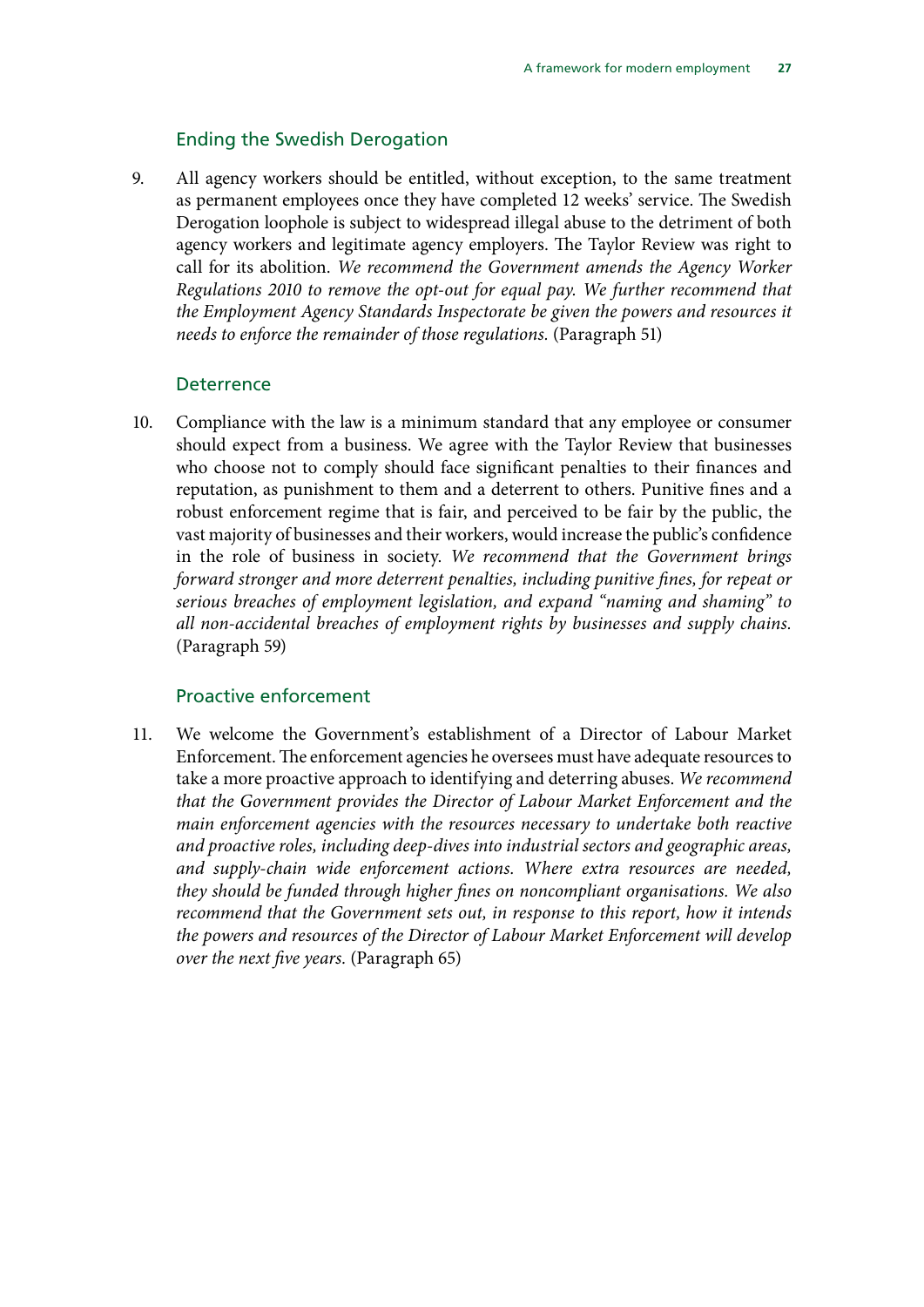## <span id="page-31-0"></span>Committees' draft Bill

### **1 Employment and worker status: definitions**

(1) Section 230 of the Employment Rights Act 1996 is amended as follows.

(2) Omit subsection (3) and insert:

 $\mathfrak{c}$ 

(3) For the purpose of subsections (1) and (2) a tribunal or court may have regard to the following factors, for example:

(a) whether the contract places an obligation on the individual to perform work personally;

(b)whether the other party to the contract retains the potential to control to a substantial degree how the individual's work will be carried out in relation factors such as:

(i) disciplining the individual;

(ii) the activities to be carried out;

(iii) the order in which activities are to be carried out;

(iv) the equipment or products to be used in carrying out the activities;

(v) the rate of pay for the activities;

(vi) where the work will be carried out;

(vii) how the activities will be carried out; and

(viii) the hours during which the work is to be carried out.

(c) whether the individual is integrated into the other party to the contract's business;

(d) whether the other party to the contract provides tools or equipment;

(e) the degree of financial risk undertaken by the individual; and

(f) whether the individual is prohibited from working for others during the contract.

(3A) In this Act "worker" (except in the phrases "shop worker" and "betting worker") means an individual who —

(a) has a contract of employment; or

(b) has entered into or works under any other contract, whether express or implied and (if it express) whether oral or in writing whereby the individual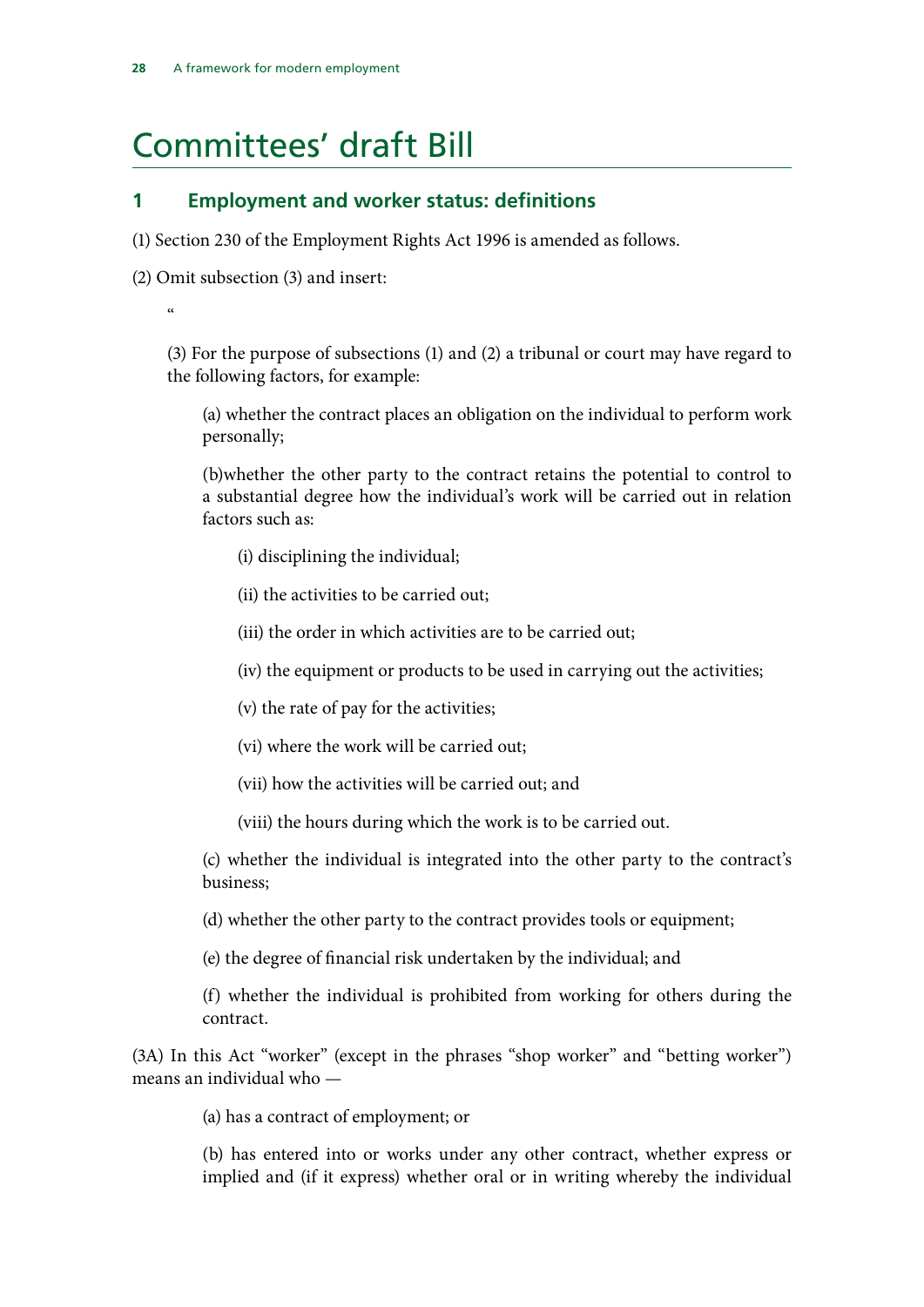undertakes to do or perform any work or services for another party to the contract whose status is not by virtue of the contract that of a client or customer of any profession or business undertaking carried on by the individual.

(3B) For the purpose of subsection (3A)(b) a tribunal or court may have regard to the following factors, for example:

(a) those mentioned in subsections  $(3)(b)$ - $(f)$  above;

(b) whether the worker was engaged in marketing their business before the contract came into existence; and

(c) whether any substitution clause is capable of being freely exercised by the individual in practice (but the fact an individual has a contractual right to appoint a substitute under the contract shall not of itself prevent that individual from being a worker).

(3C) In this Act an individual is "an independent contractor" if he is neither an employee nor worker.

(3D) For the purpose of subsection (3C) a tribunal or court may have regard to the following factors, for example —

> (a) whether the individual assumes responsibility for the success or failure of his business;

(b) whether the individual can hire others at their own expense;

(c) whether the individual has the ability to determine the manner in which the services are carried out;

(d) whether the individual actively markets their services;

(e) whether the individual can negotiate and set the price for their services; or

(f) whether the individual is responsible for their own indemnity cover or public liability insurance".

[Harmonising amending provisions need to be made in:

– section 296 Trade Union and Labour Relations (Consolidation) Act 1992;

– section 54 of the National Minimum Wage Act 1996;

– regulation 2 Working Time Regulations 1998

– regulation 1 Part-time Workers (Prevention of Less Favourable Treatment) Regulations 2000

– section 83(2) Equality Act 2010]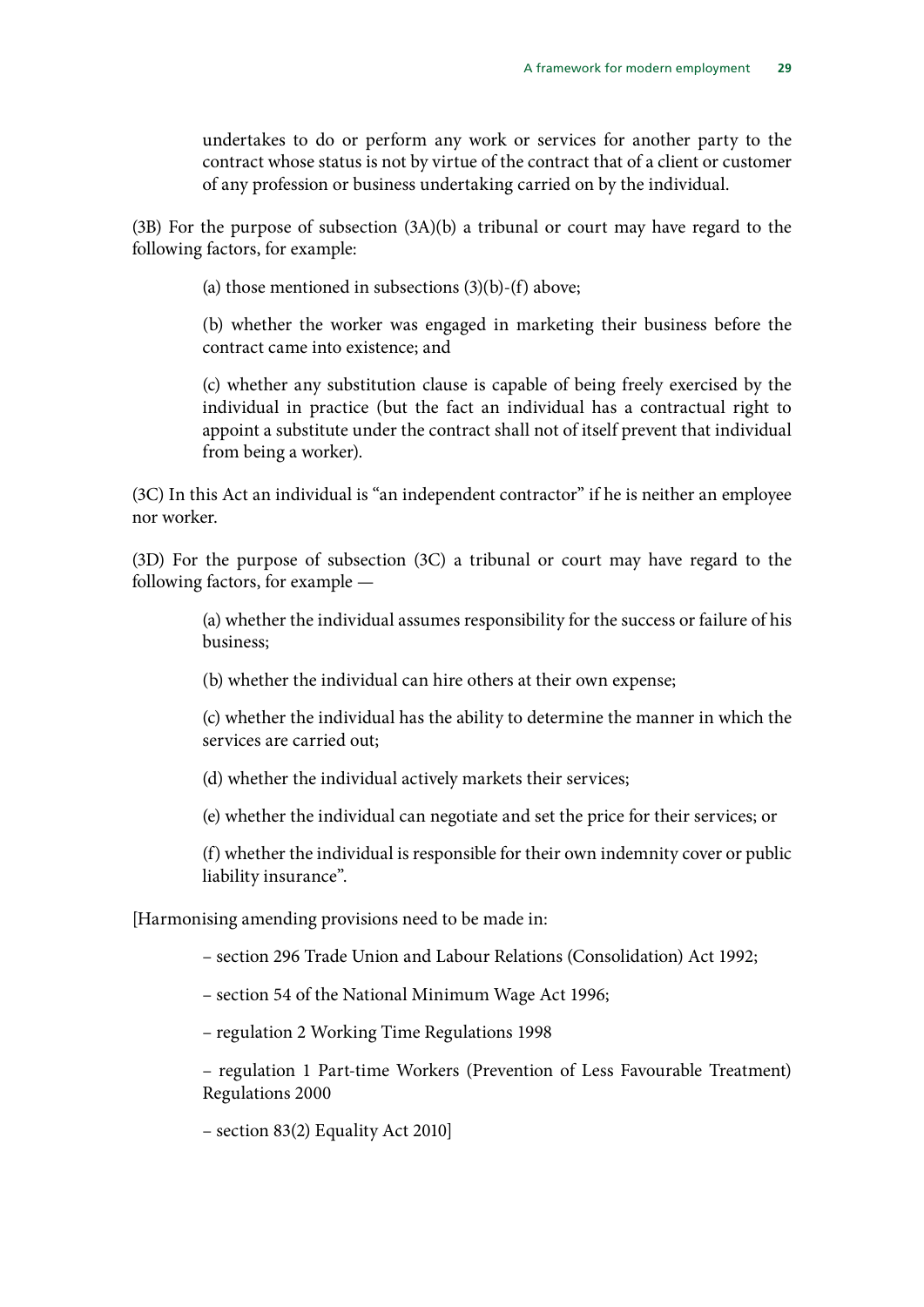## **2 Worker by default**

(3) Before section 1 of the Employment Rights Act 1996, insert:

#### "**1ZA Statement of status**

(1) Where an individual begins working for another party, that party shall give to the individual a written statement of status not later than seven days after the beginning of the work.

(2) The statement must contain —

(a) a clear statement of status, specifying whether the individual is -

(i) an employee; or

(ii) a worker

according to the definitions in subsections (1) to (3B) of section 230;

(b) details of the rights and entitlements of the individual by virtue of their status.

(3) The Secretary of State may make regulations requiring companies to publish information in relation to statements of employment and worker status.

#### **1ZB Worker status by default unless evidence of self-employment**

Where in any complaint made to an employment tribunal any question arises as to whether an individual is a worker, it shall be presumed that the individual is a worker unless the contrary is established".

## **3 Pilot for non-guaranteed hours**

(4) After section 51(8) of the National Minimum Wage Act 1998, insert:

 $\alpha$ 

(9) The regulations may make provision for pilot schemes for matters such as the payment of different rates for hours which are not guaranteed by the employer. Such pilot schemes may apply only to some sectors or some employers, and subsection (8) shall not apply to them accordingly.

(10) Any regulations to which this subsection applies may be made so as to have effect for a specified period not exceeding 24 months.

(11) The Low Pay Commission shall be consulted with over the draft of any orders made under this subsection, and in particular over:

(a) the rate at which the premium should be set;

(b) the potential impact on marginal hours of employment; and

(c) the potential impact on compliance".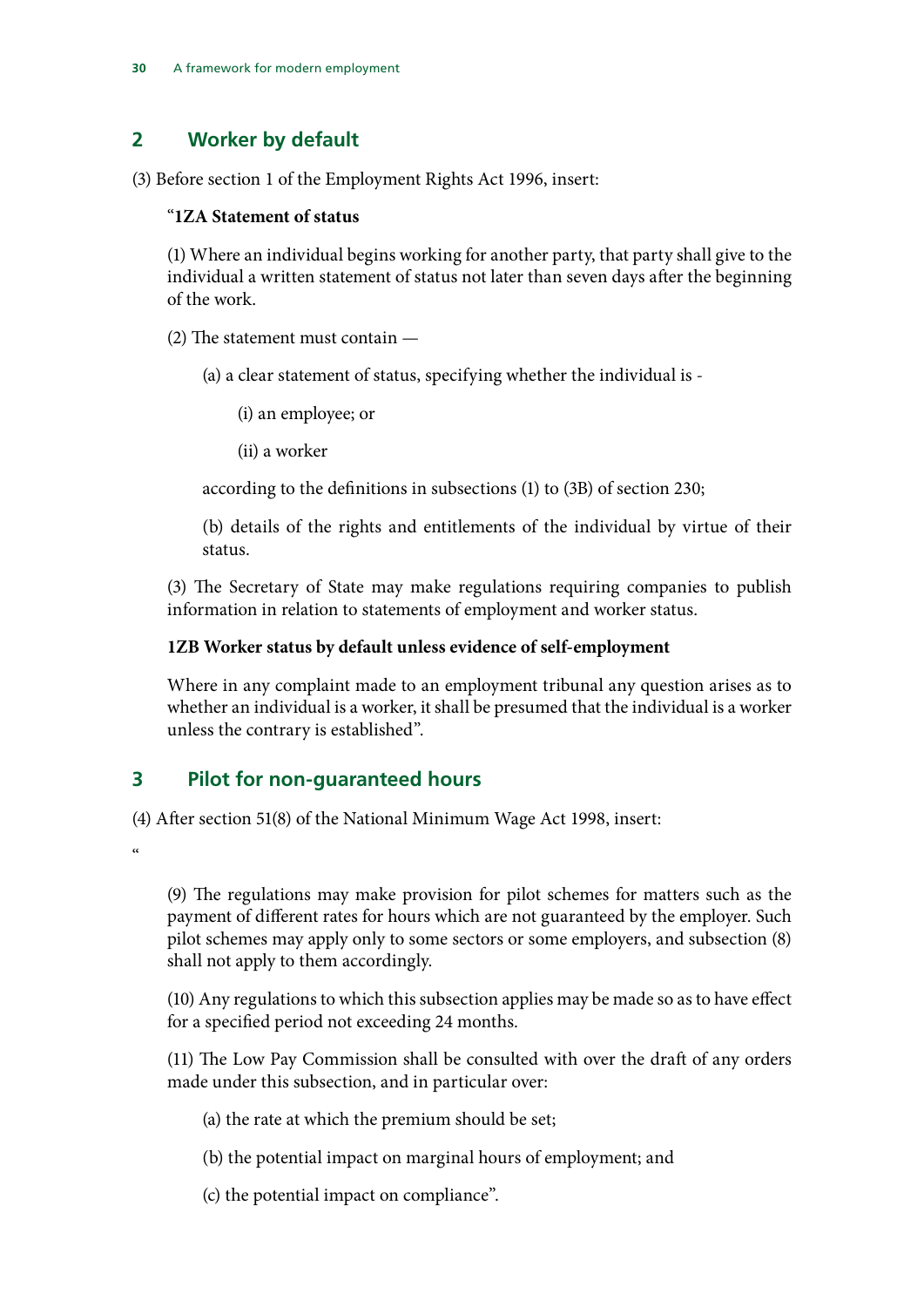### **4 Collective proceedings**

(5) After section 15 of the Employment Tribunals Act 1996, insert:

#### "**15A Collective proceedings**

(1) Subject to the provisions of this Act and the Employment Tribunals (Constitution and Rules of Procedure) Regulations 2013, proceedings may be brought before the Employment Tribunal combining two or more claims under the following legislation:

(a) Part II of the Employment Rights Act 1996;

(b) The Employment Tribunals Extension of Jurisdiction (England and Wales) Order 1994;

(c) any complaint made to an employment tribunal having dispute about employment or worker status under section 230 Employment Rights Act 1996 being determined as a preliminary issue; or

(d) Claims under regulation 30 of the Working Time Regulations 1998 ("collective proceedings").

(2) Collective proceedings must be commenced by a person who proposes to be the representative in those proceedings.

(3) The following points apply in relation to claims in collective proceedings—

(a) it is not a requirement that all of the claims should be against all of the respondents to the proceedings;

(b) the proceedings may combine claims which have been made in proceedings under legislation in subsection 1 above and claims which have not; and

(c) a claim which has been made in proceedings under the legislation set out subsection 1 above may be continued in collective proceedings only with the consent of the person who made that claim.

(4) Collective proceedings may be continued only if the Tribunal makes a collective proceedings order.

(5) The Tribunal may make a collective proceedings order only—

(1) if it considers that the person who brought the proceedings is a person who, if the order were made, the Tribunal could authorise to act as the representative in those proceedings in accordance with subsection 8; and

(2) in respect of claims which are eligible for inclusion in collective proceedings.

(6) Claims are eligible for inclusion in collective proceedings only if the Tribunal considers that they raise the same, similar or related issues of fact or law and are suitable to be brought in collective proceedings.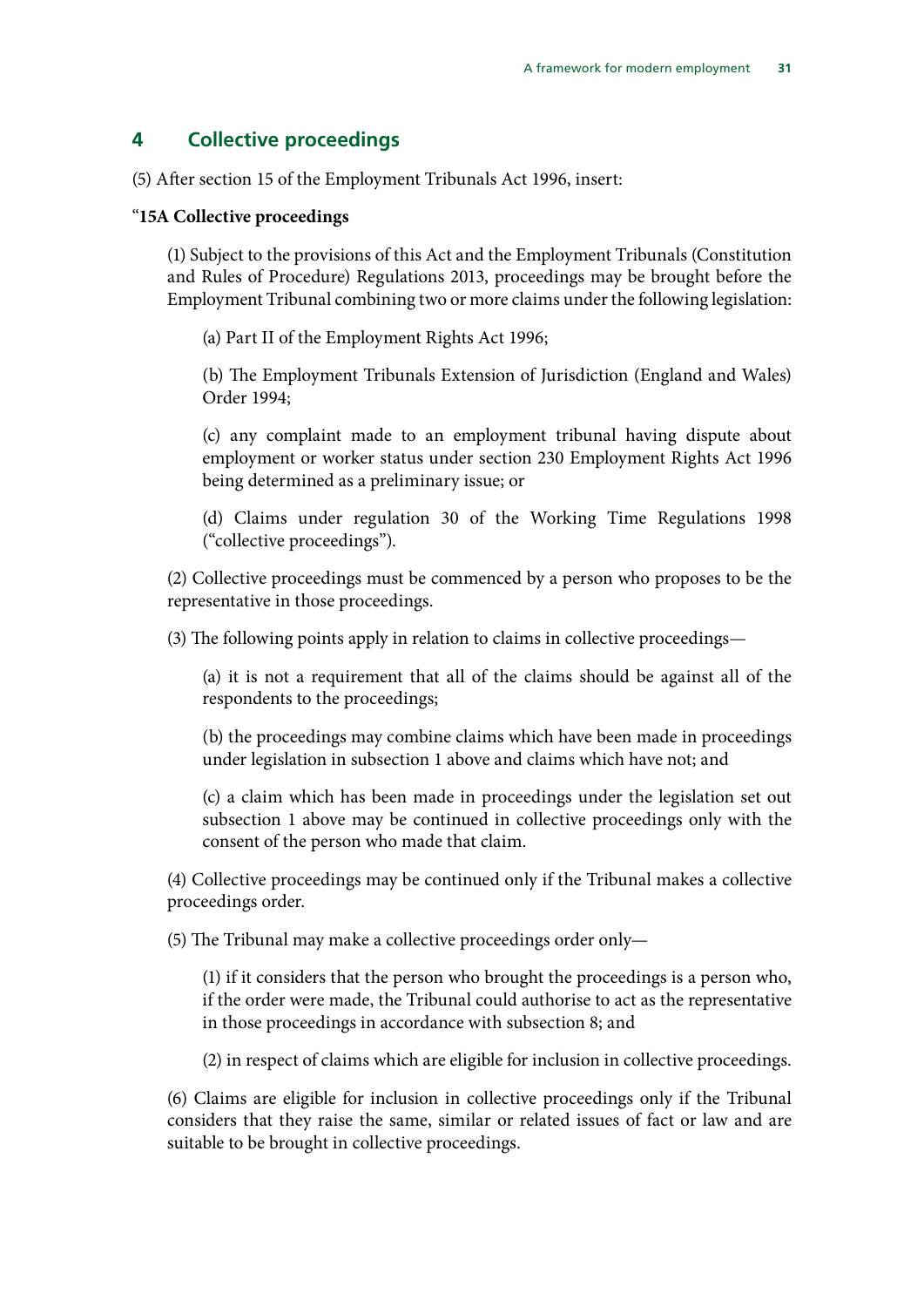(7) A collective proceedings order must include the following matters—

(a) authorisation of the person who brought the proceedings to act as the representative in those proceedings;

(b) description of a class of persons whose claims are eligible for inclusion in the proceedings; and

(c) specification of the proceedings as opt-in collective proceedings or opt-out collective proceedings (see subsections 10 and 11).

(8) The Tribunal may authorise a person to act as the representative in collective proceedings—

(a) whether or not that person is a person falling within the class of persons described in the collective proceedings order for those proceedings (a "class member"), but

(b) only if the Tribunal considers that it is just and reasonable for that person to act as a representative in those proceedings.

(9) The Tribunal may vary or revoke a collective proceedings order at any time.

(10) "Opt-in collective proceedings" are collective proceedings which are brought on behalf of each class member who opts in by notifying the representative, in a manner and by a time specified, that the claim should be included in the collective proceedings.

(11) "Opt-out collective proceedings" are collective proceedings which are brought on behalf of each class member except—

(a) any class member who opts out by notifying the representative, in a manner and by a time specified, that the claim should not be included in the collective proceedings; and,

(b) any class member who—

(i) is not domiciled in the United Kingdom at a time specified; and

(ii) does not, in a manner and by a time specified, opt in by notifying the representative that the claim should be included in the collective proceedings.

(12) Where the Tribunal gives a judgment or makes an order in collective proceedings, the judgment or order is binding on all class members, except as otherwise specified.

(13) The right to make a claim in collective proceedings does not affect the right to bring any other proceedings in respect of the claim.

(14) In this Part, "specified" means specified in a direction or Presidential Guidance made by the Tribunal".

[Secondary legislation would also be required in respect of the Employment Tribunal Rules of Procedure.]

#### **5 Continuous service**

(6) Substitute "a month" for "a week" in section 210(4) Employment Rights Act 1996.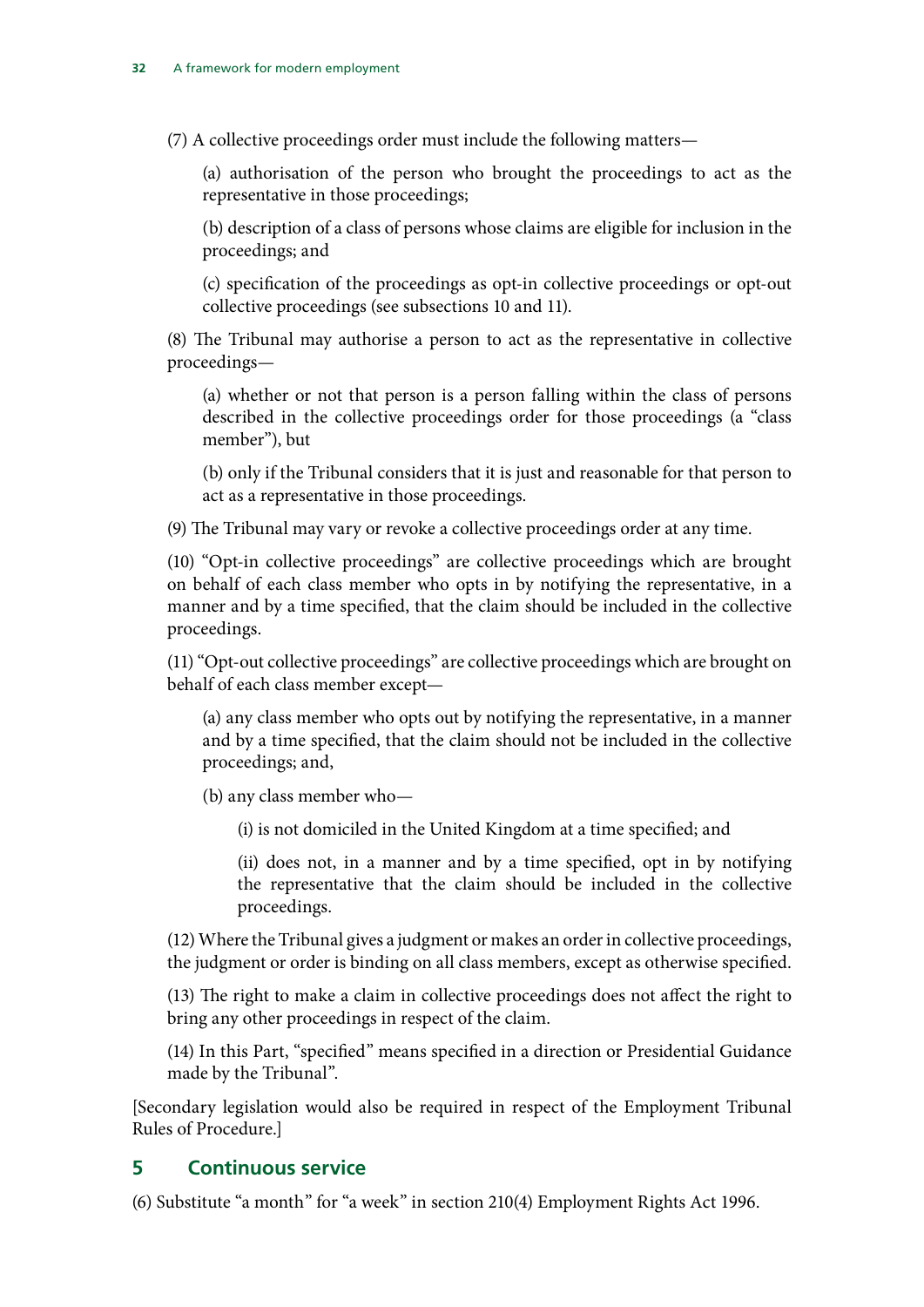## <span id="page-36-0"></span>Work and Pensions Committee Formal Minutes

#### **Wednesday 15 November 2017**

Members present:

Rt Hon Frank Field, in the Chair

| Heidi Allen         | Ruth George    |
|---------------------|----------------|
| <b>Andrew Bowie</b> | Chris Green    |
| Jack Brereton       | Steve McCabe   |
| Alex Burghart       | Chris Stephens |
| Emma Dent Coad      |                |

Draft report (*A framework for modern employment*), proposed by the Chair, brought up and read.

*Ordered*, That the draft Report be read a second time, paragraph by paragraph.

Paragraphs 1 to 65 read and agreed to.

Summary agreed to.

Annex agreed to.

*Resolved*, That the Report be the Second Report of the Committee to the House.

*Ordered*, That the Chair make the Report to the House.

*Ordered*, That embargoed copies of the Report be made available, in accordance with the provisions of Standing Order No. 134.

[Adjourned till Wednesday 22 November at 9.15am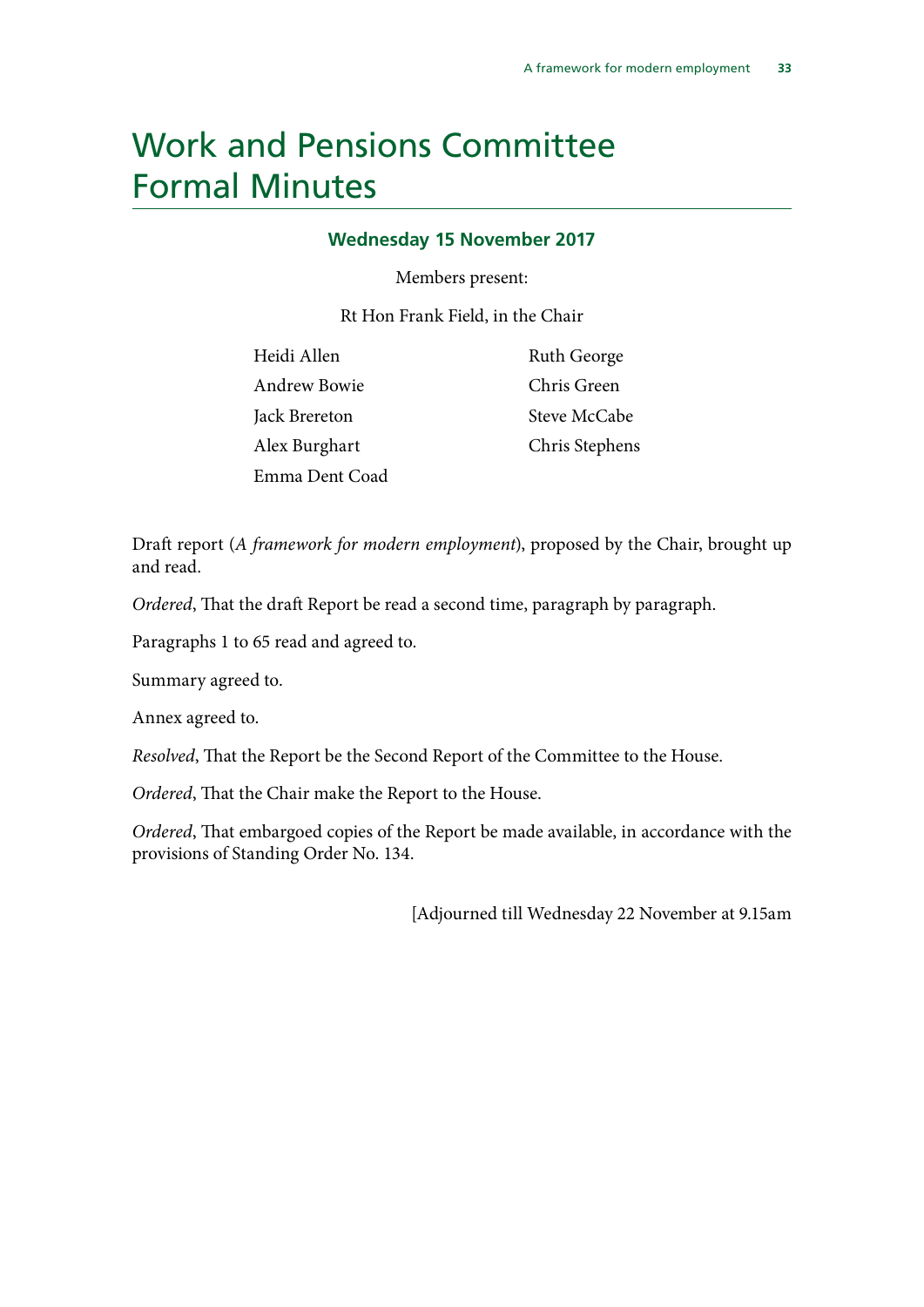## <span id="page-37-0"></span>Business, Energy and Industrial Strategy Committee Formal Minutes

#### **Wednesday 15 November 2017**

Members present:

Rachel Reeves, in the Chair

| Vernon Coaker           | Rachel Maclean      |
|-------------------------|---------------------|
| Drew Hendry             | Albert Owen         |
| Stephen Kerr            | Mark Pawsey         |
| Peter Kyle              | Antoinette Sandbach |
| Mr Ian Liddell-Grainger |                     |

Draft Report (*A framework for modern employment*), proposed by the Chair, brought up and read.

*Ordered*, That the draft Report be read a second time, paragraph by paragraph.

Paragraphs 1 to 65 read and agreed to.

Summary agreed to.

Annex agreed to.

*Resolved*, That the Report be the First Report of the Committee to the House.

*Ordered*, That the Chair make the Report to the House.

*Ordered*, That embargoed copies of the Report be made available, in accordance with the provisions of Standing Order No. 134.

[Adjourned till Tuesday 21 November at 9.45 am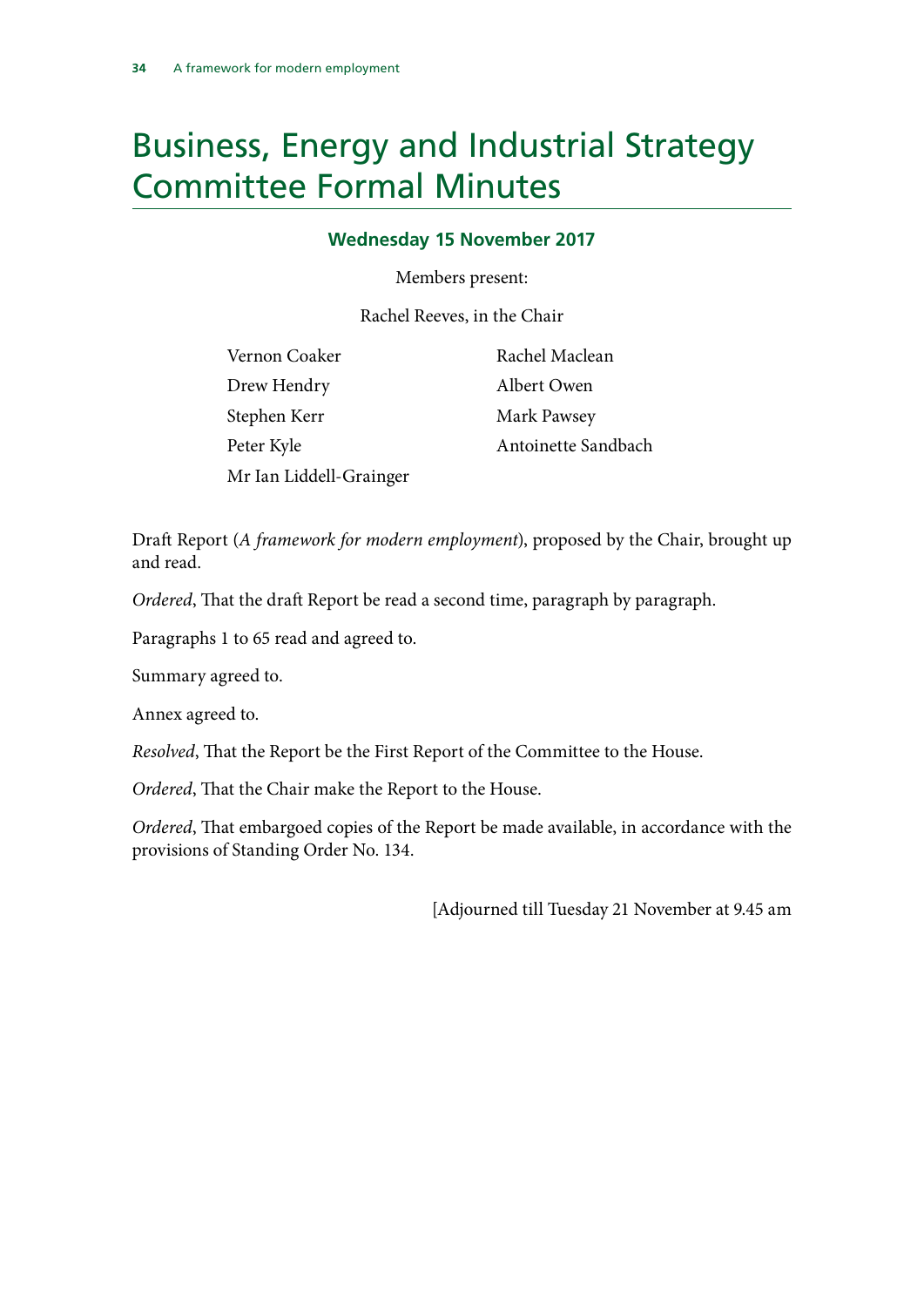## <span id="page-38-0"></span>**Witnesses**

The following witnesses gave evidence. Transcripts can be viewed on the [inquiry publications](http://www.parliament.uk/business/committees/committees-a-z/commons-select/work-and-pensions-committee/inquiries/parliament-2017/inquiry1/publications/) [page](http://www.parliament.uk/business/committees/committees-a-z/commons-select/work-and-pensions-committee/inquiries/parliament-2017/inquiry1/publications/) of the Committee's website.

| <b>Tuesday 10 October 2017</b>                                                                                                                              | <b>Question number</b> |
|-------------------------------------------------------------------------------------------------------------------------------------------------------------|------------------------|
| Mick Rix, National Officer, GMB, an Uber worker, an Amazon worker and a<br>Hermes worker                                                                    | $Q1 - 94$              |
| Andrew Byrne, Head of Public Policy, Uber, Hugo Martin, Director of Legal<br>Affairs, Hermes, and Dan Warne, Managing Director UK and Ireland,<br>Deliveroo | Q95-201                |
| <b>Wednesday 11 October 2017</b>                                                                                                                            |                        |
| <b>Matthew Taylor, Leader of the Government's Review of Modern Working</b><br><b>Practices</b>                                                              | O201-244               |
| <b>Wednesday 25 October 2017</b>                                                                                                                            |                        |
| Professor Sir David Metcalf CBE, Director, Labour Market Enforcement,<br>Department for Business, Energy and Industrial Strategy                            | O245–299               |